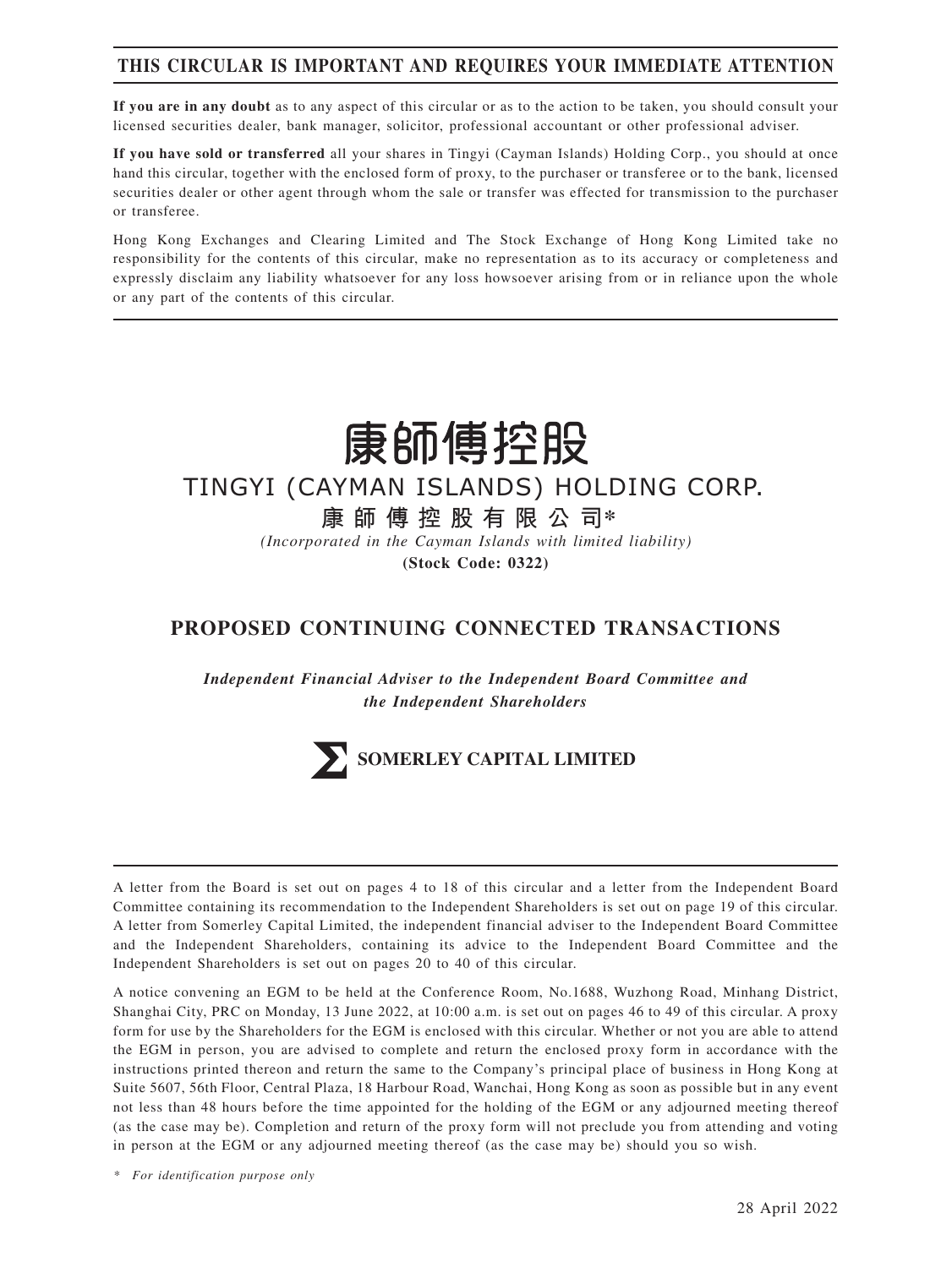# **CONTENTS**

# *Pages*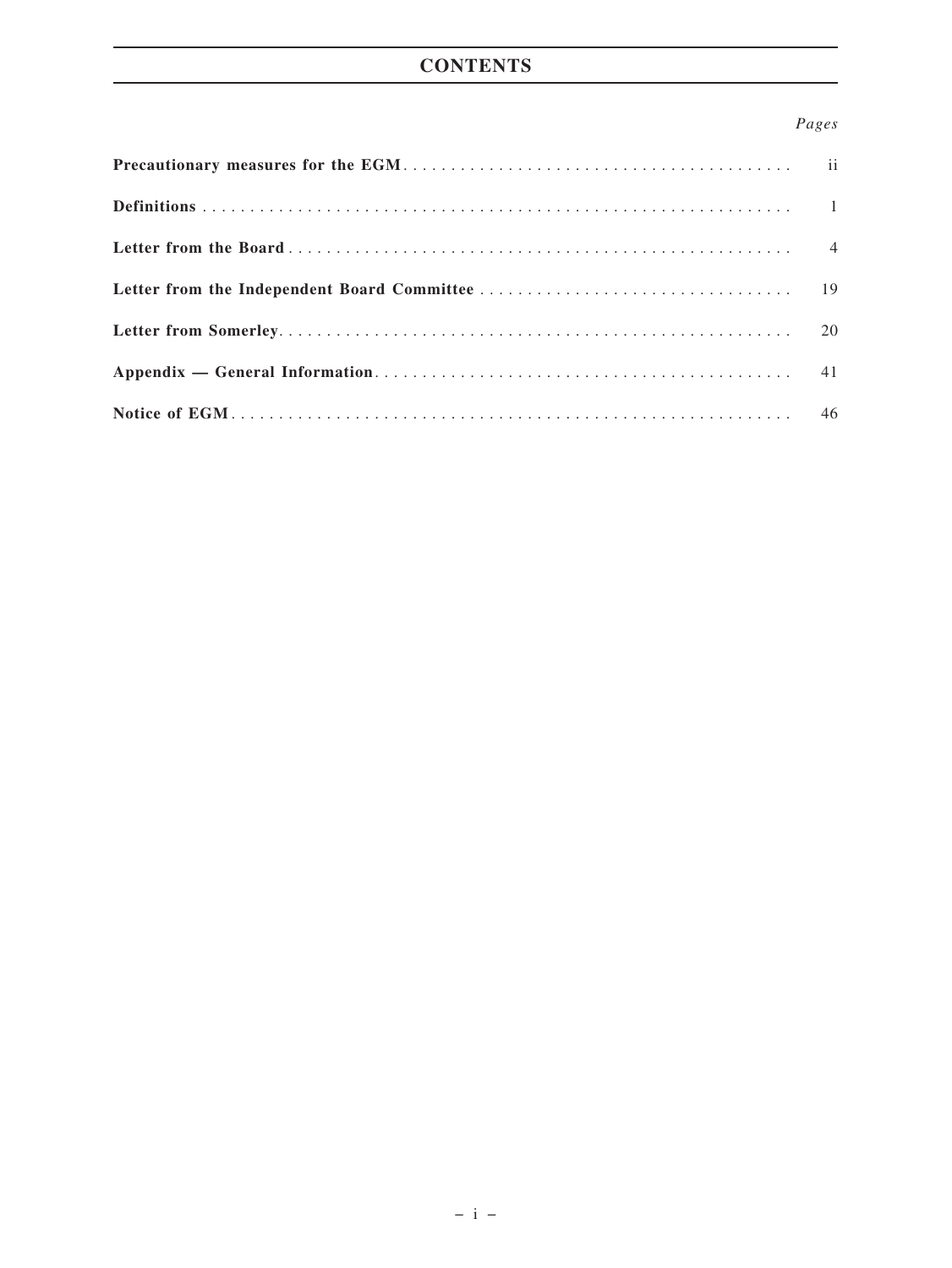# **PRECAUTIONARY MEASURES FOR THE EGM**

In light of the COVID-19 pandemic and in compliance with the Government's directive on social distancing, personal and environmental hygiene, and the guidelines on the prevention of the spreading of the COVID-19 coronavirus, the Company will implement additional precautionary measures at the EGM including, without limitation:

- (i) compulsory body temperature screening anyone exhibiting fever or flu-like symptoms may be denied entry into the EGM and requested to leave;
- (ii) mandatory use of surgical face masks no masks will be provided at the EGM and attendees should bring their own masks;
- (iii) appropriate distancing and spacing in line with Government's directive will be maintained and as such, the Company may limit the number of attendees at the EGM as may be necessary to avoid overcrowding; and
- (iv) no refreshments or drinks will be provided to attendees at the EGM.

In light of the continuing risks posed by the COVID-19 pandemic, the Company strongly advises the Shareholders NOT to attend the EGM in person, and recommends the Shareholders to appoint the Chairman of the EGM as their proxy to vote according to their indicated voting instructions as an alternative to attending the EGM in person.

Subject to the development of COVID-19 pandemic, the Company may implement further changes and precautionary measures and may issue further announcement on such measures as appropriate.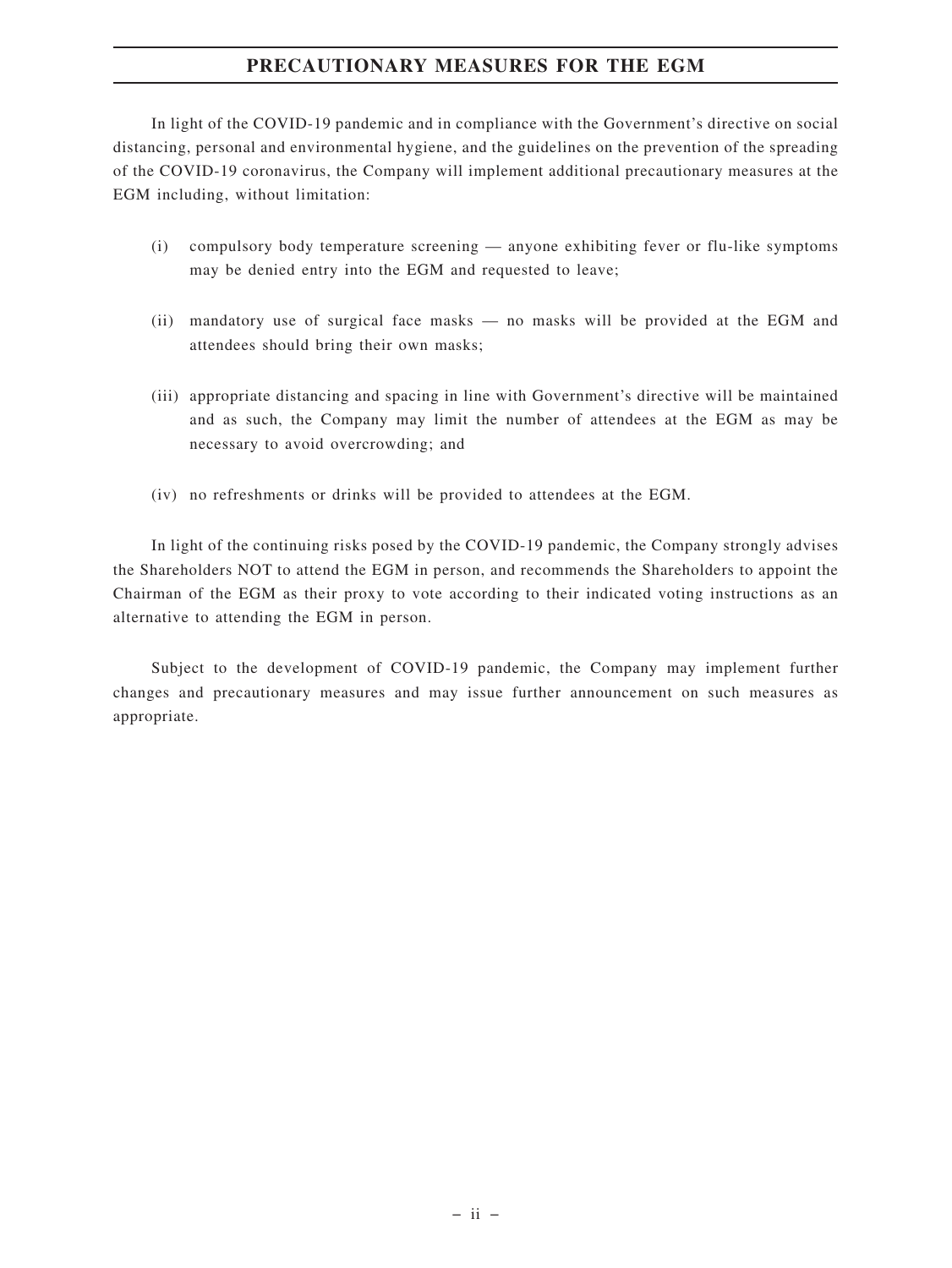# **DEFINITIONS**

*In this circular, the following expressions shall have the meanings set out below unless the context requires otherwise:*

| "2019 Marine Vision Agreement"         | the agreement dated 18 October 2019 between the Company<br>and Marine Vision;                                                                                                                                                                                                                     |  |  |  |
|----------------------------------------|---------------------------------------------------------------------------------------------------------------------------------------------------------------------------------------------------------------------------------------------------------------------------------------------------|--|--|--|
| "2019 Tingzheng Agreement"             | the agreement dated 21 November 2019 between the<br>Company and Tingzheng;                                                                                                                                                                                                                        |  |  |  |
| "2020 Ting Tong Agreement"             | the agreement dated 22 June 2020 (as supplemented on 30<br>September 2021) between the Company and Ting Tong;                                                                                                                                                                                     |  |  |  |
| "Board"                                | the board of directors of the Company;                                                                                                                                                                                                                                                            |  |  |  |
| "Company"                              | Tingyi (Cayman Islands) Holding Corp., a company<br>incorporated in the Cayman Islands with limited liability, the<br>shares of which are listed on the main board of the Stock<br>Exchange;                                                                                                      |  |  |  |
| "connected person"                     | has the meaning ascribed to it under the Listing Rules;                                                                                                                                                                                                                                           |  |  |  |
| "Continuing Connected<br>Transactions" | the continuing connected transactions contemplated under the<br>Tingzheng Supply Agreement, the Marine Vision Supply<br>Agreement and the Ting Tong Logistics Agreement;                                                                                                                          |  |  |  |
| " $Directory$ "                        | the director(s) of the Company;                                                                                                                                                                                                                                                                   |  |  |  |
| "EGM"                                  | the extraordinary general meeting to be convened to approve<br>the Tingzheng Supply Agreement, the Marine Vision Supply<br>Agreement and the Ting Tong Logistics Agreement, and the<br>transactions contemplated thereunder;                                                                      |  |  |  |
| "Group"                                | the Company and its subsidiaries;                                                                                                                                                                                                                                                                 |  |  |  |
| "Hong Kong"                            | the Hong Kong Special Administrative Region of the PRC;                                                                                                                                                                                                                                           |  |  |  |
| "Independent Board Committee"          | an independent committee of the Board, comprising all the<br>independent non-executive Directors appointed by the Board<br>to advise the Independent Shareholders on the terms of the<br>Tingzheng Supply Agreement, the Marine Vision Supply<br>Agreement and the Ting Tong Logistics Agreement; |  |  |  |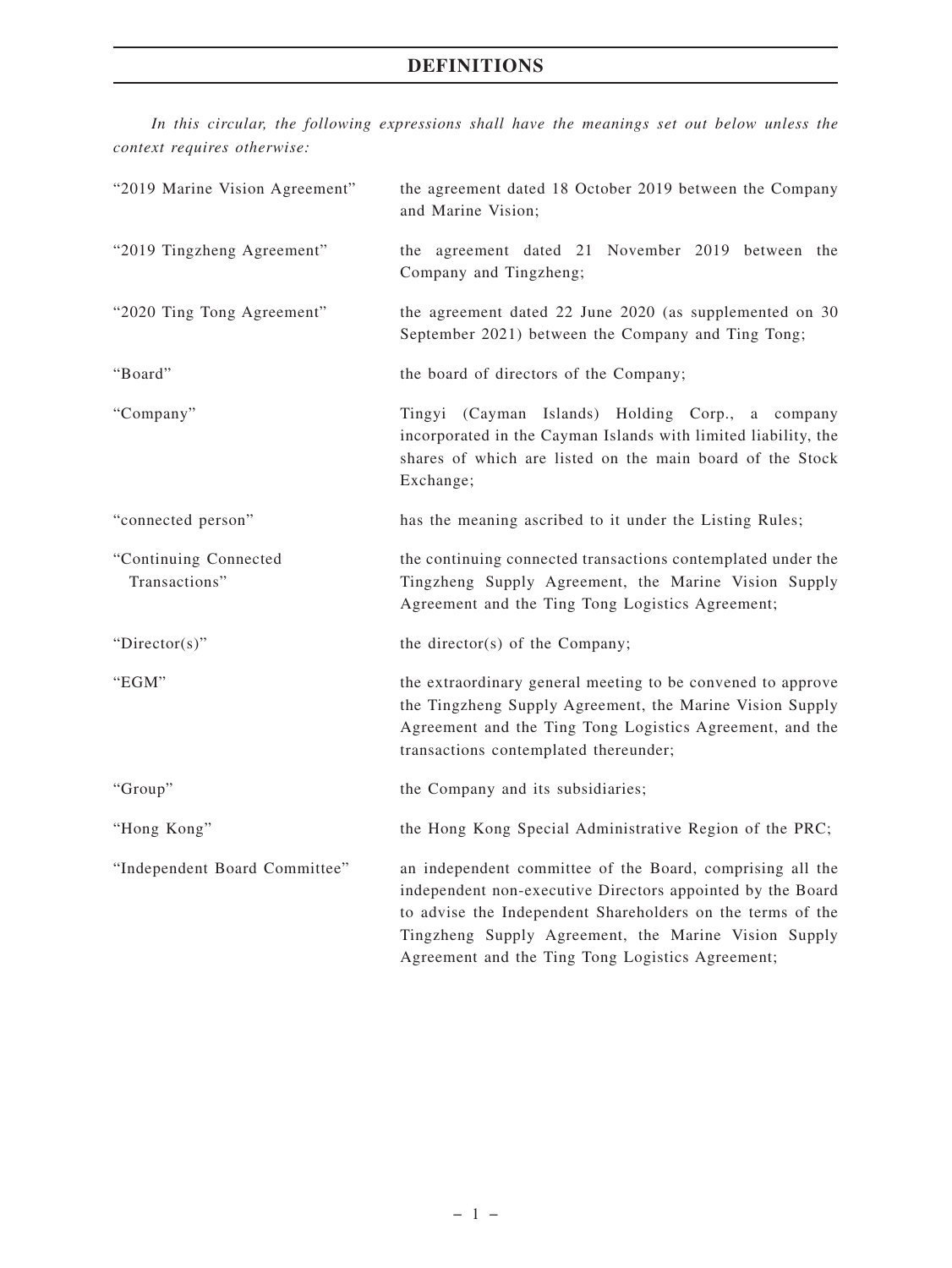# **DEFINITIONS**

| "Independent Financial Adviser"<br>or "Somerley" | Somerley Capital Limited, a licensed corporation to carry out<br>Type 1 (dealing in securities) and Type 6 (advising on<br>corporate finance) regulated activities under the SFO, the<br>independent financial adviser appointed to advise the<br>Independent Board Committee<br>and the<br>Independent<br>Shareholders on the terms of the Tingzheng Supply<br>Agreement, the Marine Vision Supply Agreement and the<br>Ting Tong Logistics Agreement; |
|--------------------------------------------------|---------------------------------------------------------------------------------------------------------------------------------------------------------------------------------------------------------------------------------------------------------------------------------------------------------------------------------------------------------------------------------------------------------------------------------------------------------|
| "Independent Shareholders"                       | Shareholders other than Tingzheng, Marine Vision, Ting Tong<br>and their respective associates;                                                                                                                                                                                                                                                                                                                                                         |
| "Latest Practicable Date"                        | 22 April 2022 being the latest practicable date prior to the<br>printing of this circular for the purpose of ascertaining<br>certain information for inclusion in this circular;                                                                                                                                                                                                                                                                        |
| "Listing Rules"                                  | the Rules Governing the Listing of Securities on the Stock<br>Exchange;                                                                                                                                                                                                                                                                                                                                                                                 |
| "Marine Vision"                                  | Marine Vision Investment Inc., a company incorporated in the<br>British Virgin Islands with limited liability;                                                                                                                                                                                                                                                                                                                                          |
| "Marine Vision Supply<br>Agreement"              | the agreement to be entered into between the Company and<br>Marine Vision;                                                                                                                                                                                                                                                                                                                                                                              |
| "PRC"                                            | the People's Republic of China;                                                                                                                                                                                                                                                                                                                                                                                                                         |
| "RMB"                                            | Renminbi, the lawful currency of the PRC;                                                                                                                                                                                                                                                                                                                                                                                                               |
| "SFO"                                            | Securities and Futures Ordinance (Chapter 571 of the Laws of<br>Hong Kong);                                                                                                                                                                                                                                                                                                                                                                             |
| "Shares"                                         | ordinary shares of US\$0.005 each in the capital of the<br>Company;                                                                                                                                                                                                                                                                                                                                                                                     |
| "Shareholder(s)"                                 | shareholder(s) of the Company;                                                                                                                                                                                                                                                                                                                                                                                                                          |
| "Stock Exchange"                                 | The Stock Exchange of Hong Kong Limited;                                                                                                                                                                                                                                                                                                                                                                                                                |
| "Ting Tong"                                      | Ting Tong (Cayman Islands) Holding Corp., a company<br>incorporated in the Cayman Islands with limited liability;                                                                                                                                                                                                                                                                                                                                       |
| "Ting Tong Logistics Agreement"                  | the agreement to be entered into between the Company and<br>Ting Tong;                                                                                                                                                                                                                                                                                                                                                                                  |
| "Tingzheng"                                      | Tingzheng (Cayman Islands) Holding Corp., a company<br>incorporated in the Cayman Islands with limited liability;                                                                                                                                                                                                                                                                                                                                       |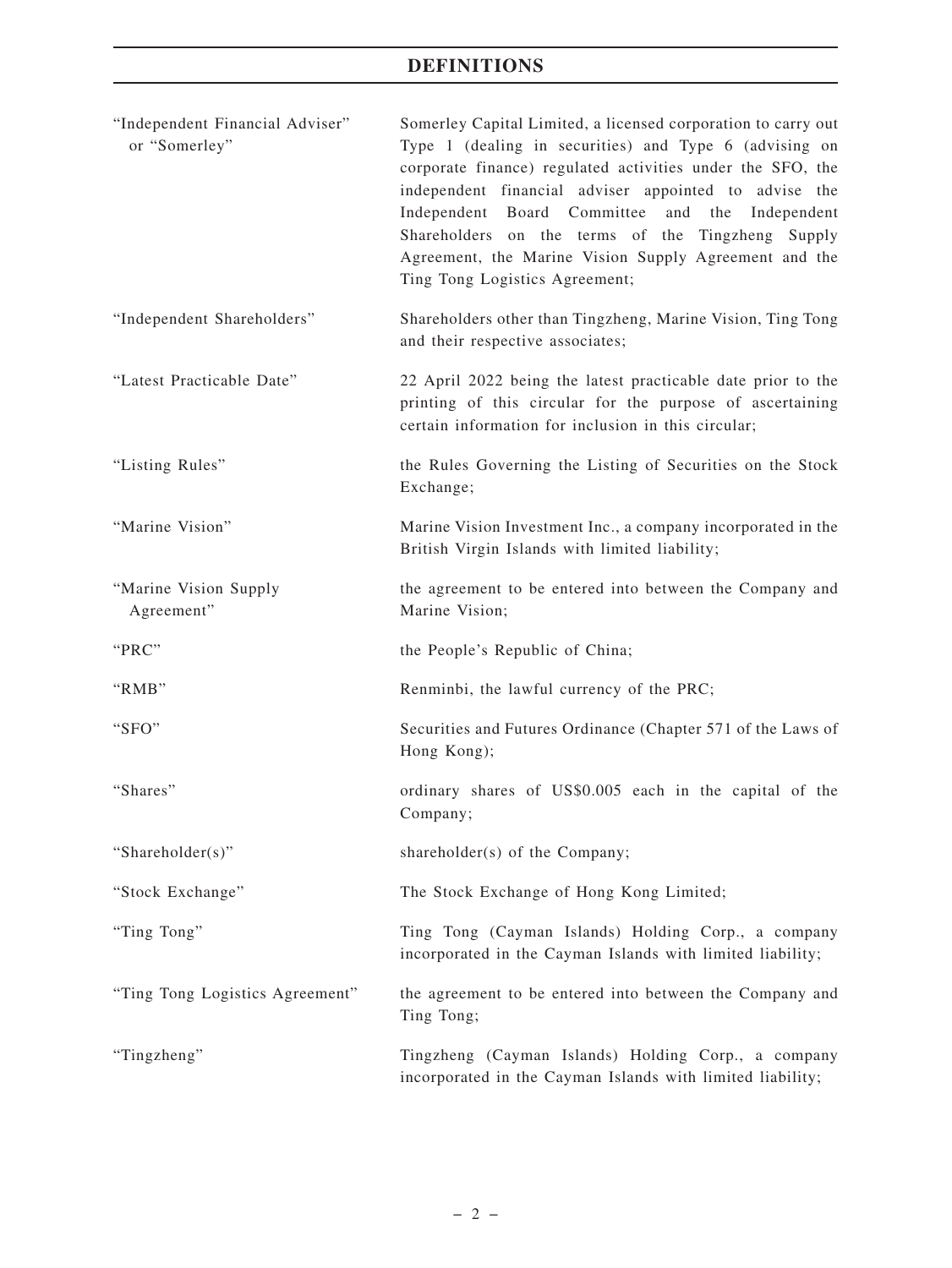# **DEFINITIONS**

"Tingzheng Supply Agreement" the agreement to be entered into between the Company and Tingzheng; and

"%" per cent.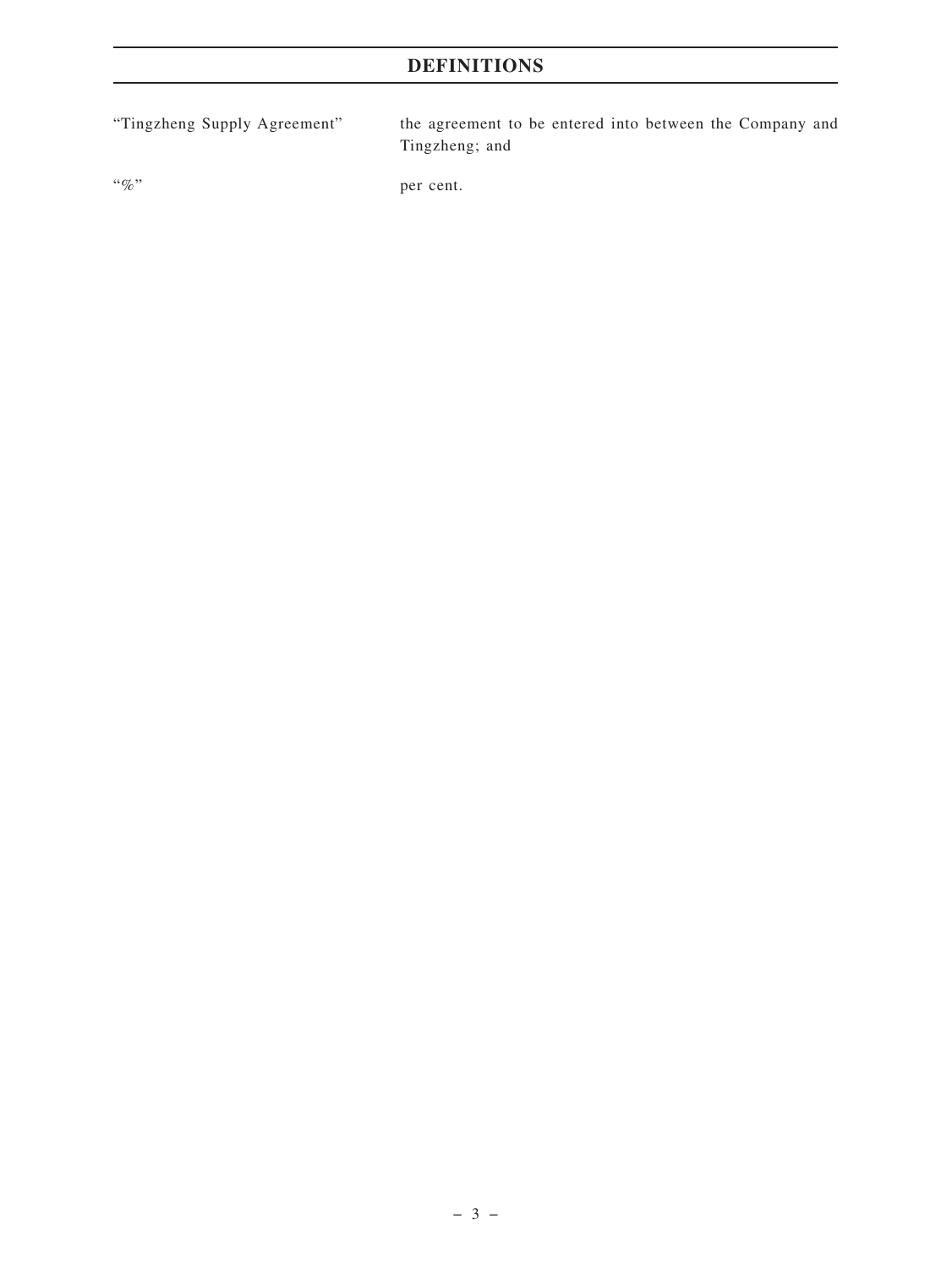# 康師傅控股

# TINGYI (CAYMAN ISLANDS) HOLDING CORP.

**康師傅控股有限公司\***

*(Incorporated in the Cayman Islands with limited liability)*

**(Stock Code: 0322)**

# *Executive Directors:*

Mr. Wei Hong-Ming *(Chairman)* Mr. Junichiro Ida *(Vice-Chairman)* Mr. Wei Hong-Chen Mr. Koji Shinohara Mr. Yuko Takahashi Ms. Tseng Chien

# *Independent Non-executive Directors:*

Mr. Lee Tiong-Hock Mr. Hsu Shin-Chun Mr. Hiromu Fukada

*Registered Office:* P.O. Box 309 Ugland House Grand Cayman KY1-1104 Cayman Islands

*Principal Place of Business:* No.1688, Wuzhong Road Minhang District Shanghai City 201103 PRC

# *Hong Kong Office:*

Suite 5607, 56th Floor Central Plaza 18 Harbour Road Wanchai, Hong Kong

28 April 2022

*To: the Shareholders*

Dear Sir or Madam,

# **PROPOSED CONTINUING CONNECTED TRANSACTIONS**

# **INTRODUCTION**

Reference is made to the announcement of the Company dated 10 March 2022 in respect of the Continuing Connected Transactions.

The purpose of this circular is to:

(a) provide the Shareholders with details of the Continuing Connected Transactions and the relevant annual caps thereunder;

*\* For identification purposes only*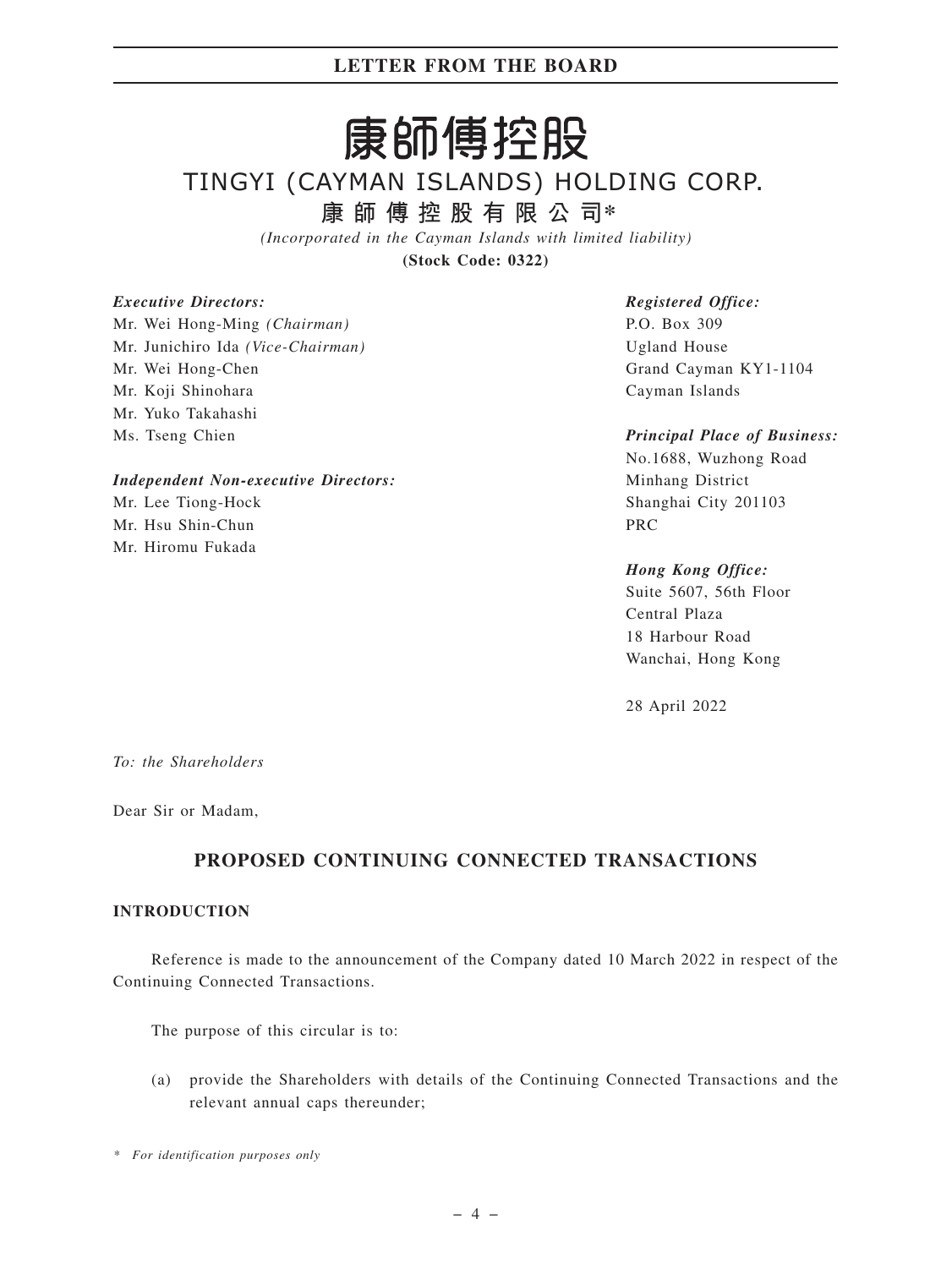- (b) set out the opinion of the Independent Financial Adviser in respect of the terms of the Continuing Connected Transactions;
- (c) set out the recommendation of the Independent Board Committee in respect of the terms of the Continuing Connected Transactions and the relevant annual caps thereunder; and
- (d) give you notice of the EGM.

The salient terms of the Continuing Connected Transactions are summarized below:

# **THE TINGZHENG SUPPLY AGREEMENT**

| Subject: | The Group will purchase flexible plastic packaging materials and plastic<br>products from Tingzheng and its subsidiaries.                                                                                                                                                                                                                 |  |  |
|----------|-------------------------------------------------------------------------------------------------------------------------------------------------------------------------------------------------------------------------------------------------------------------------------------------------------------------------------------------|--|--|
| Term:    | Three financial years commencing on 1 January 2023 and ending on 31<br>December 2025.                                                                                                                                                                                                                                                     |  |  |
| Price:   | The price of the products to be supplied by Tingzheng and its subsidiaries to<br>the Group will be based on the quoted price for the products to be supplied.<br>Such quoted price will be determined on a quarterly basis based on arm's<br>length negotiations between the parties and on normal commercial terms with<br>reference to: |  |  |
|          | i.<br>the prevailing market price for the same or substantially similar<br>products, taking into account the price of the same or substantially<br>similar products with comparable order quantities and quality offered by<br>independent third party suppliers;                                                                         |  |  |
|          | ii.<br>if there are insufficient comparable transactions to (i) above, on normal<br>commercial terms comparable to those received from independent third<br>parties in respect of the same or substantially similar products with<br>comparable quantities and quality; and                                                               |  |  |
|          | if both (i) and (ii) above are not applicable, by reference to the average<br>iii.<br>price of similar products previously purchased by the Group, and on<br>normal commercial terms which are no less favourable to the Group than<br>that are available from independent third parties.                                                 |  |  |
|          | Payment for the products under the Tingzheng Supply Agreement will be<br>calculated on a monthly basis upon delivery of the products, with additional<br>credit terms of 60 days. The payment will be made on the monthly payment<br>day specified by the Group after the end of the credit terms.                                        |  |  |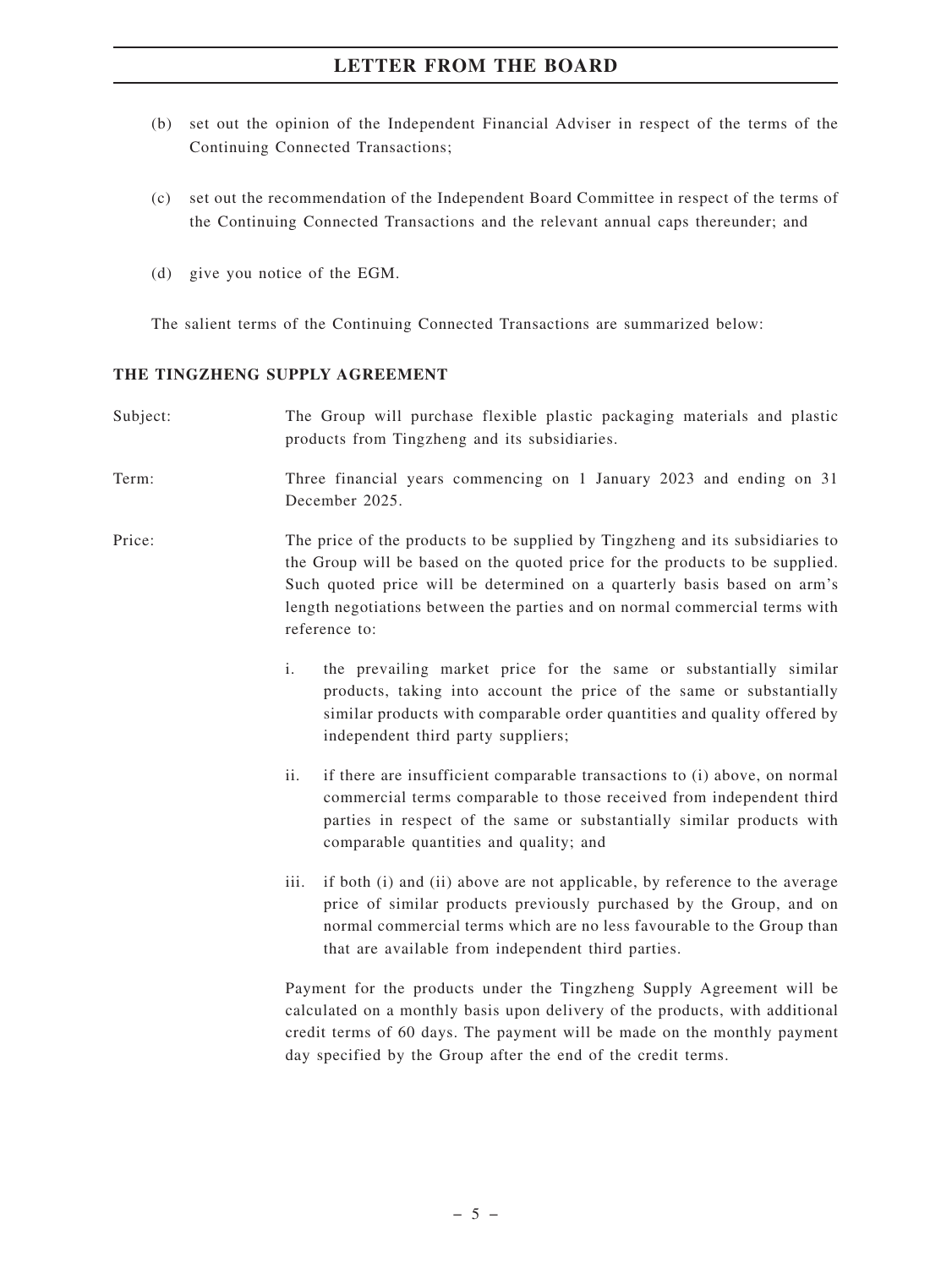The same payment procedures as described above that have been implemented under the 2019 Tingzheng Agreement will continue to be applicable under the Tingzheng Supply Agreement, and such payment procedures are the same as those applicable to independent third party suppliers with comparable size. As such, the payment terms under the Tingzheng Supply Agreement are no less favourable to the Group than those applicable to independent third party suppliers, and that it will not result in adverse impact on the Group.

Cap amount: Pursuant to the Tingzheng Supply Agreement, the Group has agreed to purchase products from Tingzheng and its subsidiaries based on the pricing policy stated above during the term of the Tingzheng Supply Agreement subject to the following annual caps:

|                    |              | Financial year ending 31 December |       |  |
|--------------------|--------------|-----------------------------------|-------|--|
|                    | 2023         | 2024                              | 2025  |  |
|                    | RMB' million | RMB' million RMB' million         |       |  |
| Transaction amount | 2.700        | 3,000                             | 3.300 |  |

The annual caps for the Tingzheng Supply Agreement were determined based on the historical transaction amount with Tingzheng and its subsidiaries, and are projected mainly with reference to:

- a) the Group's demand for flexible plastic packaging materials and plastic products supplied by Tingzheng and its subsidiaries is expected to grow by approximately 6% to 7% per annum in each of the coming three years, with reference to:
	- i. the historical growth in the overall sales of the Group's products;
	- ii. the increase in the Group's sourcing of flexible packaging materials and plastic products from independent third party suppliers, with a view to increase the level of diversification of the Group's purchases of flexible packaging materials and plastic products, and to obtain more favourable commercial terms from all the suppliers;
- b) the unit cost of raw materials for flexible plastic packaging and plastic products, which is primarily driven by the price of crude oil, is expected to grow from approximately 6% to approximately 4% per annum in the coming three years.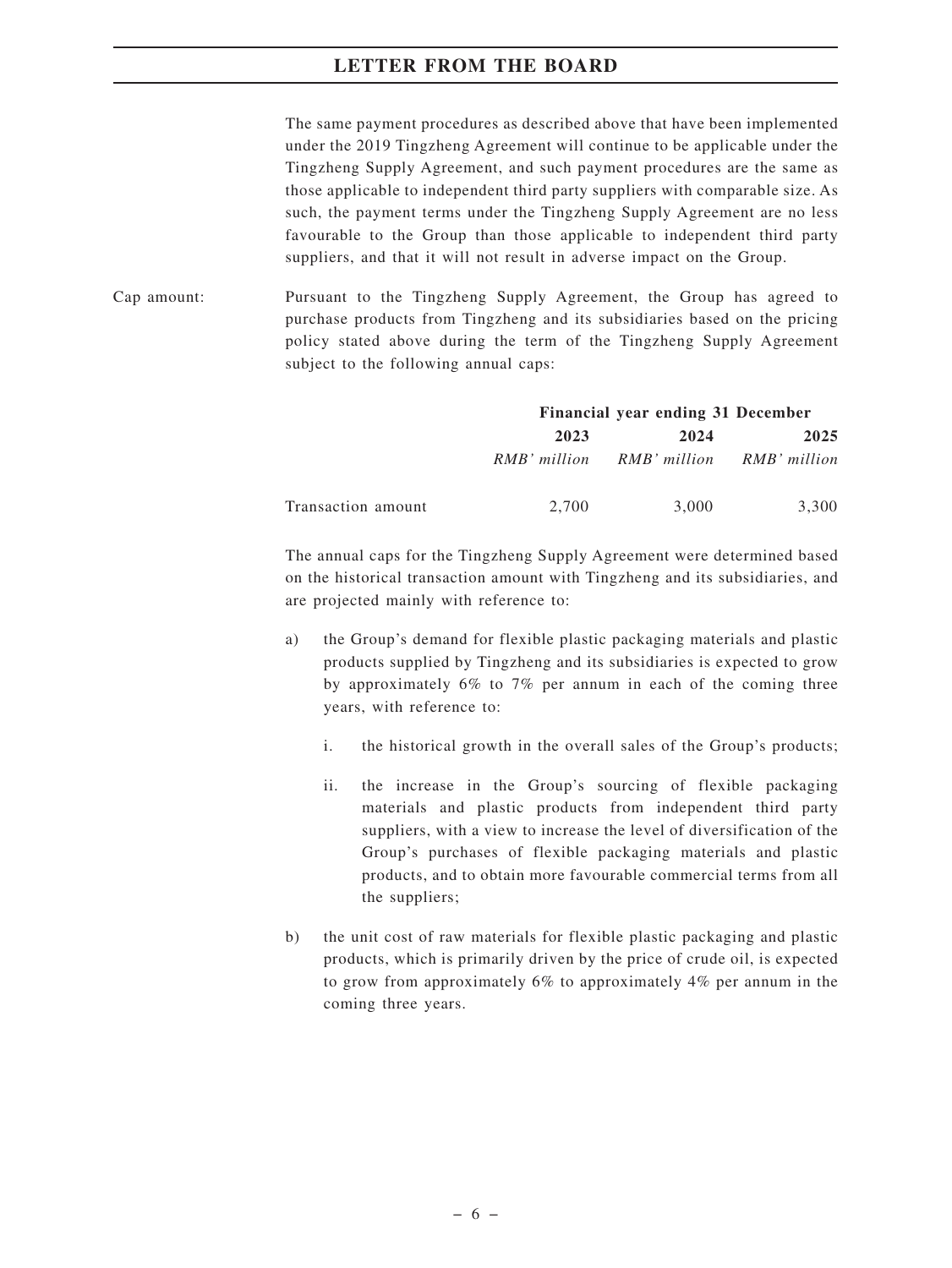The historical transaction amount of the products supplied by Tingzheng and its subsidiaries for the two financial years ended 31 December 2021 and the two months ended 28 February 2022 are set out below:

|                                  | For the year ended<br>31 December |              | For the two<br>months ended<br>28 February |  |
|----------------------------------|-----------------------------------|--------------|--------------------------------------------|--|
|                                  | 2020                              | 2021         | 2022                                       |  |
|                                  | RMB' million                      | RMB' million | RMB' million                               |  |
| Annual cap                       | 2,200                             | 2,300        | $2,400^{(Note)}$                           |  |
| Historical transaction<br>amount | 2,154                             | 2,236        | 272                                        |  |

*Note: The annual cap for 2022 is for the whole financial year.*

#### **Condition**

The Tingzheng Supply Agreement is subject to the Company's compliance with the requirements of the Listing Rules with respect to continuing connected transactions, including approval from the Independent Shareholders.

#### **Reasons for entering the Tingzheng Supply Agreement**

Tingzheng and its subsidiaries have been supplying flexible plastic packaging materials and plastic products to the Group for more than fifteen years. Such products are being used for the packaging of the Group's products in the ordinary and usual course of business of the Group.

Tingzheng and its subsidiaries are among the leading producers of flexible plastic packaging materials and plastic products in the PRC. They have multiple standardised factories covering the production centers of the Group, which can ensure the timely and stable supply of high quality standardised products to the Group. The Group has always been committed to food safety and quality guarantee, and has high requirements for its suppliers, such as the ability to provide stable and sufficient quantities of high quality standardised products in a timely manner. The Group has been satisfied with the quality of the products supplied by Tingzheng and its subsidiaries, and has not encountered any issue with the quality of the products supplied by Tingzheng and its subsidiaries. As the 2019 Tingzheng Agreement is due to expire on 31 December 2022, the Tingzheng Supply Agreement is being entered into to enable the Group to continue to purchase products from Tingzheng and its subsidiaries for the Group's operation requirements in the upcoming three years.

As the Tingzheng Supply Agreement is being entered into in the ordinary and usual course of business of the Company and the terms have been negotiated on an arm's length basis and on normal commercial terms, with the purchase price of the products being based on prevailing market price of the same or substantially similar products offered by other independent third party suppliers, the Directors (including the independent non-executive Directors but excluded Mr. Wei Hong-Ming, the Chairman of the Board and an executive Director of the Company, and Mr. Wei Hong-Chen, an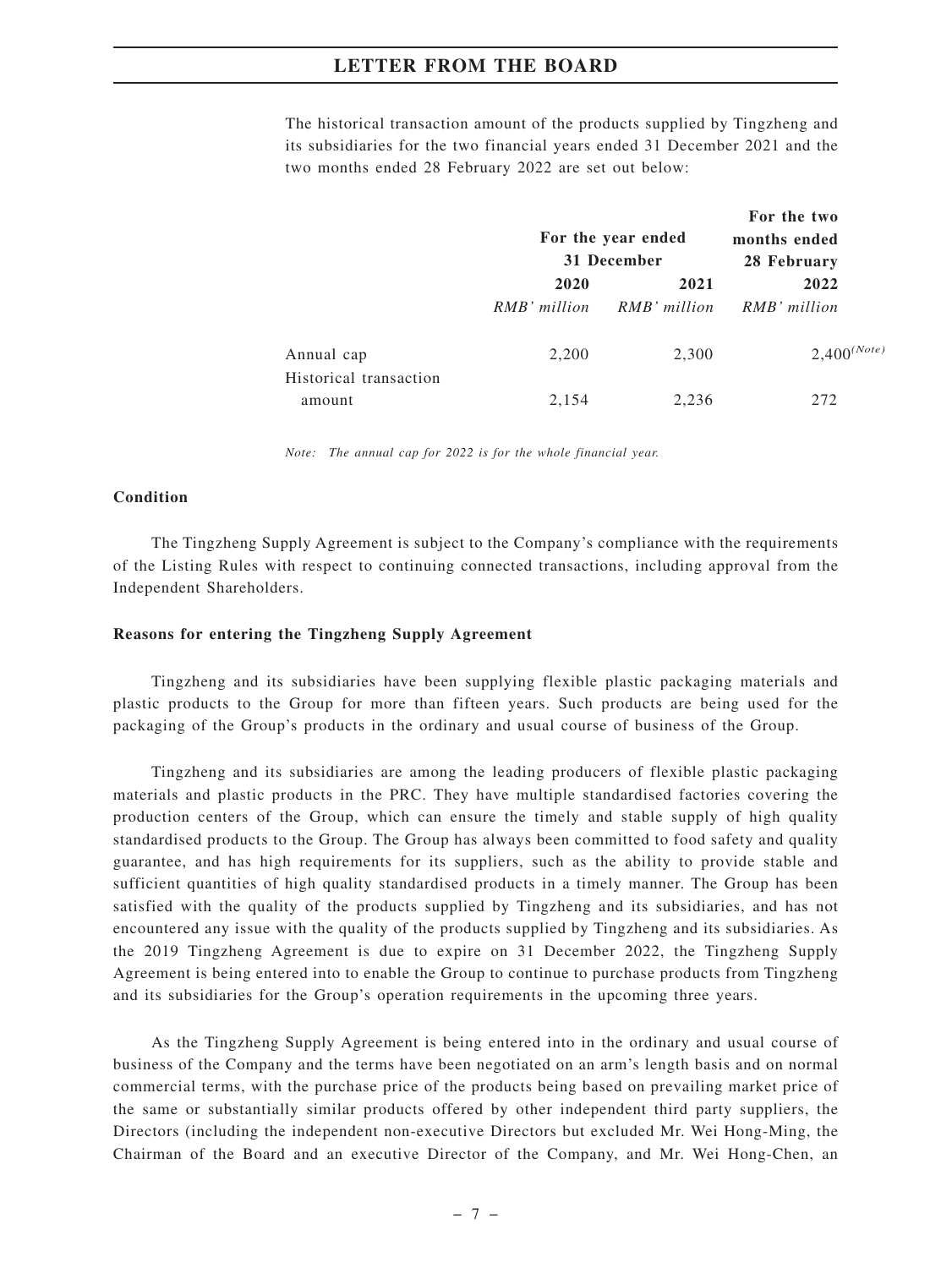executive Director of the Company) consider that the transactions under the Tingzheng Supply Agreement and the proposed annual caps thereunder are fair and reasonable and in the interests of the Company and the Shareholders as a whole. Mr. Wei Hong-Ming, the Chairman of the Board and an executive Director of the Company, and Mr. Wei Hong-Chen, an executive Director of the Company, are considered to be interested in the transactions contemplated under the Tingzheng Supply Agreement and have avoided discussion and abstained from voting on the board resolution to approve the Tingzheng Supply Agreement.

# **THE MARINE VISION SUPPLY AGREEMENT**

| Subject: | The Group will purchase carton box products from Marine Vision and its<br>subsidiaries.                                                                                                                                                                                                                                                       |  |  |
|----------|-----------------------------------------------------------------------------------------------------------------------------------------------------------------------------------------------------------------------------------------------------------------------------------------------------------------------------------------------|--|--|
| Term:    | Three financial years commencing on 1 January 2023 and ending on 31<br>December 2025.                                                                                                                                                                                                                                                         |  |  |
| Price:   | The price of the products to be supplied by Marine Vision and its subsidiaries<br>to the Group will be based on the quoted price for the products to be supplied.<br>Such quoted price will be determined on a quarterly basis based on arm's<br>length negotiations between the parties and on normal commercial terms with<br>reference to: |  |  |
|          | $\mathbf{i}$ .<br>the prevailing market price for the same or substantially similar<br>products, taking into account the price of the same or substantially<br>similar products with comparable order quantities and quality offered by<br>independent third party suppliers;                                                                 |  |  |
|          | ii.<br>if there are insufficient comparable transactions to (i) above, on normal<br>commercial terms comparable to those received from independent third<br>parties in respect of the same or substantially similar products with<br>comparable quantities and quality; and                                                                   |  |  |
|          | iii.<br>if both (i) and (ii) above are not applicable, by reference to the average<br>price of similar products previously purchased by the Group, and on<br>normal commercial terms which are no less favourable to the Group than<br>that are available from independent third parties.                                                     |  |  |
|          | Payment for the products under the Marine Vision Supply Agreement will be                                                                                                                                                                                                                                                                     |  |  |

calculated on a monthly basis upon delivery of the products, with additional credit terms of 60 days. The payment will be made on the monthly payment day specified by the Group after the end of the credit terms.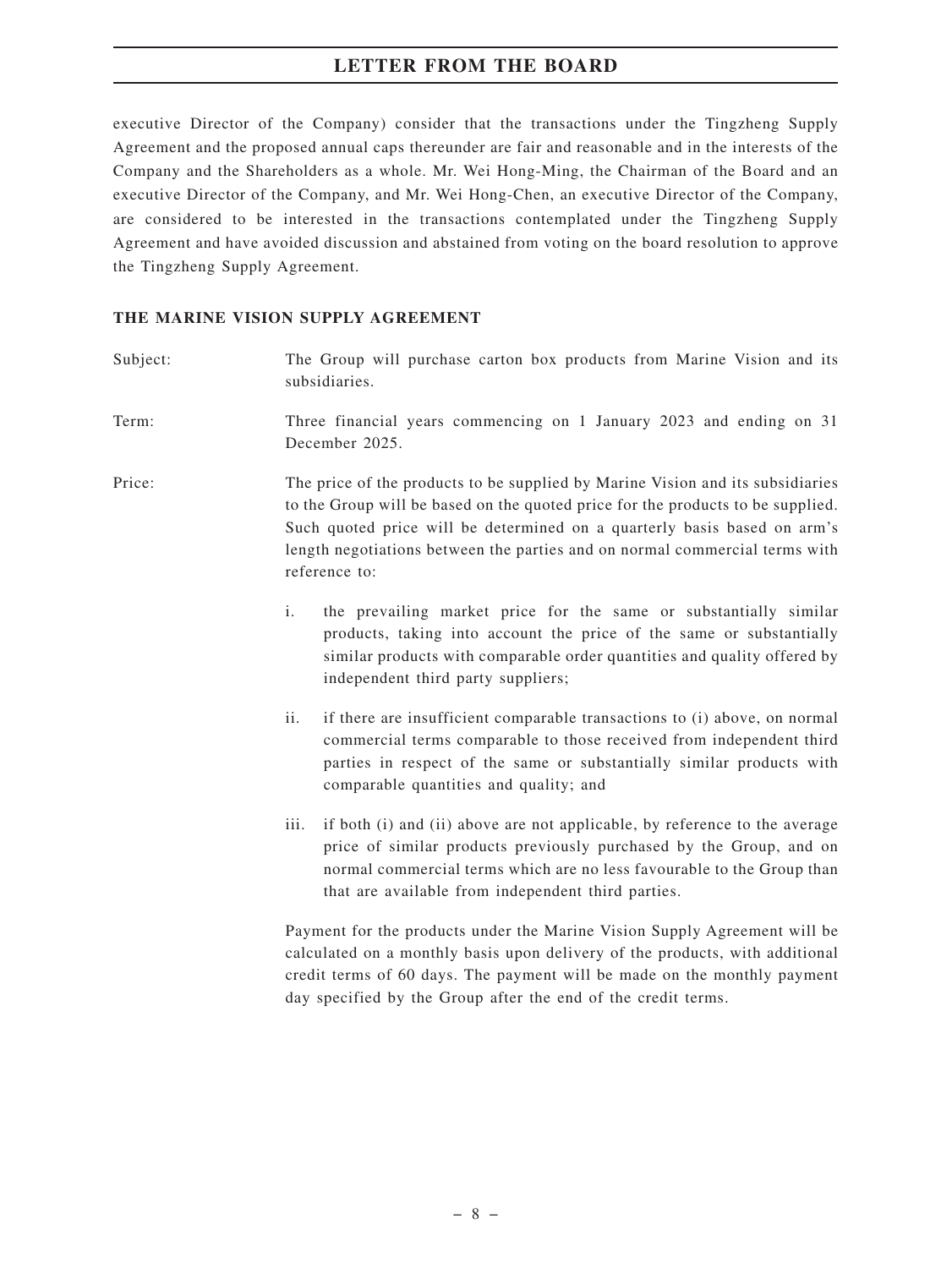The same payment procedures as described above that have been implemented under the 2019 Marine Vision Agreement will continue to be applicable under the Marine Vision Supply Agreement, and such payment procedures are the same as those applicable to independent third party suppliers with comparable size. As such, the payment terms under the Marine Vision Supply Agreement are no less favourable to the Group than those applicable to independent third party suppliers, and that it will not result in adverse impact on the Group.

Cap amount: Pursuant to the Marine Vision Supply Agreement, the Group has agreed to purchase products from Marine Vision and its subsidiaries based on the pricing policy stated above during the term of the Marine Vision Supply Agreement subject to the following annual caps:

|                    |       | Financial year ending 31 December      |       |
|--------------------|-------|----------------------------------------|-------|
|                    | 2023  | 2024                                   | 2025  |
|                    |       | RMB' million RMB' million RMB' million |       |
| Transaction amount | 3.100 | 3,600                                  | 4.100 |

The annual caps for the Marine Vision Supply Agreement were determined based on the historical transaction amount with Marine Vision and its subsidiaries, and are projected mainly with reference to:

- a) the Group's demand for carton box products supplied by Marine Vision and its subsidiaries is expected to grow by approximately 6% to 7% per annum in each of the coming three years, with reference to:
	- i. the historical growth in the overall sales of the Group's products;
	- ii. the increase in the Group's sourcing of carton box products from independent third party suppliers, with a view to increase the level of diversification of the Group's purchases of carton box products, and to obtain more favourable commercial terms from all the suppliers;
- b) the unit cost of raw materials for carton box products, which is primarily driven by the price of paper pulp, is expected to grow from approximately 12% to approximately 8% per annum in the coming three years.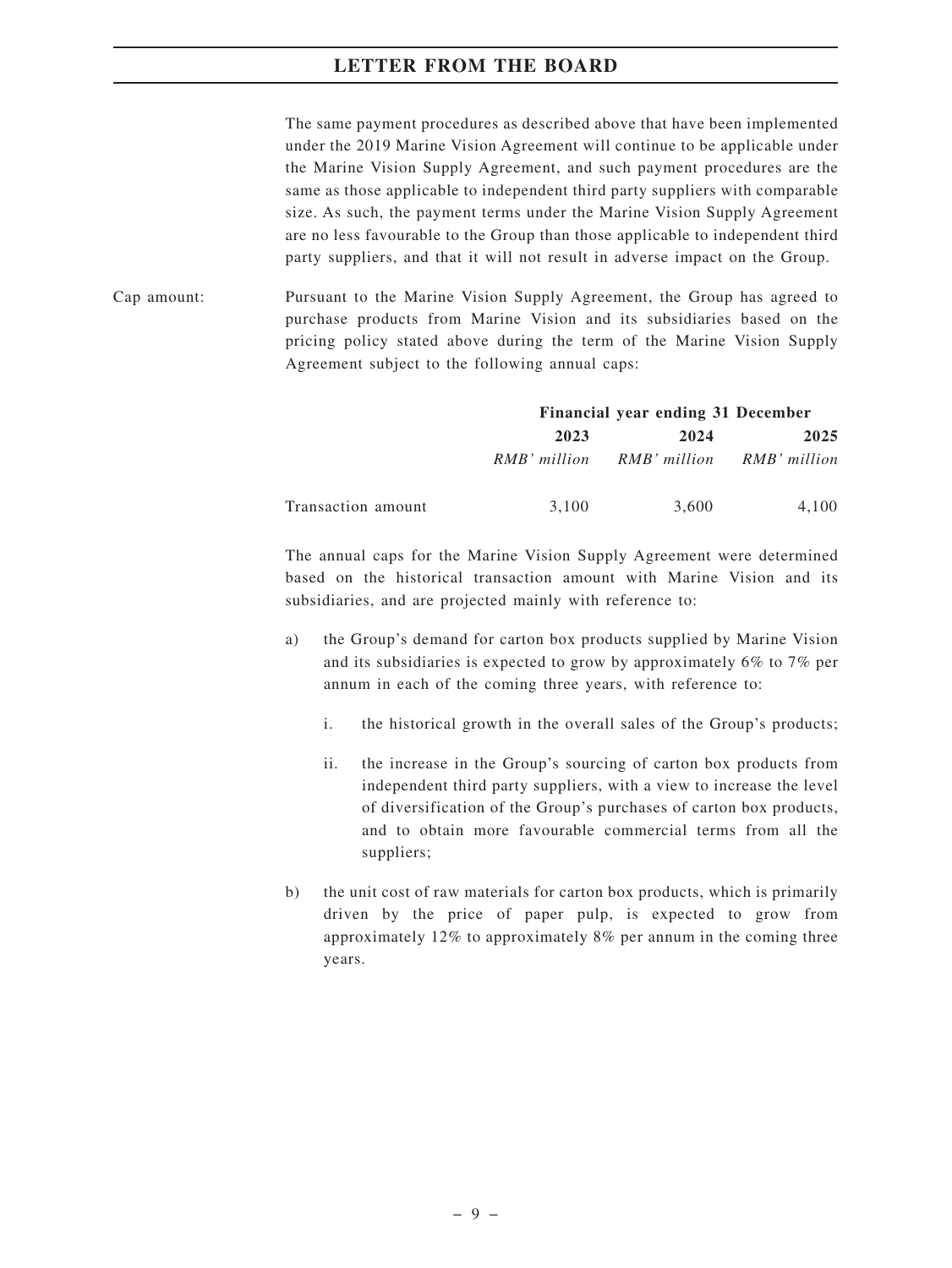The historical transaction amount of the products supplied by Marine Vision and its subsidiaries for the two financial years ended 31 December 2021 and the two months ended 28 February 2022 are set out below:

|                                  | For the year ended<br>31 December |                      | For the two<br>months ended<br>28 February |  |
|----------------------------------|-----------------------------------|----------------------|--------------------------------------------|--|
|                                  | 2020<br>RMB' million              | 2021<br>RMB' million | 2022<br>RMB' million                       |  |
| Annual cap                       | 2,320                             | 2,510                | $2,590^{(Note)}$                           |  |
| Historical transaction<br>amount | 2.234                             | 2,491                | 395                                        |  |

*Note: The annual cap for 2022 is for the whole financial year.*

#### **Condition**

The Marine Vision Supply Agreement is subject to the Company's compliance with the requirements of the Listing Rules with respect to continuing connected transactions, including approval from the Independent Shareholders.

#### **Reasons for entering the Marine Vision Supply Agreement**

Marine Vision and its subsidiaries have been supplying carton box products to the Group for more than fifteen years. Such products are being used for the packaging of the Group's products in the ordinary and usual course of business of the Group.

Marine Vision and its subsidiaries are among the leading producers of carton box products in the PRC. They have multiple standardised factories covering the production centers of the Group, which can ensure the timely and stable supply of high quality standardised products to the Group. The Group has always been committed to food safety and quality guarantee, and has high requirements for its suppliers, such as the ability to provide stable and sufficient quantities of high quality standardised products in a timely manner. The Group has been satisfied with the quality of the products supplied by Marine Vision and its subsidiaries, and has not encountered any issue with the quality of the products supplied by Marine Vision and its subsidiaries. As the 2019 Marine Vision Agreement is due to expire on 31 December 2022, the Marine Vision Supply Agreement is being entered into to enable the Group to continue to purchase products from Marine Vision and its subsidiaries for the Group's operation requirements in the upcoming three years.

As the Marine Vision Supply Agreement is being entered into in the ordinary and usual course of business of the Company and the terms have been negotiated on an arm's length basis and on normal commercial terms, with the purchase price of the products being based on prevailing market price of the same or substantially similar products offered by other independent third party suppliers, the Directors (including the independent non-executive Directors but excluded Mr. Wei Hong-Ming, the Chairman of the Board and an executive Director of the Company, and Mr. Wei Hong-Chen, an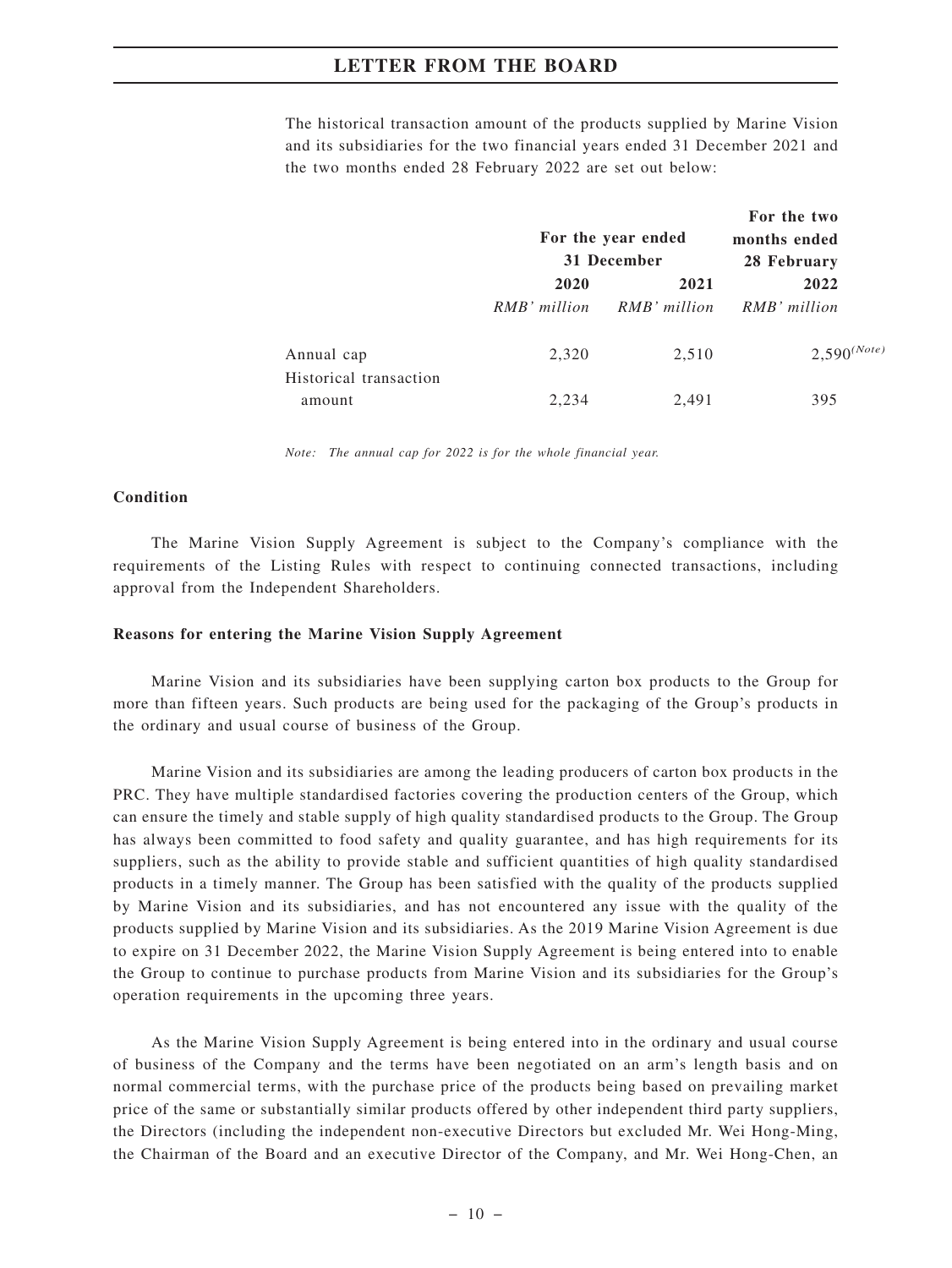executive Director of the Company) consider that the transactions under the Marine Vision Supply Agreement and the proposed annual caps thereunder are fair and reasonable and in the interests of the Company and the Shareholders as a whole. Mr. Wei Hong-Ming, the Chairman of the Board and an executive Director of the Company, and Mr. Wei Hong-Chen, an executive Director of the Company, are considered to be interested in the transactions contemplated under the Marine Vision Supply Agreement and have avoided discussion and abstained from voting on the board resolution to approve the Marine Vision Supply Agreement.

# **THE TING TONG LOGISTICS AGREEMENT**

| Subject: | The Group will procure logistics services from Ting Tong and its subsidiaries.                                                                                                                                                                                                                                                                                      |
|----------|---------------------------------------------------------------------------------------------------------------------------------------------------------------------------------------------------------------------------------------------------------------------------------------------------------------------------------------------------------------------|
| Term:    | Three financial years commencing on 1 January 2023 and ending on 31<br>December 2025.                                                                                                                                                                                                                                                                               |
| Price:   | The service fee of the logistics services to be provided by Ting Tong and its<br>subsidiaries to the Group will be based on the quoted price for the logistics<br>services to be provided. Such quoted price will be determined on a quarterly<br>basis based on arm's length negotiations between the parties and on normal<br>commercial terms with reference to: |
|          | i.<br>the prevailing market price for the same or substantially similar<br>services, taking into account the price of the same or substantially<br>similar services with comparable scope and level of services offered by<br>independent third party service providers;                                                                                            |
|          | if there are insufficient comparable transactions to (i) above, on normal<br>ii.<br>commercial terms comparable to those received from independent third<br>parties in respect of the same or substantially similar services with<br>comparable scope and level of services; and                                                                                    |
|          | iii.<br>if both (i) and (ii) above are not applicable, by reference to the average<br>price of similar services previously procured by the Group, and on<br>normal commercial terms which are no less favourable to the Group than<br>that are available from independent third parties.                                                                            |
|          | Payment of the service fee under the Ting Tong Logistics Agreement will be<br>coloulated on a monthly have unon completion of the corvices with                                                                                                                                                                                                                     |

calculated on a monthly basis upon completion of the services, with additional credit terms of 30 days. The payment will be made on the monthly payment day specified by the Group after the end of the credit terms.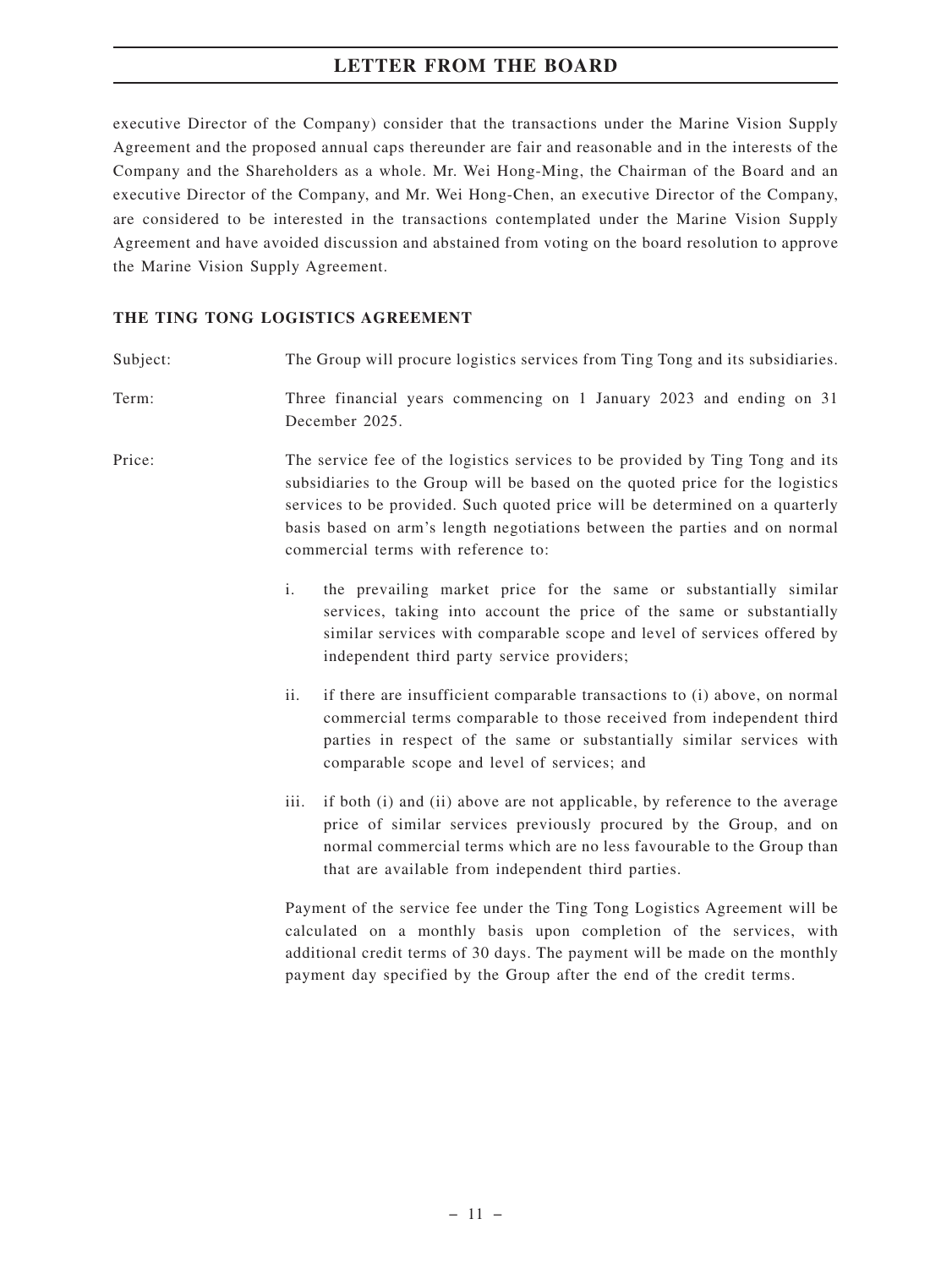The same payment procedures as described above that have been implemented under the 2020 Ting Tong Agreement will continue to be applicable under the Ting Tong Logistics Agreement, and such payment procedures are the same as those applicable to independent third party logistics services providers with comparable size. As such, the payment terms under the Ting Tong Logistics Agreement are no less favourable to the Group than those applicable to independent third party logistics services providers, and that it will not result in adverse impact on the Group.

Cap amount: Pursuant to the Ting Tong Logistics Agreement, the Group has agreed to procure logistics services from Ting Tong and its subsidiaries based on the pricing policy stated above during the term of the Ting Tong Logistics Agreement subject to the following annual caps:

|                    |              | Financial year ending 31 December |       |
|--------------------|--------------|-----------------------------------|-------|
|                    | 2023         | 2024                              | 2025  |
|                    | RMB' million | RMB' million RMB' million         |       |
| Transaction amount | 3.200        | 3.700                             | 4.200 |

The annual caps for the Ting Tong Logistics Agreement were determined based on the historical transaction amount with Ting Tong and its subsidiaries, and are projected mainly with reference to:

- a) the Group's demand for the captive logistics services to be provided by Ting Tong and its subsidiaries is expected to grow from approximately 11% to approximately 8% per annum in the coming three years, with reference to:
	- i. the historical growth in the overall sales and logistics costs of the Group's products;
	- ii. the additional captive logistics services to establish and expand a nationwide integrated distribution network in order to further strength the management of the distributors, expedite the delivery of the Group's products to the market, enhance the level of customer satisfaction, and increase the product penetration of the Group;
	- iii. the increase in the Group's sourcing of logistics services from independent third party logistics services providers, with a view to increase the level of diversification of the Group's procurements of logistics services, and to obtain more favourable commercial terms from all the logistics services providers;
- b) the service fee of logistics services, which is primarily driven by the price of gasoline and diesel oil, is expected to grow from approximately 7% to approximately 5% per annum in the coming three years.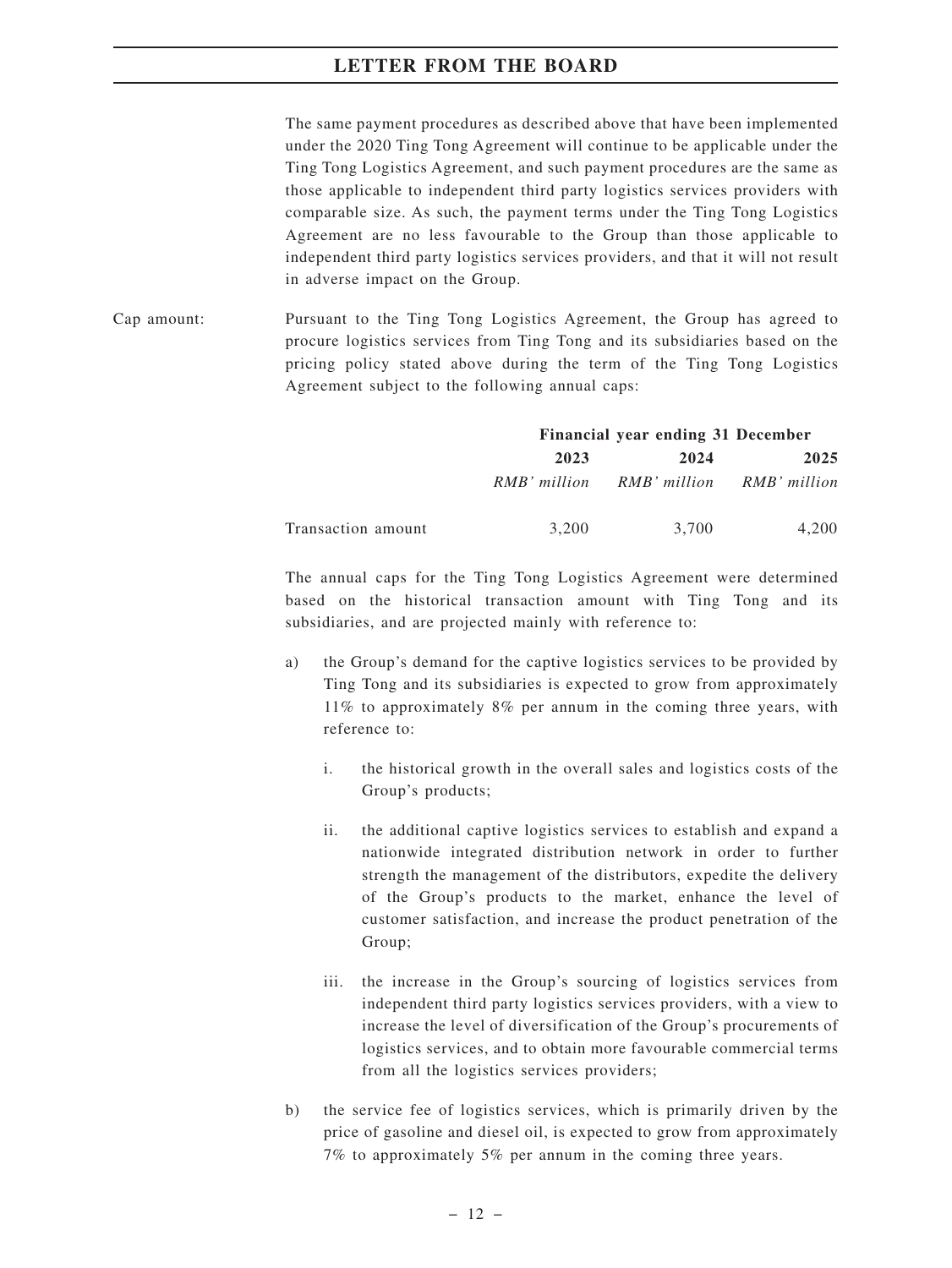The historical transaction amount of the services provided by Ting Tong and its subsidiaries for the two financial years ended 31 December 2021 and the two months ended 28 February 2022 are set out below:

|                                                   | For the year ended<br>31 December |              | For the two<br>months ended<br>28 February |  |
|---------------------------------------------------|-----------------------------------|--------------|--------------------------------------------|--|
|                                                   | 2020                              | 2021         | 2022                                       |  |
|                                                   | RMB' million                      | RMB' million | RMB' million                               |  |
| Annual cap (as revised)<br>Historical transaction | $1,100^{(Note1)}$                 | 1,900        | $2,700^{(Note2)}$                          |  |
| amount                                            | $670^{(Note1)}$                   | 1,820        | 268                                        |  |

*Note1: Ting Tong became a connected person of the Company on 22 June 2020. The annual cap and historical transaction amount for 2020 represents the amounts for the period from 22 June 2020 to 31 December 2020.*

*Note2: The annual cap for 2022 is for the whole financial year.*

#### **Condition**

The Ting Tong Logistics Agreement is subject to the Company's compliance with the requirements of the Listing Rules with respect to continuing connected transactions, including approval of the Independent Shareholders.

#### **Reasons for entering the Ting Tong Logistics Agreement**

Ting Tong and its subsidiaries have been providing the captive logistics services to the Group for more than fifteen years, including implementing strict control over the Group's products in the transportation process to ensure the timely and safe delivery, and promoting the Group's distribution system. The Group requires the captive logistics services provided from Ting Tong and its subsidiaries in the ordinary and usual course of business of the Group.

Ting Tong and its subsidiaries are among the leading logistics services providers in the PRC. They have a nationwide logistics network covering the production centers of the Group, which can ensure the timely and stable supply of high quality standardised captive logistics services to the Group. The Group has always been committed to food safety and quality guarantee, and has high requirements for its service providers, such as the ability to provide stable and sufficient quantities of high quality standardised services in a timely manner. The Group has been satisfied with the quality of the captive logistics services provided by Ting Tong and its subsidiaries, and has not encountered any issue with the quality of the services provided by Ting Tong and its subsidiaries. As the 2020 Ting Tong Agreement is due to expire on 31 December 2022, the Ting Tong Logistics Agreement is being entered into to enable the Group to continue to procure the captive logistics services from Ting Tong and its subsidiaries for the Group's operation requirements in the upcoming three years.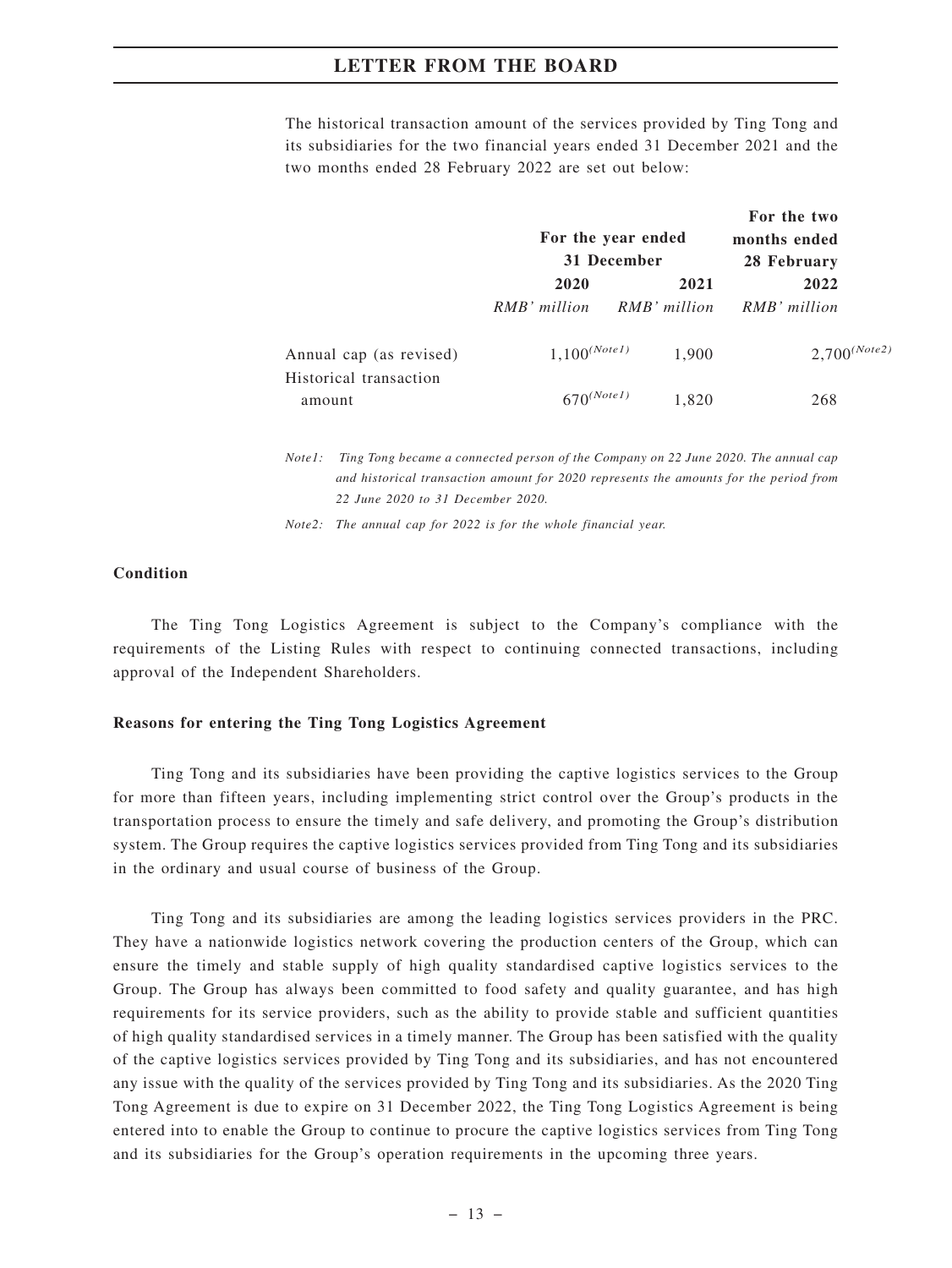As the Ting Tong Logistics Agreement is being entered into in the ordinary and usual course of business of the Company and the terms have been negotiated on an arm's length basis and on normal commercial terms, with the service fee based on prevailing market price of the same or substantially similar services offered by other independent third party logistics services providers, the Directors (including the independent non-executive Directors but excluded Mr. Wei Hong-Ming, the Chairman of the Board and an executive Director of the Company, and Mr. Wei Hong-Chen, an executive Director of the Company) consider that the transactions under the Ting Tong Logistics Agreement and the proposed annual caps thereunder are fair and reasonable and in the interests of the Company and the Shareholders as a whole. Mr. Wei Hong-Ming, the Chairman of the Board and an executive Director of the Company, and Mr. Wei Hong-Chen, an executive Director of the Company, are considered to be interested in the transactions contemplated under the Ting Tong Logistics Agreement and have avoided discussion and abstained from voting on the board resolution to approve the Ting Tong Logistics Agreement.

#### **INTERNAL CONTROL PROCEDURES**

To ensure that the terms of the continuing connected transactions of the Group are fair and reasonable and no less favourable to the Group than those available to/from independent third parties, the Group has a set of internal control procedures in place under which:

#### *Internal control and pricing policies*

- (i) the Group maintains a list of carefully selected suppliers and service providers. The list is regularly reviewed and updated. For a supplier or service provider to become listed, the Group will initially conduct and must be satisfied with the on-site visits to the supplier or service provider. The supplier or service provider of the Group must also have a good track record with the Group in terms of the quality of the products supplied or the services provided, which is reviewed by the quality assurance team of the Group (the "**Quality Assurance Department**"). The supplier or service provider of the Group must have also had a track record of at least one year. Further, if the supplier or service provider has not supplied any products or provided any services to the Group for more than a year, the supplier or service provider will be delisted from the Group's supplier/service provider list and the Group will initiate the full selection procedure (including on-site visits and quality checks) for the supplier or service provider to be relisted onto the supplier/service provider list;
- (ii) with respect to any potential orders, the research and development department of the Group (the "**R&D Department**") or the purchasing department (the "**Purchasing Department**") will first discuss and formulate the details of the specifications of the order (including materials, safety, functions and specification for the relevant products, and the scope and level of the relevant services);
- (iii) after such formulation by the R&D Department or the Purchasing Department, based on their experience and taking into account similar purchases made or services procured by the Group, the Purchasing Department will obtain quotations from the supplier or service provider on a quarterly basis and also select not less than two and on average about three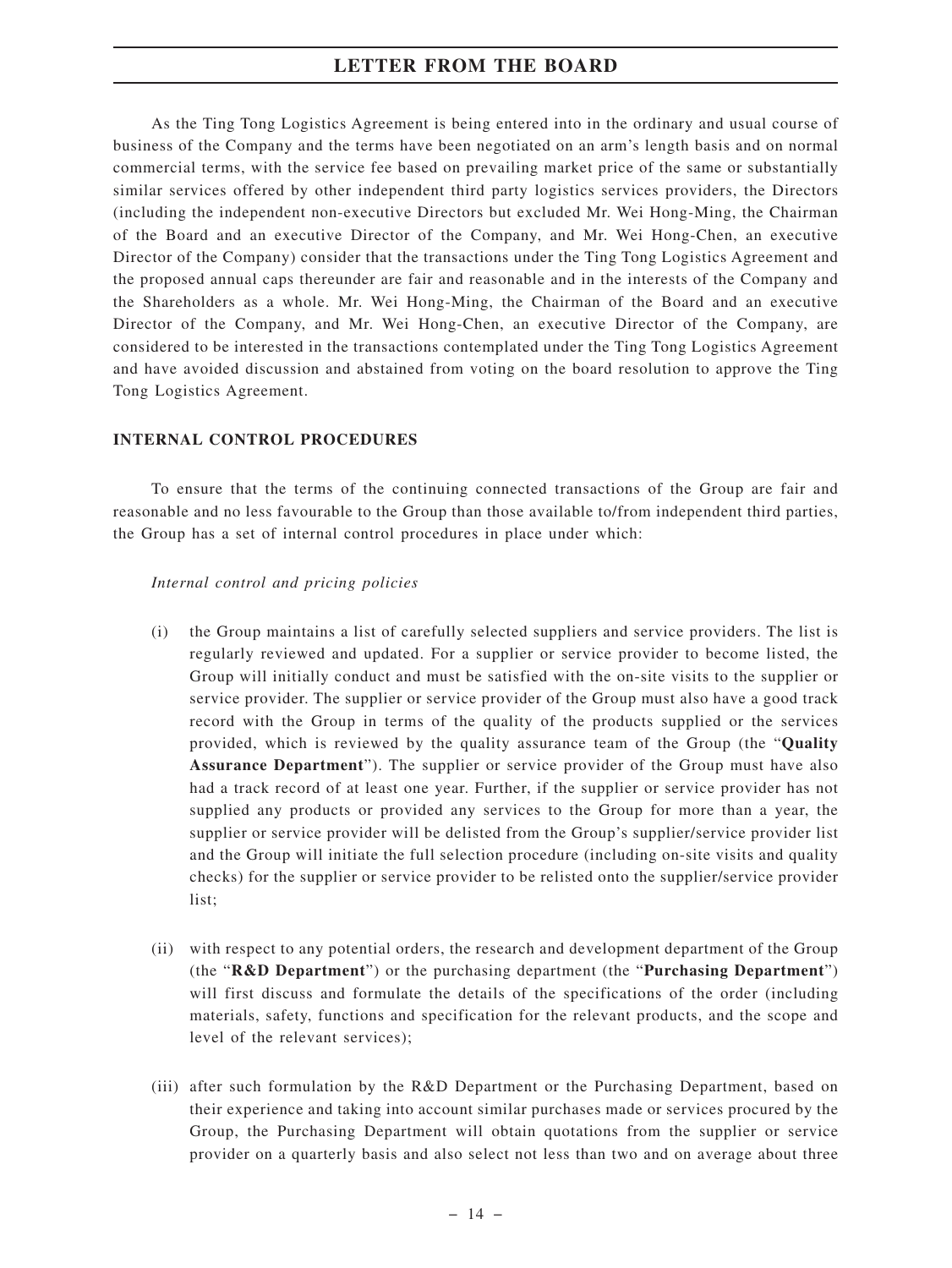other suppliers or service providers from the Group's supplier/service provider list which are independent third parties for quotations in order to ascertain the prevailing market price in accordance with the pricing policies as set out under the supply agreement or service agreement;

- (iv) the selection criteria of the suppliers or service providers will be based on their quotation, delivery time, payment terms, specifications, quality, safety and recent performance;
- (v) upon delivery of the products or upon completion of the services (whether by connected person or independent third party), the Quality Assurance Department will conduct checks to review and assess (including but not limited to quality and safety) whether the products have been supplied or the services have been provided in accordance with the terms of each agreement; and
- (vi) the price of the products supplied by the suppliers and the services provided by the service providers will be determined based on the pricing policies set out in the section headed "Price" of the relevant agreement.

## *Internal review policies*

- (i) the pricing policy for all the continuing connected transactions of the Group will be supervised and monitored by the accounting department of the Group and the management of the Group dedicated with the responsibility of supervising the continuing connected transactions of the Group to ensure that the relevant continuing connected transactions are being conducted on normal commercial terms and will not be prejudicial to the interests of the Company and the Shareholders as a whole;
- (ii) in respect of any order for products or services, the Group will assess the scope and scale of the products or services and obtain reference quotations from independent third party suppliers or service providers for setting the prevailing market price;
- (iii) the relevant personnel from the accounting department and the management of the Group will conduct regular checks to review and assess whether the transactions contemplated under the relevant continuing connected transactions are conducted in accordance with the terms of its respective agreement and will also regularly update the market price for the purpose of considering if the price charged for a specific transaction is fair and reasonable and in accordance with the aforesaid pricing policies; and
- (iv) the independent non-executive Directors will review the transactions under the relevant continuing connected transaction and the auditors of the Company will also conduct an annual review on the pricing terms and annual caps thereof.

The Directors consider that the above internal control and pricing policies and internal review policies of the Group are effective to ensure that the transactions contemplated under the relevant continuing connected transaction will be conducted on normal commercial terms and not prejudicial to the interests of the Company and the Shareholders as a whole.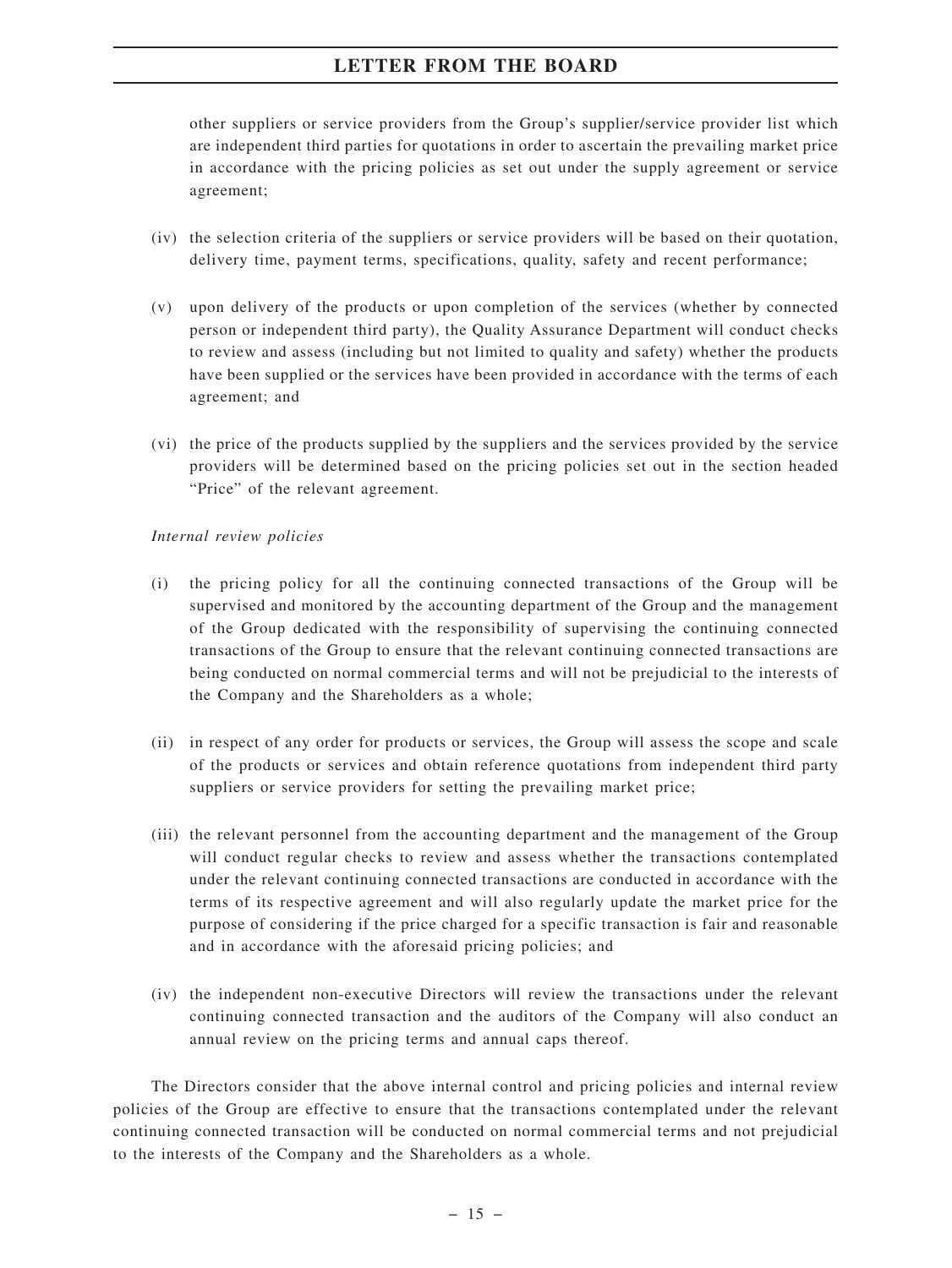#### **INFORMATION ON THE PARTIES**

#### **The Group**

The Group is principally engaged in the production and distribution of instant noodle and beverage products in the PRC.

#### **Tingzheng**

Tingzheng is a limited liability company incorporated in the Cayman Islands and is an investment holding company, its subsidiaries are principally engaged in the manufacture and sale of flexible plastic packaging materials and plastic products in the PRC.

#### **Marine Vision**

Marine Vision is a limited liability company incorporated in the British Virgin Islands and is an investment holding company, its subsidiaries are principally engaged in the manufacture and sale of carton box products in the PRC.

#### **Ting Tong**

Ting Tong is a limited liability company incorporated in the Cayman Islands and is an investment holding company, its subsidiaries are principally engaged in the provision of logistics services in the PRC.

Tingzheng, Marine Vision and Ting Tong are beneficially owned by four discretionary trusts, of which: Ms. Wei Chang Lu-Yun is the settlor of one of the discretionary trusts with Mr. Wei Ing-Chou and Ms. Wei Chang Lu-Yun as discretionary objects, Ms. Lin Li-Mien is the settlor of one of the discretionary trusts with Mr. Wei Ying-Chiao and Ms. Lin Li-Mien as discretionary objects, Ms. Wei Hsu Hsu-Mien is the settlor of one of the discretionary trusts with Mr. Wei Yin-Chun and Ms. Wei Hsu Hsu-Mien as discretionary objects, and Ms. Wei Tu Miao is the settlor of one of the discretionary trusts with Mr. Wei Yin-Heng and Ms. Wei Tu Miao as discretionary objects. Mr. Wei Ing-Chou and Ms. Wei Chang Lu-Yun are the parents of Mr. Wei Hong-Ming, the Chairman of the Board and an executive Director of the Company, and Mr. Wei Hong-Chen, an executive Director of the Company. Mr. Wei Ying-Chiao, Ms. Lin Li-Mien, Mr. Wei Yin-Chun, Ms. Wei Hsu Hsu-Mien, Mr. Wei Yin-Heng and Ms. Wei Tu Miao are relatives of Mr. Wei Hong-Ming, the Chairman of the Board and an executive Director of the Company, and Mr. Wei Hong-Chen, an executive Director of the Company.

#### **IMPLICATION UNDER THE LISTING RULES**

As each of Tingzheng, Marine Vision and Ting Tong is beneficially owned by family members and relatives of Mr. Wei Hong-Ming, the Chairman of the Board and an executive Director of the Company, and Mr. Wei Hong-Chen, an executive Director of the Company, each of Tingzheng, Marine Vision and Ting Tong is hence a connected person of the Company for the purpose of Chapter 14A of the Listing Rules, and the transactions contemplated under each of the Tingzheng Supply Agreement, the Marine Vision Supply Agreement and the Ting Tong Logistics Agreement will constitute continuing connected transactions for the Company under Chapter 14A of the Listing Rules.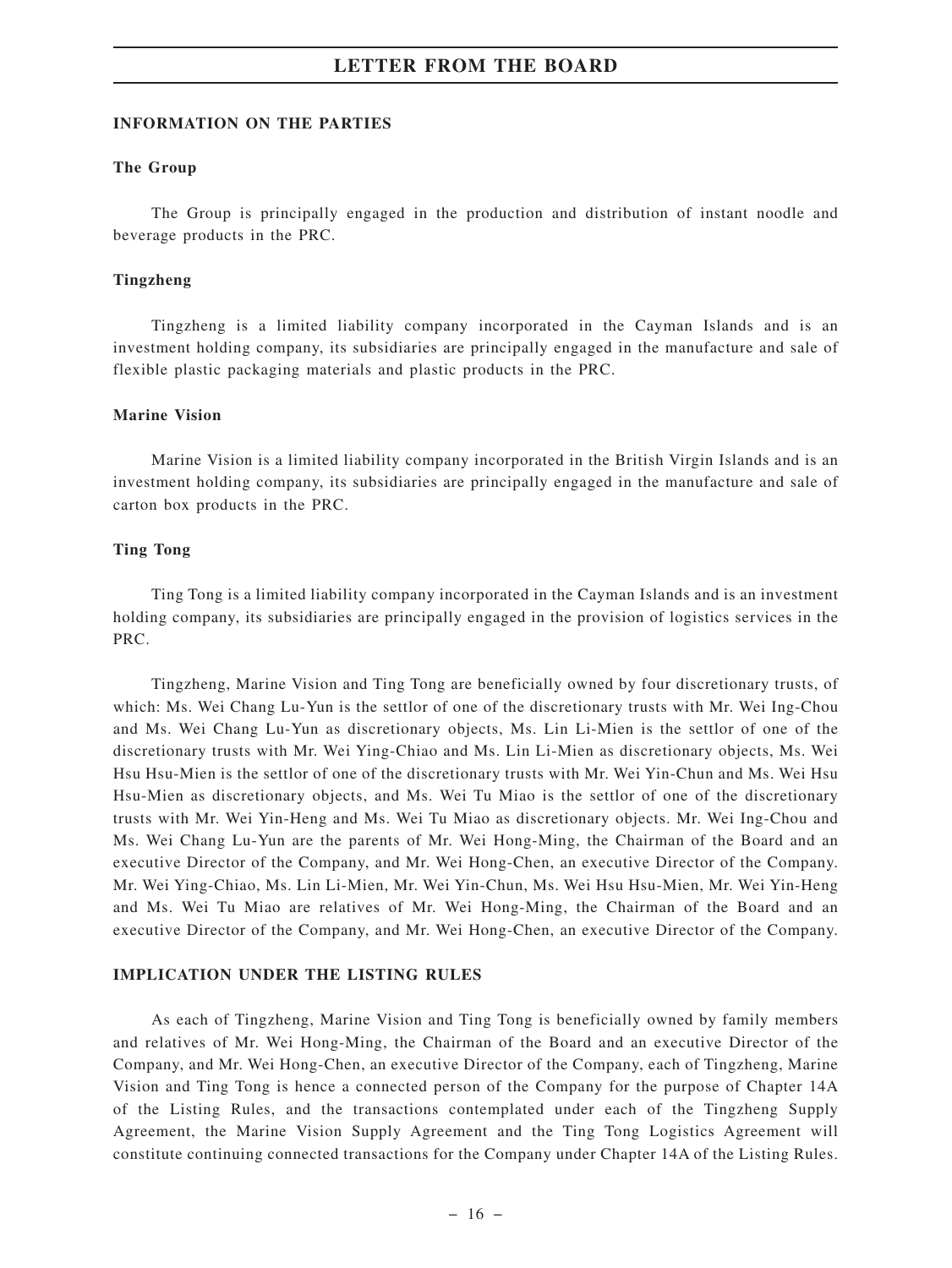Save for Mr. Wei Hong-Ming and Mr. Wei Hong-Chen, no other Director is interested in the transactions contemplated under each of the Tingzheng Supply Agreement, the Marine Vision Supply Agreement and the Ting Tong Logistics Agreement.

As the applicable percentage ratios in respect of the annual transaction amount under each of the Tingzheng Supply Agreement, the Marine Vision Supply Agreement and the Ting Tong Logistics Agreement are expected to exceed 5%, the transactions contemplated under each of the Tingzheng Supply Agreement, the Marine Vision Supply Agreement and the Ting Tong Logistics Agreement will be subject to the reporting, annual review, announcement and Independent Shareholders' approval requirements under Chapter 14A of the Listing Rules.

#### **GENERAL**

The Independent Board Committee comprising all the independent non-executive Directors has been formed to advise the Independent Shareholders on the terms of the Continuing Connected Transactions and Somerley Capital Limited has been appointed as the independent financial adviser to the Company to advise the Independent Board Committee and the Independent Shareholders in this regard.

The Company will seek approval from the Independent Shareholders of the Continuing Connected Transactions and the proposed cap amounts thereunder in accordance with the requirements of the Listing Rules. The voting at the EGM will be by poll.

Mr. Wei Hong-Ming and Mr. Wei Hong-Chen are considered to be interested in the transactions contemplated under the Continuing Connected Transactions and have avoided discussion and abstained from voting on the board resolutions to approve the Continuing Connected Transactions.

As at the Latest Practicable Date, Mr. Wei Hong-Ming, Mr. Wei Hong-Chen and their associates were deemed to be interested in 1,906,869,866 Shares, representing approximately 33.86% of the issued share capital of the Company. Mr. Wei Hong-Ming, Mr. Wei Hong-Chen and their associates will abstain from voting on the proposed resolutions at the EGM to be convened to approve the Continuing Connected Transactions. Save for Mr. Wei Hong-Ming, Mr. Wei Hong-Chen and their associates, no other Shareholder is interested in the transactions contemplated under the Continuing Connected Transactions and would be required to abstain from voting on the proposed resolutions at the EGM to be convened to approve the Continuing Connected Transactions.

## **EGM**

A notice convening the EGM to be held at 10:00 a.m. on Monday, 13 June 2022 at the Conference Room, No.1688, Wuzhong Road, Minhang District, Shanghai City, PRC is set out on pages 46 to 49 of this circular.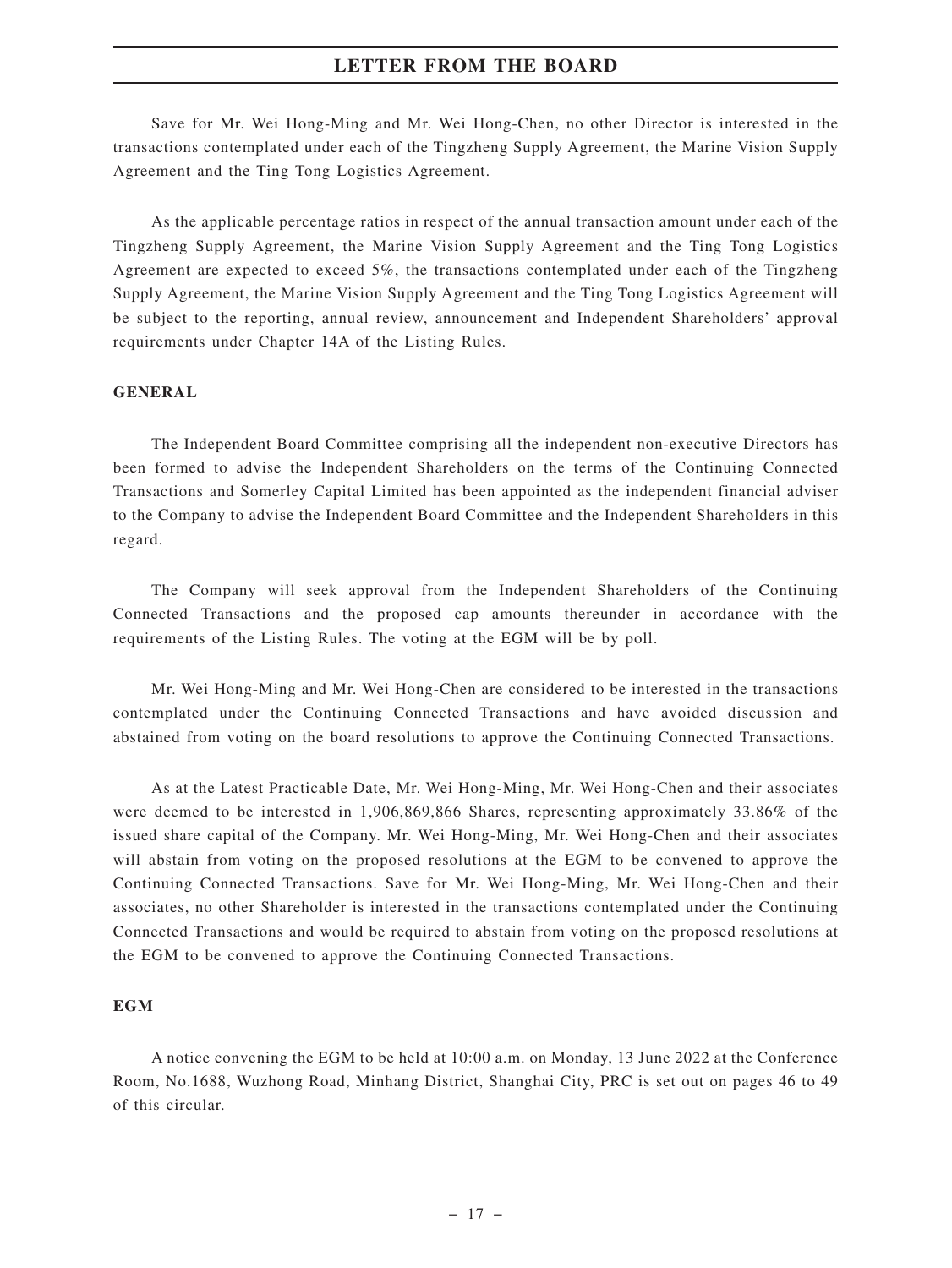A form of proxy for the EGM for use by the Shareholders is enclosed with this circular. Whether or not you are able to attend the EGM in person, you are advised to complete and return the enclosed form of proxy in accordance with the instructions printed thereon and return the same to the Company's principal place of business in Hong Kong at Suite 5607, 56th Floor, Central Plaza, 18 Harbour Road, Wanchai, Hong Kong as soon as possible but in any event not less than 48 hours before the time appointed for the holding of the EGM or any adjourned meeting thereof (as the case may be). Completion and return of the form of proxy will not preclude you from attending and voting in person at the EGM or any adjourned meeting thereof (as the case may be) should you so wish.

#### **RECOMMENDATIONS**

Your attention is drawn to the letter from the Independent Board Committee set out on page 19 of this circular which contains its recommendation to the Independent Shareholders on the Continuing Connected Transactions and the relevant cap amounts thereunder. Your attention is also drawn to the letter of advice from Somerley which contains, amongst other matters, its advice to the Independent Board Committee and the Independent Shareholders in relation to the Continuing Connected Transactions and the relevant cap amounts thereunder.

The independent non-executive Directors, whose views are set out in the letter from the Independent Board Committee contained in this circular, consider that the Continuing Connected Transactions and the transactions contemplated thereunder are fair and reasonable, and executed in normal commercial terms and in the interests of the Company and the Shareholders as a whole.

Accordingly, the Directors (including the independent non-executive Directors but excluded Mr. Wei Hong-Ming, the Chairman of the Board and an executive Director of the Company, and Mr. Wei Hong-Chen, an executive Director of the Company) recommend the Independent Shareholders to vote in favour of the relevant resolutions to be proposed at the EGM.

Your attention is also drawn to the general information set out in the appendix of this circular.

By order of the Board of **Tingyi (Cayman Islands) Holding Corp. Mr. Junichiro Ida** *Vice-Chairman and Executive Director*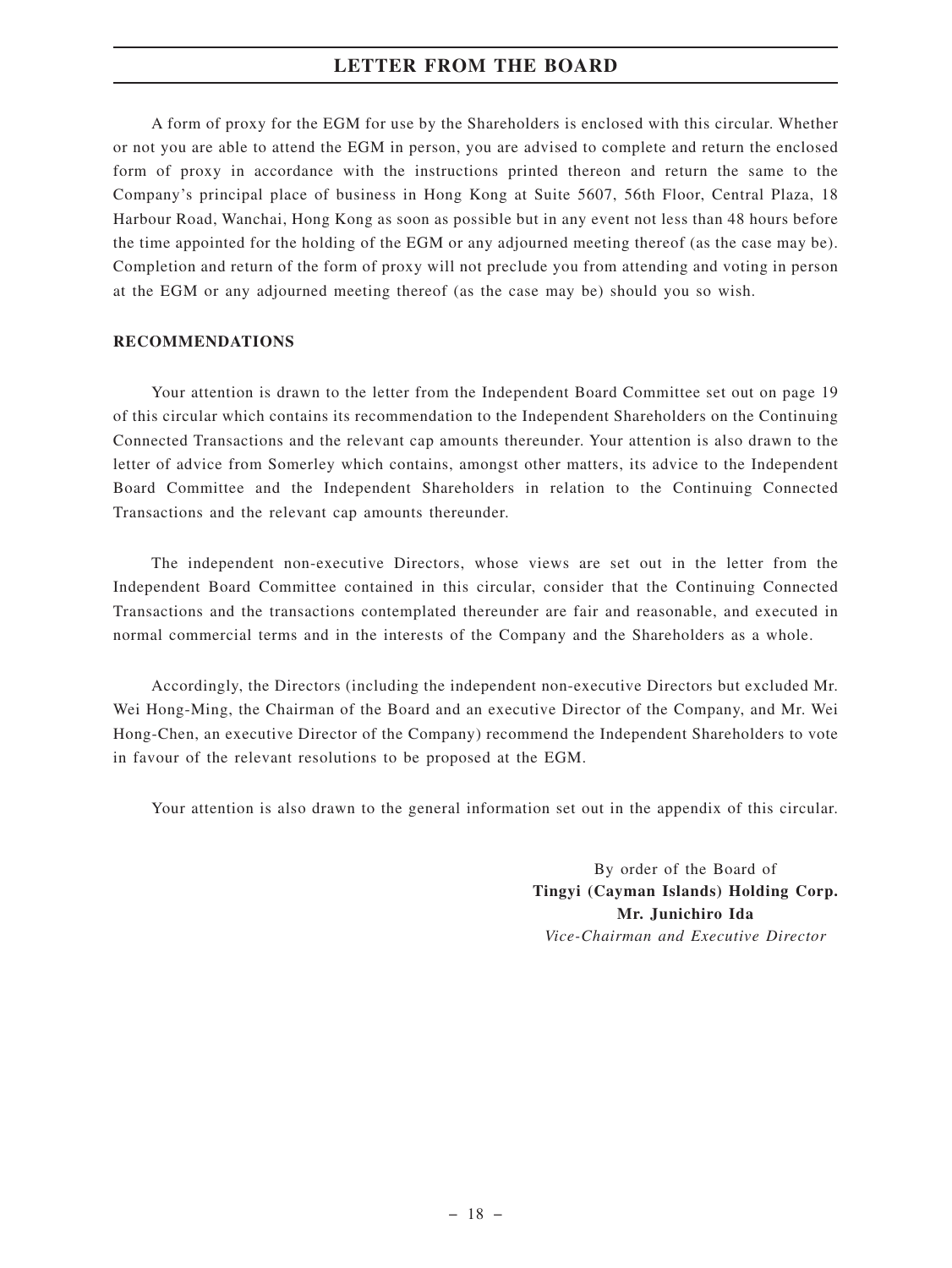# **LETTER FROM THE INDEPENDENT BOARD COMMITTEE**

# 康師傅控股

TINGYI (CAYMAN ISLANDS) HOLDING CORP.

**康師傅控股有限公司\***

*(Incorporated in the Cayman Islands with limited liability)*

**(Stock Code: 0322)**

28 April 2022

*To the Independent Shareholders*

Dear Sir or Madam,

# **PROPOSED CONTINUING CONNECTED TRANSACTIONS**

We refer to the circular of the Company to the Shareholders dated 28 April 2022 (the "**Circular**"), in which this letter forms a part. Unless the context requires otherwise, capitalized terms used in this letter will have the same meanings given to them in the section headed "Definitions" of the Circular.

We have been authorised by the Board to form the Independent Board Committee to advise the Independent Shareholders on whether the terms of the Tingzheng Supply Agreement, the Marine Vision Supply Agreement and the Ting Tong Logistics Agreement (the "**Continuing Connected Transactions**") and the relevant cap amounts thereunder are fair and reasonable so far as the Independent Shareholders are concerned.

We wish to draw your attention to the letter of advice from Somerley Capital Limited ("**Somerley**"), the independent financial adviser appointed to advise the Independent Board Committee and the Independent Shareholders on the terms of the Continuing Connected Transactions and the relevant cap amounts thereunder as set out on pages 20 to 40 of the Circular and the letter from the Board set out on pages 4 to 18 of the Circular.

Having considered, among other matters, the factors and reasons considered by, and the opinion of Somerley as stated in its letter of advice, we consider that the Continuing Connected Transactions were entered into in the ordinary and usual course of business of the Company, are on normal commercial terms and that the terms of the Continuing Connected Transactions are in the interests of the Company and the Shareholders as a whole. Accordingly, we recommend the Independent Shareholders to vote in favour of the ordinary resolutions to be proposed at the EGM to approve the Continuing Connected Transactions and the relevant annual caps thereunder.

> Yours faithfully, For and on behalf of **The Independent Board Committee of Tingyi (Cayman Islands) Holding Corp. Mr. Lee Tiong-Hock Mr. Hsu Shin-Chun Mr. Hiromu Fukada** *Independent Non-executive Directors*

*\* For identification purposes only*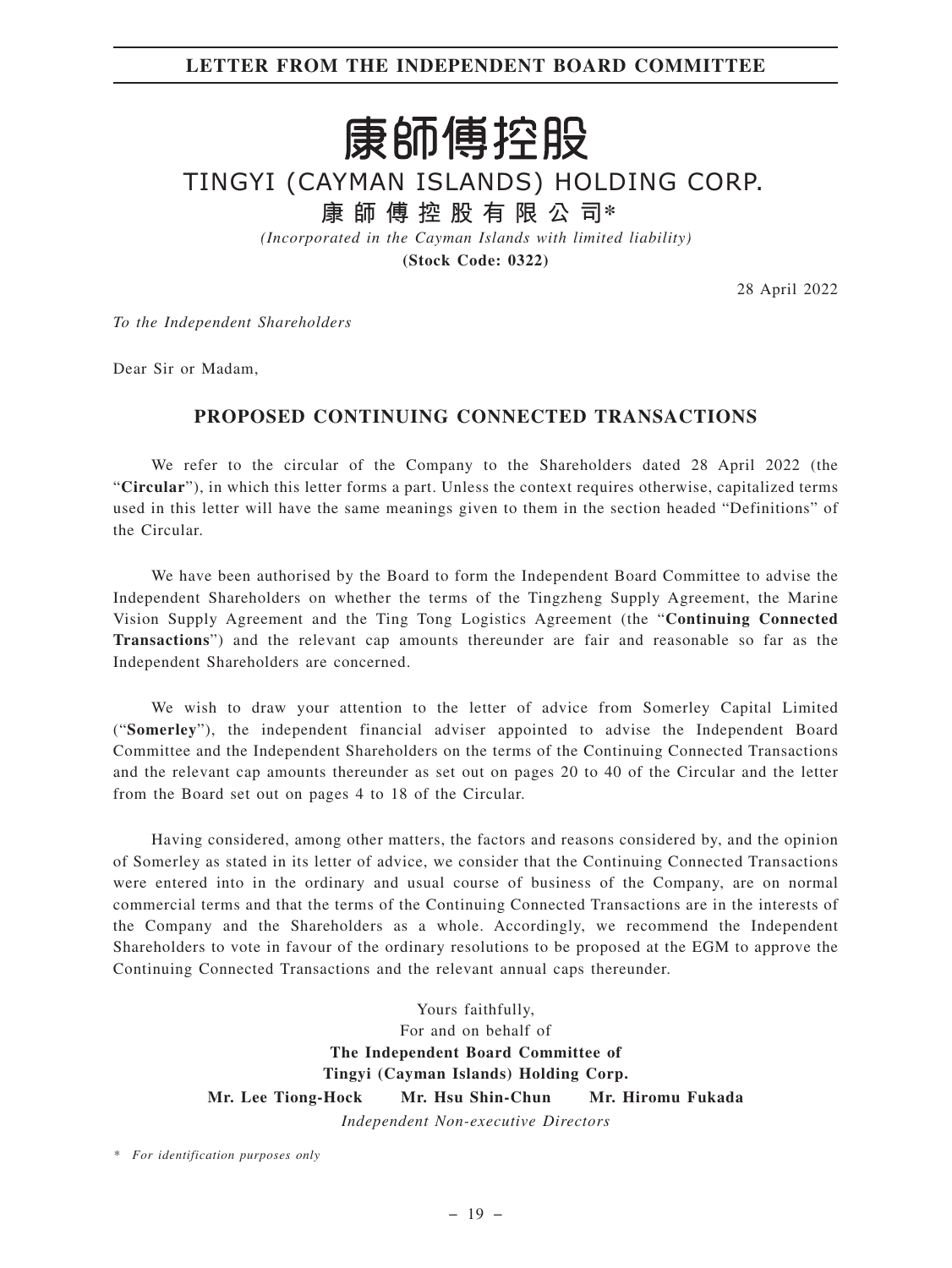*The following is the text of the letter of advice from Somerley to the Independent Board Committee and the Independent Shareholders, which has been prepared for the purpose of inclusion in this circular.*



#### **SOMERLEY CAPITAL LIMITED**

20th Floor China Building 29 Queen's Road Central Hong Kong

28 April 2022

*To: the Independent Board Committee and the Independent Shareholders*

Dear Sirs,

# **PROPOSED CONTINUING CONNECTED TRANSACTIONS**

We refer to our appointment to advise the Independent Board Committee and the Independent Shareholders in relation to (i) the purchase of flexible plastic packaging materials and plastic products from Tingzheng and its subsidiaries under the Tingzheng Supply Agreement, (ii) the purchase of carton box products from Marine Vision and its subsidiaries under the Marine Vision Supply Agreement, and (iii) the logistics services being procured from Ting Tong and its subsidiaries under the Ting Tong Logistics Agreement (namely the Continuing Connected Transactions) and the relevant annual caps thereunder (the "**Annual Caps**"), details of which are contained in the circular to the Shareholders published by the Company dated 28 April 2022 (the "**Circular**"), of which this letter forms a part. Unless the context otherwise requires, terms used in this letter shall have the same meanings as defined in the Circular.

As each of Tingzheng, Marine Vision and Ting Tong is beneficially owned by family members and relatives of Mr. Wei Hong-Ming, the Chairman of the Board and an executive Director of the Company, and Mr. Wei Hong-Chen, an executive Director of the Company, each of Tingzheng, Marine Vision and Ting Tong is hence a connected person of the Company for the purpose of Chapter 14A of the Listing Rules, and the transactions contemplated under each of the Tingzheng Supply Agreement, the Marine Vision Supply Agreement and the Ting Tong Logistics Agreement (together, the "**CCT Agreements**") will constitute continuing connected transactions for the Company under Chapter 14A of the Listing Rules.

As the applicable percentage ratios in respect of the annual transaction amount under each of the CCT Agreements are expected to exceed 5%, the transactions contemplated under each of the CCT Agreements are subject to the reporting, annual review, announcement and Independent Shareholders' approval requirements under Chapter 14A of the Listing Rules.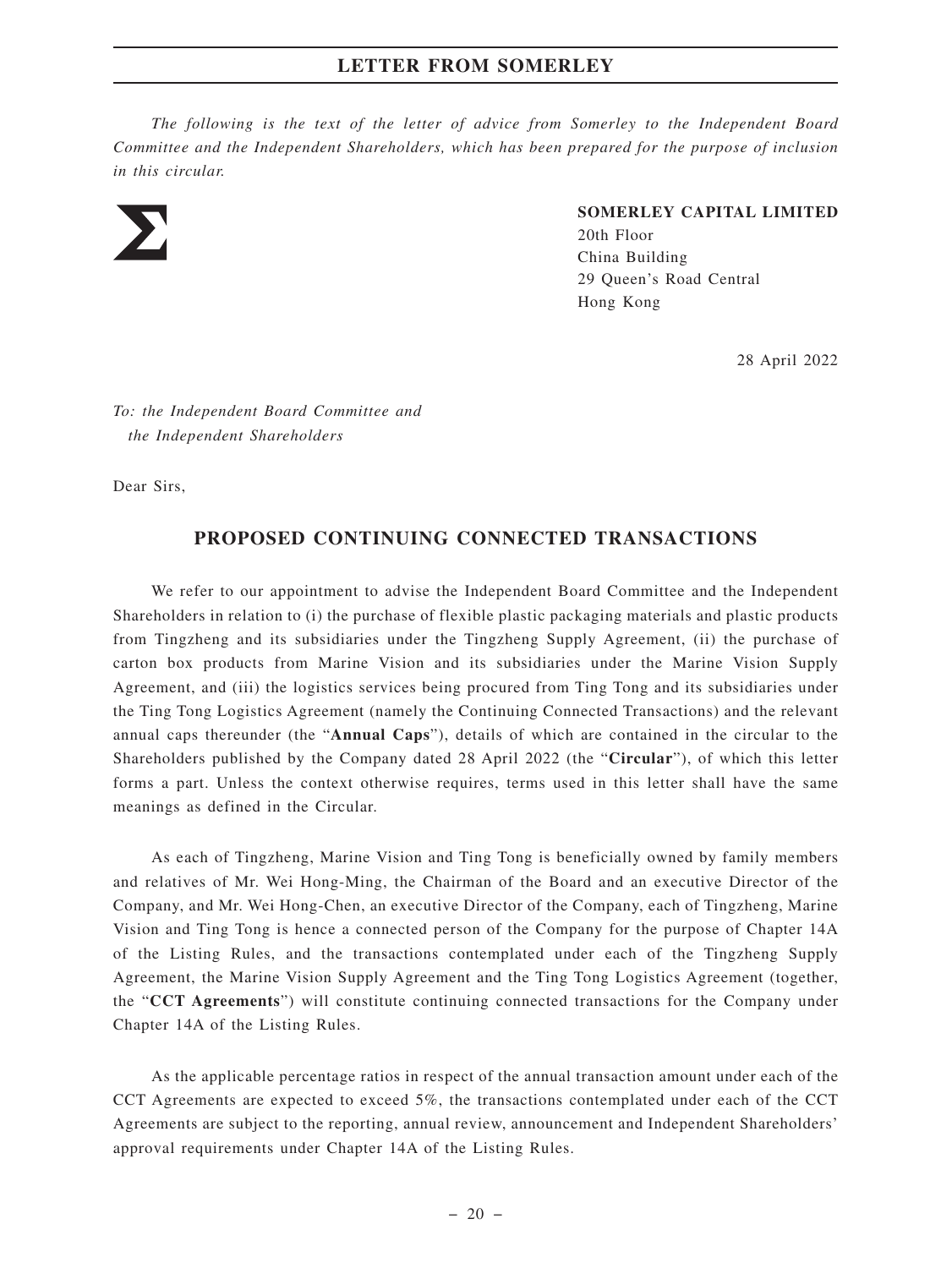The Company will seek approval from the Independent Shareholders of the Continuing Connected Transactions and the Annual Caps in accordance with the requirements of the Listing Rules. The voting at the EGM will be by poll. As at the Latest Practicable Date, Mr. Wei Hong-Ming, Mr. Wei Hong-Chen and their associates were deemed to be interested in 1,906,869,866 Shares, representing approximately 33.86% of the issued Shares. Mr. Wei Hong-Ming, Mr. Wei Hong-Chen and their associates will abstain from voting on the proposed resolutions at the EGM to be convened to approve the Continuing Connected Transactions and the Annual Caps.

The Independent Board Committee, comprising all the independent non-executive Directors, namely Mr. Lee Tiong-Hock, Mr. Hsu Shin-Chun and Mr. Hiromu Fukada, has been established to consider the terms of the Continuing Connected Transactions and the Annual Caps, and to advise and recommend the Independent Shareholders as to voting. We, Somerley, have been appointed as the Independent Financial Adviser to advise the Independent Board Committee and the Independent Shareholders in this regard.

During the past two years, there was no engagement between the Company and Somerley. As at the Latest Practicable Date, there were no relationships or interests between (a) Somerley; and (b) the Company, Tingzheng, Marine Vision, Ting Tong and their respective subsidiaries and associates that could reasonably be regarded as a hindrance to our independence as defined under Rule 13.84 of the Listing Rules to act as the Independent Financial Adviser.

In formulating our opinion and recommendation, we have relied on the information and facts supplied, and the opinions expressed, by the Directors and management of the Group and have assumed that such information, facts and opinions were true, accurate and complete in all material aspects and will remain so up to the time of the EGM. We have also sought and received confirmation from the Directors that all material relevant information has been supplied to us and that no material facts have been omitted from the information supplied and opinions expressed to us. We have no reason to believe that any material information has been omitted or withheld from us, or to doubt the truth, accuracy or completeness of the information provided. We have relied on such information and consider that the information we have received is sufficient for us to reach an informed view. We have, however, not conducted any independent investigation into the business and affairs of the Company, Tingzheng, Marine Vision, Ting Tong or their respective subsidiaries or associates, nor have we carried out any independent verification of the information supplied.

#### **PRINCIPAL FACTORS AND REASONS CONSIDERED**

In arriving at our opinion and recommendation on the terms for each of the CCT Agreements and the Annual Caps, we have taken into account the following principal factors and reasons:

#### **INFORMATION ON THE PARTIES**

#### **The Group**

The Group is principally engaged in the production and distribution of instant noodle and beverage products in the PRC, with about 90 production centers across the PRC, and a nationwide distribution network of about 340 sales office and 341 warehouses, serving approximately 81,000 wholesalers and 257,000 direct retailers as at 31 December 2021. The Group's main business segments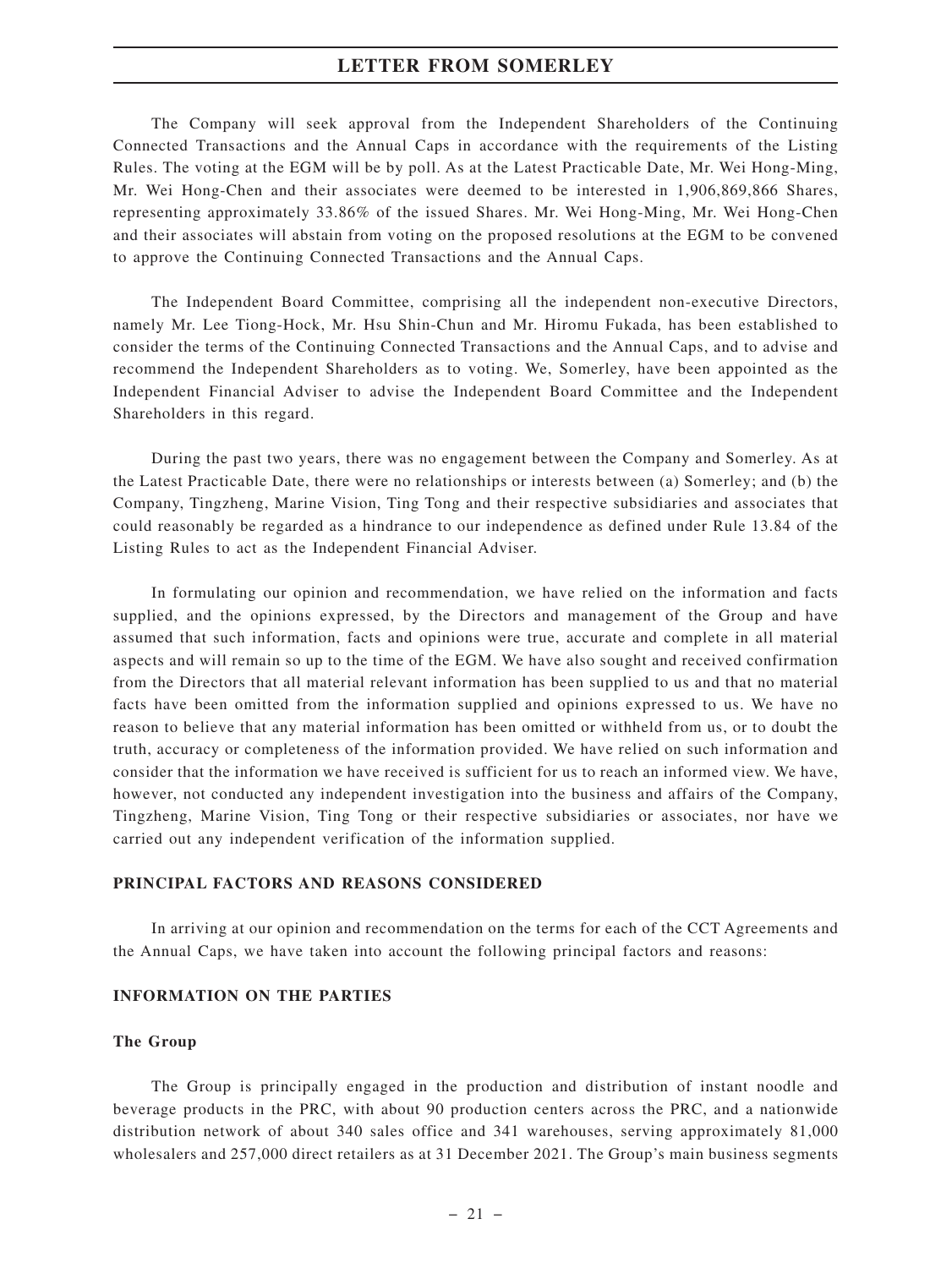have established leading market shares in the PRC's food and beverage industry. According to Nielsen, a global marketing research firm, in terms of sales volumes, the market shares of the Group's instant noodle and ready-to-drink tea (including milk tea) in the PRC were approximately 45.7% and 43.4% in 2021 respectively and continued to rank first in the market. Shares of the Company are listed on the Stock Exchange since 1996, with a market capitalisation of approximately HK\$82.9 billion as at the Latest Practicable Date.

In 2020, revenue of the Group increased by approximately 9.0% to approximately RMB67.6 billion, and its net profits increased by approximately 23.0% to approximately RMB4.6 billion. In 2021, the Group's revenue continued to increase by approximately 9.6% to approximately RMB74.1 billion, but its net profits declined by approximately 4.2% to approximately RMB4.4 billion, principally due to the rising raw material prices.

In recent years, the Group has been focusing on sales channel optimisation by changing its three-tier distribution model to direct management of two-tier distributors, such that the Group directly distributes its products to regional distributors and retail outlets instead of through national distributors, in order to simplify its distributional channel and increase its product penetration. As a result, the number of wholesalers and direct retailers served by the Group increased by roughly 180% and 80% respectively between 31 December 2018 and 31 December 2021, which in turn drove the revenue growth of the Group.

#### **Tingzheng**

Tingzheng is a limited liability company incorporated in the Cayman Islands. Tingzheng and its subsidiaries are principally engaged in the manufacture and sale of flexible plastic packaging materials and plastic products (the "**Plastic Packaging Products**") in the PRC. As set out in the letter from the Board, Tingzheng and its subsidiaries are among the leading producers of flexible plastic packaging materials and plastic products in the PRC.

#### **Marine Vision**

Marine Vision is a limited liability company incorporated in the British Virgin Islands. Marine Vision and its subsidiaries are principally engaged in the manufacture and sale of carton box products (the "**Carton Box Products**") in the PRC. As set out in the letter from the Board, Marine Vision and its subsidiaries are among the leading producers of carton box products in the PRC.

#### **Ting Tong**

Ting Tong is a limited liability company incorporated in the Cayman Islands. Ting Tong and its subsidiaries are primarily engaged in the provision of logistics services in the PRC. As set out in the letter from the Board, Ting Tong and its subsidiaries are among the leading logistics services providers in the PRC.

For further information on the counter-parties to the CCT Agreements, please refer to the sections below headed "Background to and reasons for entering into the Tingzheng Supply Agreement", "Background to and reasons for entering into the Marine Vision Supply Agreement" and "Background to and reasons for entering into the Ting Tong Logistics Agreement".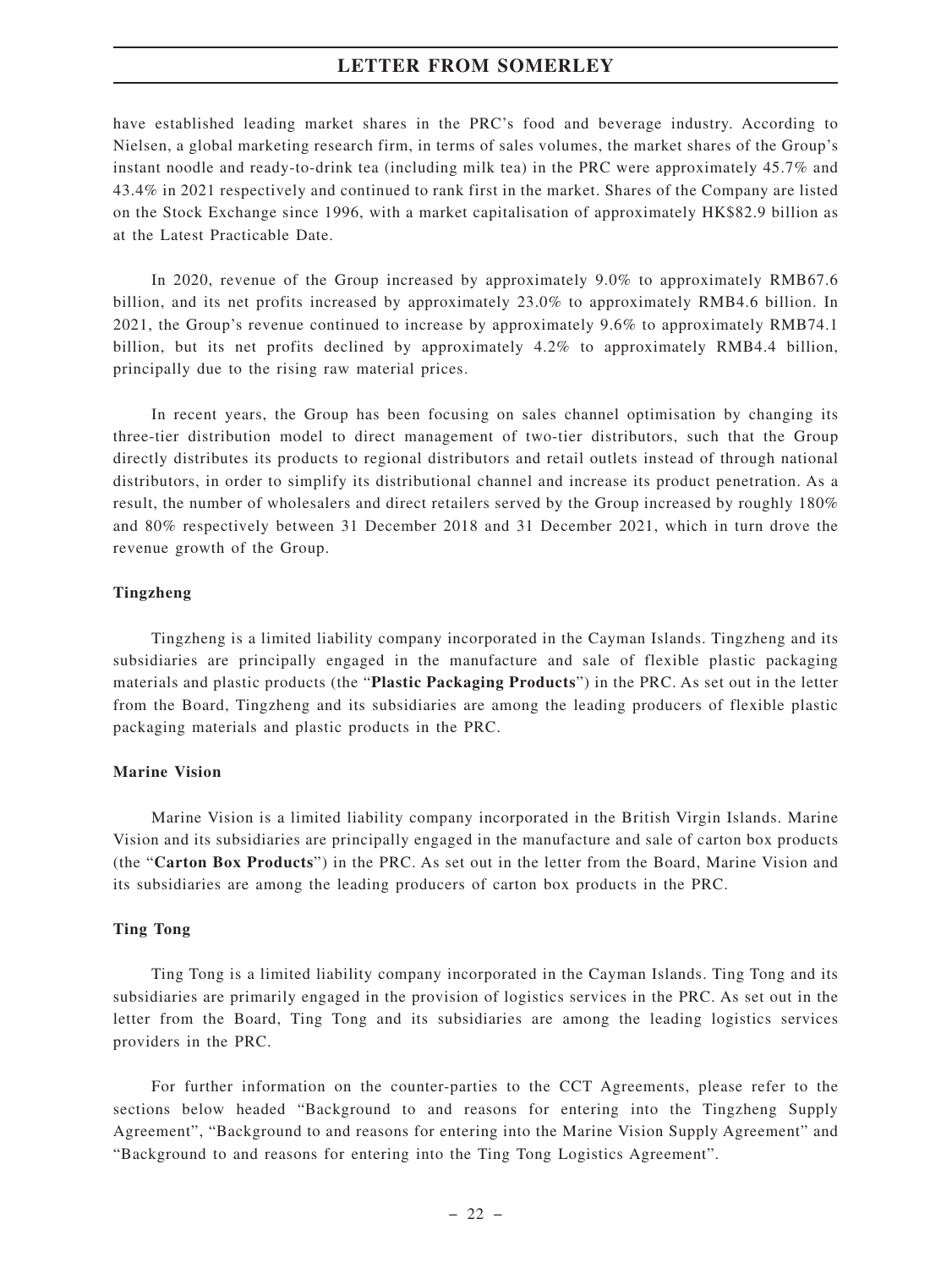#### **(A) Tingzheng Supply Agreement**

#### *1. Background to and reasons for entering into the Tingzheng Supply Agreement*

For more than fifteen years, Tingzheng and its subsidiaries have been supplying the Plastic Packaging Products to the Group, such as plastic wrapping films and containers, which are being used for wrapping or holding the Group's food and beverage products during its ordinary and usual course of business. Based on our discussions with the management of the Group, the Group has always been committed to food safety and quality guarantee, and has high requirements for its suppliers. The main requirements for a supplier of flexible plastic packaging materials and plastic products are as follows: (i) the ability to provide stable and sufficient quantities of high quality food grade products in a timely manner, and (ii) the ability to supply standardised products. Tingzheng and its subsidiaries have been able to meet the above requirements, and the Group visits production facilities of Tingzheng and its subsidiaries, and performs quality checks on their products from time to time. During the terms under the 2019 Tingzheng Agreement and up to the Latest Practicable Date, the Group has been satisfied with the quality of the products supplied by Tingzheng and its subsidiaries.

Currently, Tingzheng and its subsidiaries are one of the largest suppliers of flexible plastic packaging materials and plastic products to the Group. According to its website, Tingzheng and its subsidiaries manufacture the Plastic Packaging Products in seven factories located in Tianjin, Hangzhou, Nanjing and Chongqing, the PRC, which are able to cover the Group's existing production centers. Given the long history of cooperation between two groups, Tingzheng and its subsidiaries are more familiar with the Group's packaging needs, such as custom packaging or specifications for different types of instant noodle and beverage products, than other suppliers in the PRC, and are therefore able to offer more efficient and tailor-made packaging solutions to the Group.

The current transactions between the parties are governed by the 2019 Tingzheng Agreement, which was approved by the then independent shareholders of the Company at a shareholder's meeting held on 16 January 2020. The 2019 Tingzheng Agreement is due to expire on 31 December 2022. In view of the above, the Tingzheng Supply Agreement will be entered into upon approval of the agreement by the Independent Shareholders, enabling the Group to continue to purchase the Plastic Packaging Products from Tingzheng and its subsidiaries for its operation requirements in the upcoming three years.

Shareholders should note that the Tingzheng Supply Agreement is on a non-exclusive basis, the Group is free to source flexible plastic packaging materials and plastic products from other independent third party suppliers to cater for the Group's needs. The entering into the Tingzheng Supply Agreement affords the Group with the flexibility and the option to continue purchasing the Plastic Packaging Products from Tingzheng and its subsidiaries.

#### *2. Principal terms of the Tingzheng Supply Agreement*

Summarised below are the principal terms of the Tingzheng Supply Agreement. Further details are disclosed in the letter from the Board.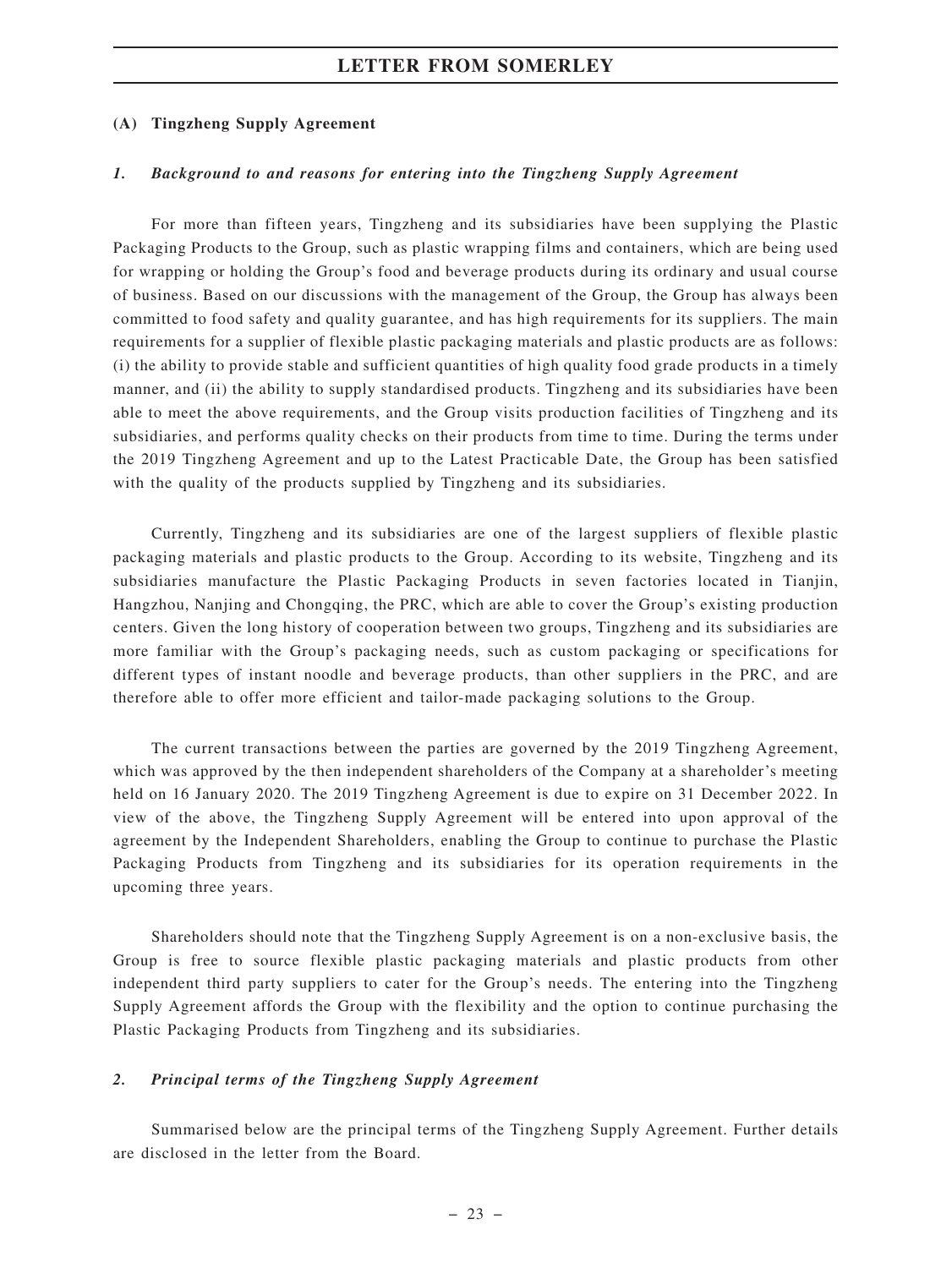#### *General*

Parties to the Tingzheng Supply Agreement are the Company and Tingzheng. Pursuant to the terms of the Tingzheng Supply Agreement, the Group will purchase the Plastic Packaging Products from Tingzheng and its subsidiaries. The Tingzheng Supply Agreement has a term of three financial years, commencing on 1 January 2023 and ending on 31 December 2025, subject to the Company's compliance with the requirements of the Listing Rules, including approval from the Independent Shareholders.

#### *Pricing terms*

Pursuant to the Tingzheng Supply Agreement, the price will be based on the quoted price for the Plastic Packaging Products to be supplied. Such quoted price will be determined on a quarterly basis based on arm's length negotiations between the parties on normal commercial terms, with reference to:

- (i) the prevailing market price for the same or substantially similar products, taking into account the price of the same or substantially similar products with comparable order quantities and quality offered by independent third party suppliers;
- (ii) if there are insufficient comparable transactions to (i) above, on normal commercial terms comparable to those received from independent third parties in respect of the same or substantially similar products with comparable quantities and quality; and
- (iii) if both (i) and (ii) above are not applicable, by reference to the average price of similar products previously purchased by the Group, and on normal commercial terms which are no less favourable to the Group than that are available from independent third parties.

As confirmed by the management of the Group, the above pricing terms are the same as those under the 2019 Tingzheng Agreement. For further details of the execution of pricing policy, such as the internal supervision and monitoring by the relevant departments of the Group, please refer to the section below headed "Internal Control Procedures".

#### *Payment terms*

Under the Tingzheng Supply Agreement, the payment will be calculated on a monthly basis upon delivery of the products, with additional credit terms of 60 days. The payment will be made on the monthly payment day specified by the Group after the end of the credit terms.

The same payment procedures have been implemented under the 2019 Tingzheng Agreement, and are the same as those applicable to independent third party suppliers with comparable size. As such, the payment terms under the Tingzheng Supply Agreement are no less favourable to the Group than those applicable to independent third party suppliers.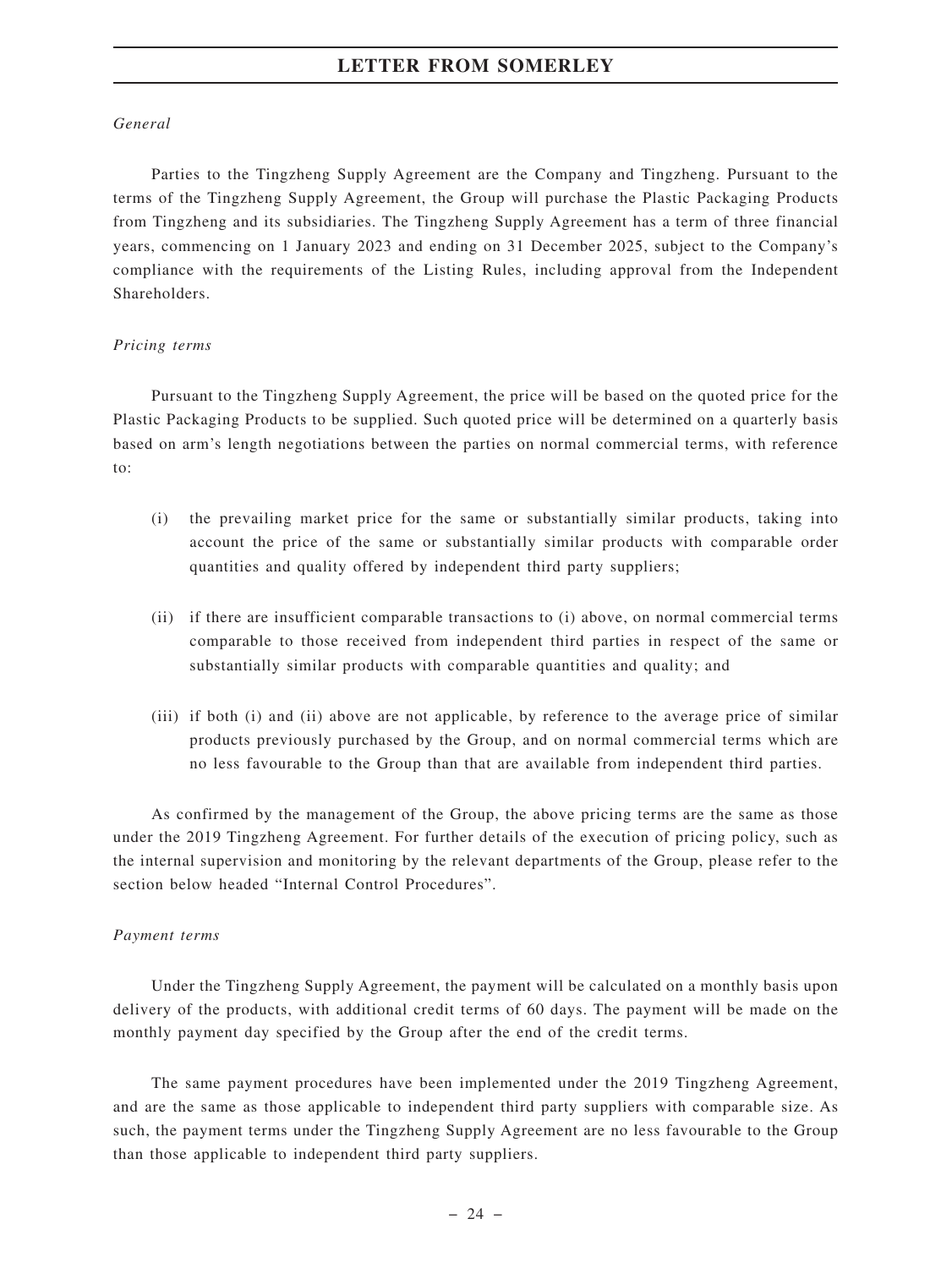#### *Comparison of terms with other independent third parties*

We have discussed with the management of the Group the key terms of the 2019 Tingzheng Agreement and the Tingzheng Supply Agreement, and were advised that in general, the Plastic Packaging Products used for a particular instant noodle or beverage product are intended to be manufactured by a single supplier, potentially Tingzheng and its subsidiaries or an independent third party supplier, such that the Plastic Packaging Products are strictly consistent in safety, quality and design, which the Group considers to be an important production strategy. Although the Plastic Packaging Products from those sourced from Tingzheng and its subsidiaries may not be identical to those sourced from independent third party suppliers, mainly due to differences in, for example, application, size and printing, the Group is of the view that they are generally regarded as similar products. As confirmed by the management of the Group, given that the products from different suppliers are made from similar raw materials, the Group would look into the underlying costs of major raw materials in determining whether the pricing terms are on normal commercial terms.

In this respect, the management of the Group informed us that the purchasing department of the Group (the "**Purchasing Department**") would request different suppliers (including Tingzheng and its subsidiaries) of flexible plastic packaging materials and plastic products to submit the quotations in relation to their underlying raw materials and overhead costs on a quarterly basis, and compare the quoted prices of the underlying major raw materials against (i) the historical transaction prices, (ii) the market price trend analysis of such raw materials, and (iii) the quoted prices as available from other suppliers, to ensure that the pricing of final products are on normal commercial terms and no less favourable to the Group than those offered by other independent third parties. The prices of the Plastic Packaging Products relating to a particular instant noodle and beverage product, which will be negotiated and determined with reference to the abovementioned price quotations and the relevant specifications, will then be approved by the head of business unit and be applied in the upcoming quarter. We have been provided with the quotations from Tingzheng and its subsidiaries and the selected independent third party suppliers for the four quarters in 2021, and note that the quoted prices of major raw materials from Tingzheng and its subsidiaries are generally in line with those from independent third party suppliers. Based on the above, in particular the pricing of Plastic Packaging Products being highly correlated to the quoted prices of the underlying major raw materials, we concur with management of the Group that such pricing comparison in determining the final price of relevant Plastic Packaging Products is fair and reasonable. In addition, we have obtained selected contracts for the purchase of similar flexible plastic packaging materials and plastic products between the Group and independent third party suppliers, and note that the credit terms are broadly comparable.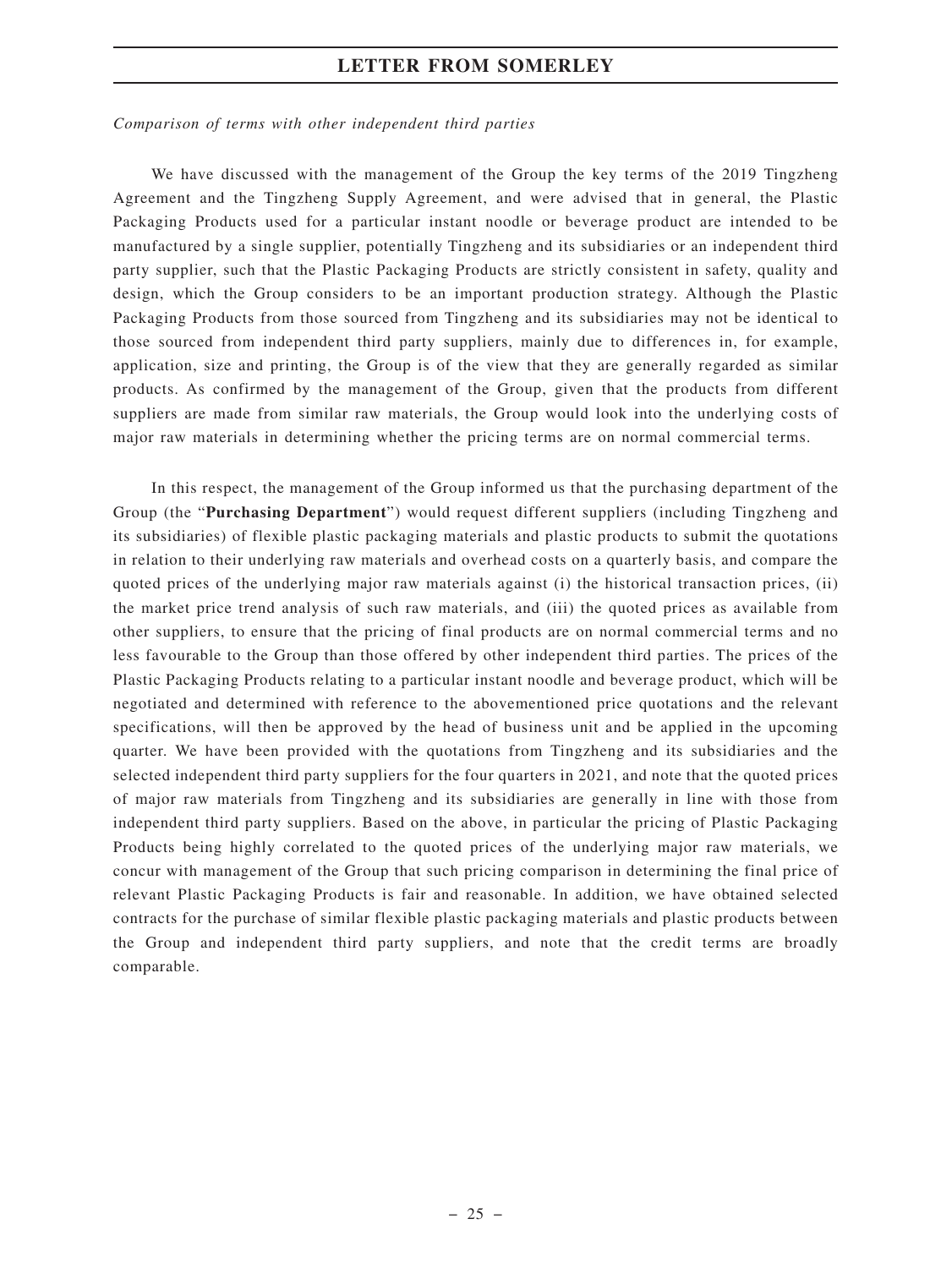#### *3. The annual caps under the Tingzheng Supply Agreement*

#### *Review of historical transactions*

Set out below are the historical transaction amounts for the purchase of the Plastic Packaging Products from Tingzheng and its subsidiaries, for the financial years ended 31 December 2020 and 2021, and for the two months ended 28 February 2022:

| $(RMB$ million)                                                          | For the financial year<br>ended 31 December |       | For the two<br>months ended<br>28 February |
|--------------------------------------------------------------------------|---------------------------------------------|-------|--------------------------------------------|
|                                                                          | 2020                                        | 2021  | 2022                                       |
| Plastic Packaging Products supplied by<br>Tingzheng and its subsidiaries | 2,154                                       | 2,236 | 272                                        |
| Relevant annual cap                                                      | 2,200                                       | 2,300 | 2,400                                      |
| Utilisation rates                                                        | 97.9%                                       | 97.2% | 68.0%<br>(Note)                            |

*Note: Based on the relevant two months transaction amount and pro rata annual cap amount.*

As set out in the table above, the total purchase amount of the Plastic Packaging Products increased by approximately 3.8% to approximately RMB2,236 million in 2021 and amounted to approximately RMB272 million for the two months ended 28 February 2022. The relevant annual caps in 2020 and 2021 had been substantially utilised, ranging from approximately 97.2% to 97.9%. Based on our discussions with the management of the Group, the increase in purchases in 2021 was mainly due to (i) the significant increase in sales of the Group's beverage products, as driven by the strengthening sales channels and the shortening of the channel hierarchy, (ii) the increase in unit cost of raw materials for the Plastic Packaging Products, as driven mainly by the increase in the price of crude oil and logistics costs, and partly offset by the decrease in sales of the Group's instant noodle products.

#### *Assessment of the annual caps under the Tingzheng Supply Agreement*

The annual caps under the Tingzheng Supply Agreement (the "**Tingzheng Annual Caps**") are proposed to be RMB2.7 billion, RMB3.0 billion and RMB3.3 billion for year 2023, 2024 and 2025 respectively, representing an annual increase of approximately 12.5%, 11.1% and 10.0% respectively as compared to that of the previous year.

In order to assess the reasonableness of the Tingzheng Annual Caps, we have discussed with the management of the Group the bases and assumptions underlying the projections for the purchase of the Plastic Packaging Products from Tingzheng and its subsidiaries. In determining the Tingzheng Annual Caps, the Group has mainly taken into account (a) the historical transaction amount with Tingzheng and its subsidiaries, as explained in the sub-section above, (b) the Group's demand for the Plastic Packaging Products to be supplied by Tingzheng and its subsidiaries, and (c) the expected growth of unit cost of raw materials for the Plastic Packaging Products in the coming three years, which is primarily driven by the price of crude oil.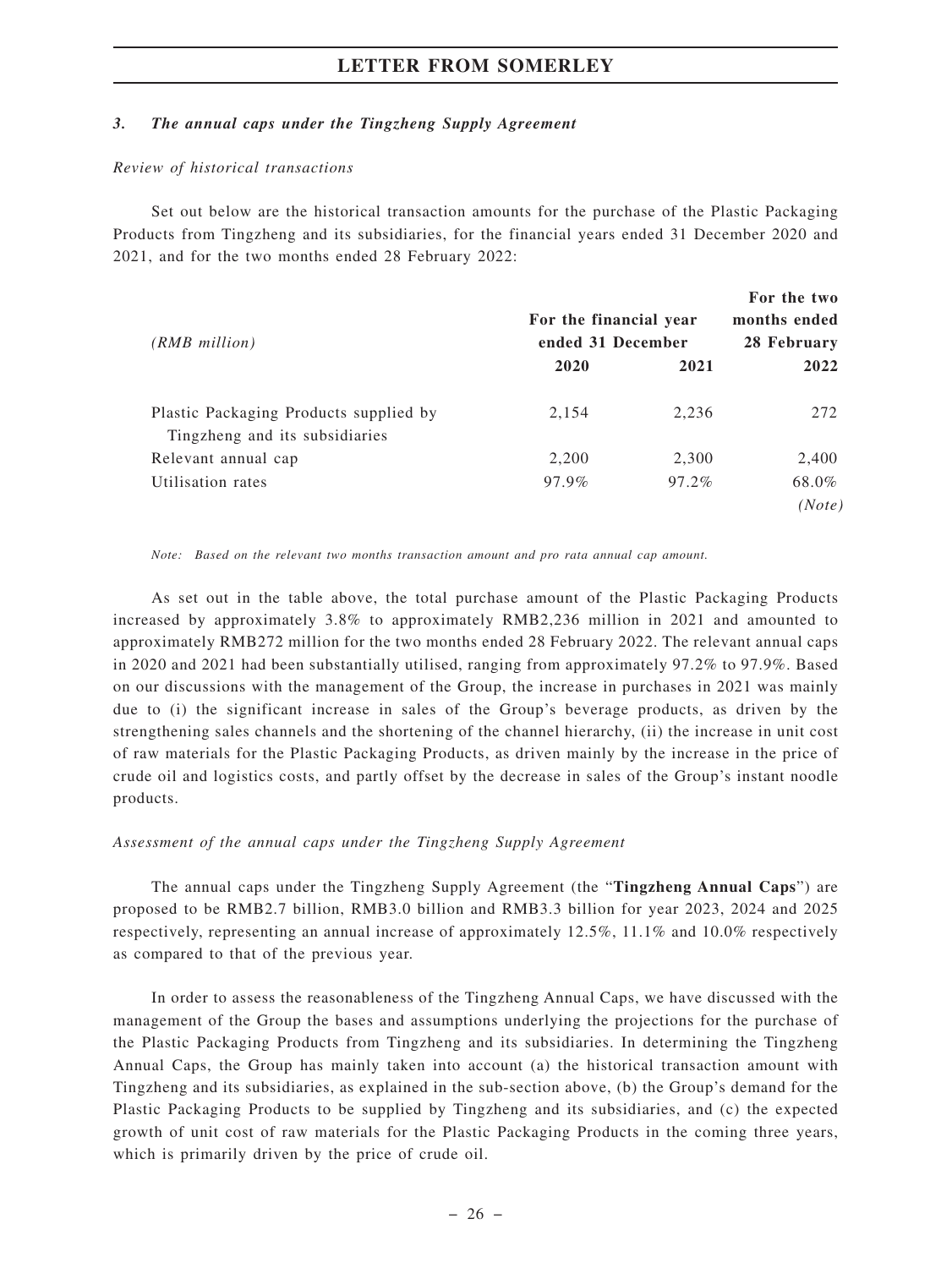As advised by the management of the Group, the Group's demand for the Plastic Packaging Products is expected to grow by approximately 6% to 7% in each of the coming three years, projected mainly with reference to the historical growth in the overall sales of the Group's instant noodle and beverage products. We note from the Company's annual reports that the overall sales amount of the Group's instant noodle and beverage products increased by approximately 9.7% from approximately RMB60.9 billion in 2019 to approximately RMB66.8 billion in 2020 and further by approximately 9.6% to approximately RMB73.2 billion in 2021. The expected growth rates of approximately 6% to 7% of the Group's demand in the coming three years is close to the above historical growth of the Group's instant noodle and beverage business.

The management of the Group informed us that the unit cost of raw materials for the Plastic Packaging Products is expected to grow by approximately 6% to 4% in each of the coming three years. In this context, we have reviewed the unit price of the Plastic Packaging Products quoted from Tingzheng and its subsidiaries in past two years, and noted that the unit price of the Plastic Packaging Products has been increasing since March 2020. We also noted that the price of crude oil generally exhibited a rising trend since the second quarter of 2020. The average crude oil price increased from approximately US\$39.3 per barrel in 2020 to approximately US\$68.1 per barrel in 2021. In addition, we have reviewed a report titled "2021 World Oil Outlook 2045" published by the Organisation of the Petroleum Exporting Countries, members of which are major oil-exporting nations around the world, in September 2021, stating that global oil demand was approximately 90.6 million barrels per day in 2020, and is projected to rise to approximately 104.4 million barrels per day to 2026. Such increasing demand may drive an increase in price of crude oil. The Group is of the view that the unit cost of raw materials for the Plastic Packaging Products is expected to exhibit a similar increasing trend in the coming years.

Having considered (i) the historical transaction amount between the Group and Tingzheng and its subsidiaries, (ii) the Group's revenue from its instant noodle and beverage products in recent years, (iii) the expected growth in demand of the Group's instant noodle and beverage products in the coming three years, and (iv) the expected increase in unit cost of raw materials for the Plastic Packaging Products, as discussed above, we concur with the management of the Group's view and consider the Tingzheng Annual Caps to be fair and reasonable.

#### **(B) Marine Vision Supply Agreement**

#### *1. Background to and reasons for entering into the Marine Vision Supply Agreement*

Marine Vision and its subsidiaries have been supplying the Carton Box Products to the Group for more than fifteen years, and currently they are one of the Group's largest suppliers in this aspect. The Carton Box Products, such as corrugated carton boxes, are being used for the packaging of the Group's products for storage and transportation during its ordinary and usual course of business. Based on our discussions with the management of the Group, the Group has always been committed to food safety and quality guarantee, and has high requirements for its suppliers, and Marine Vision and its subsidiaries have always been offering competitive prices and demonstrating its ability to provide stable and sufficient quantities of the Carton Box Products that meet the specifications as required by the Group in a timely manner. Similar to Tingzheng's case as discussed in the earlier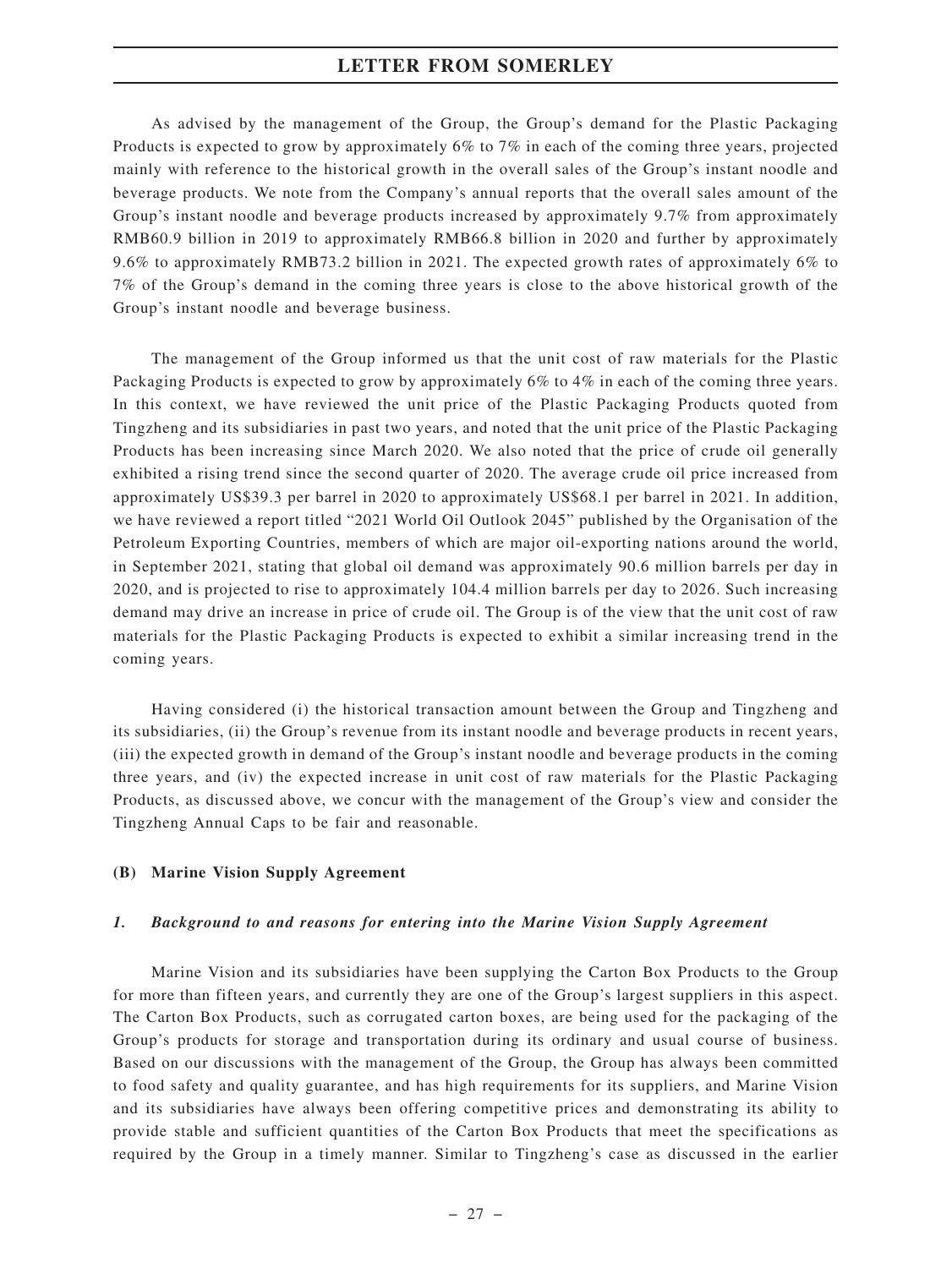section, the Group visits production facilities of Marine Vision and its subsidiaries, and performs quality checks on their products from time to time. During the terms under the 2019 Marine Vision Agreement and up to the Latest Practicable Date, the Group has been satisfied with the quality of the products supplied by Marine Vision and its subsidiaries.

According to its website, Marine Vision and its subsidiaries specialise in the production of environmental corrugated carton and offers one-stop packaging service solutions to its customers. Marine Vision and its subsidiaries have 15 factories located in Tianjin, Hangzhou, Nanjing, Chongqing and other 10 cities in the PRC, which are able to cover the Group's existing production centers. Given the long history of cooperation between two groups, Marine Vision and its subsidiaries are more familiar with the Group's packaging needs, such as custom packaging or specifications for different types of instant noodle and beverage products, than other suppliers in the PRC, and are therefore able to offer more efficient and tailor-made packaging solutions to the Group.

The current transactions between the parties are governed by the 2019 Marine Vision Agreement, which is due to expire on 31 December 2022. Since the relevant applicable percentage ratios were less than 5%, the transactions contemplated under the 2019 Marine Vision Agreement were subject to the reporting, annual review and announcement requirements only, but exempt from the requirement of Independent Shareholders' approval under Chapter 14A of the Listing Rules. The Marine Vision Supply Agreement will be entered into upon approval of the agreement by the Independent Shareholders, enabling the Group to continue to purchase the Carton Box Products from Marine Vision and its subsidiaries for the Group's operation requirements in the upcoming three years.

Shareholders should note that the Marine Vision Supply Agreement is on a non-exclusive basis, the Group is free to source carton box products from other independent third party suppliers to cater for the Group's needs. The entering into the Marine Vision Supply Agreement affords the Group with the flexibility and the option to continue purchasing the Carton Box Products from Marine Vision and its subsidiaries.

#### *2. Principal terms of the Marine Vision Supply Agreement*

Summarised below are the principal terms of the Marine Vision Supply Agreement. Further details are disclosed in the letter from the Board.

#### *General*

Parties to the Marine Vision Supply Agreement are the Company and Marine Vision. Pursuant to the terms of the Marine Vision Supply Agreement, the Group will purchase the Carton Box Products from Marine Vision and its subsidiaries. The Marine Vision Supply Agreement has a term of three financial years, commencing on 1 January 2023 and ending on 31 December 2025, subject to the Company's compliance with the requirements of the Listing Rules, including approval from the Independent Shareholders.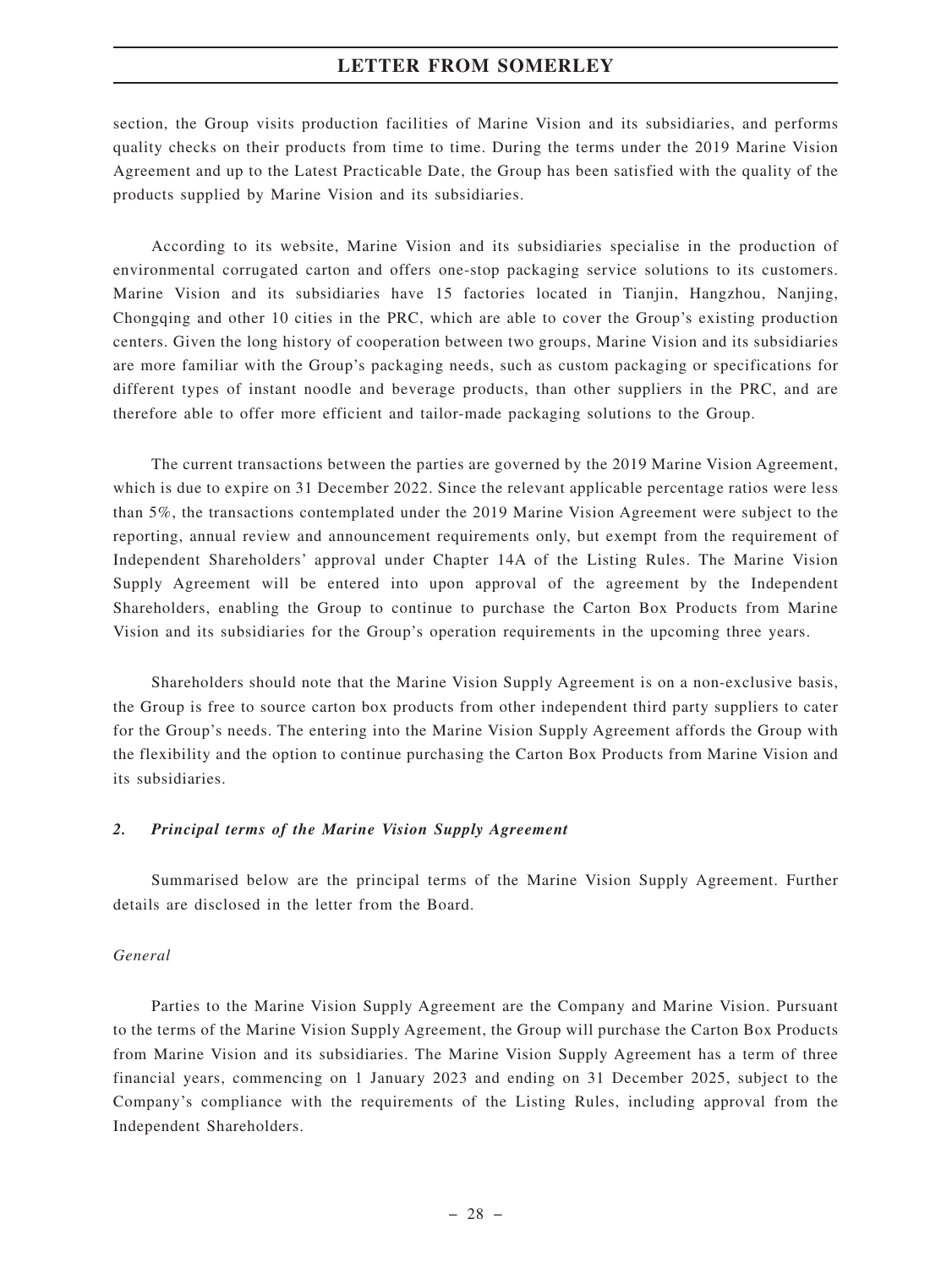#### *Pricing terms*

Pursuant to the Marine Vision Supply Agreement, the price will be based on the quoted price for the products to be supplied. Such quoted price will be determined on a quarterly basis based on arm's length negotiations between the parties on normal commercial terms, with reference to:

- (i) the prevailing market price for the same or substantially similar products, taking into account the price of the same or substantially similar products with comparable order quantities and quality offered by independent third party suppliers;
- (ii) if there are insufficient comparable transactions to (i) above, on normal commercial terms comparable to those received from independent third parties in respect of the same or substantially similar products with comparable quantities and quality; and
- (iii) if both (i) and (ii) above are not applicable, by reference to the average price of similar products previously purchased by the Group, and on normal commercial terms which are no less favourable to the Group than that are available from independent third parties.

As confirmed by the management of the Group, the above pricing terms are the same as those under the 2019 Marine Vision Agreement. For further details of the execution of pricing policy, such as the internal supervision and monitoring by the relevant departments of the Group, please refer to the section below headed "Internal Control Procedures".

#### *Payment terms*

Under the Marine Vision Supply Agreement, the payment will be calculated on a monthly basis upon delivery of the products, with additional credit terms of 60 days. The payment will be made on the monthly payment day specified by the Group after the end of the credit terms.

The same payment procedures have been implemented under the 2019 Marine Vision Agreement, and are the same as those applicable to independent third party suppliers with comparable size. As such, the payment terms under the Marine Vision Supply Agreement are no less favourable to the Group than those applicable to independent third party suppliers.

#### *Comparison of terms with other independent third parties*

We have discussed the key terms of the 2019 Marine Vision Agreement and the Marine Vision Supply Agreement with the management of the Group, who informed us that the Purchasing Department would request different suppliers (including Marine Vision and its subsidiaries) of carton box products to submit the quotations in relation to their underlying raw materials and overhead costs on a quarterly basis, and compare the quoted prices of the underlying major raw materials against (i) the historical transaction prices, (ii) the market price trend analysis of such raw materials, and (iii) the quoted prices as available from other suppliers, to ensure that the pricing of final products are on normal commercial terms and no less favourable to the Group than those offered by other independent third parties. The prices of the carton box products, which will be negotiated and determined with reference to the abovementioned price quotations, will then be approved by the head of business unit and be applied in the upcoming quarter. We have been provided with the quotations from Marine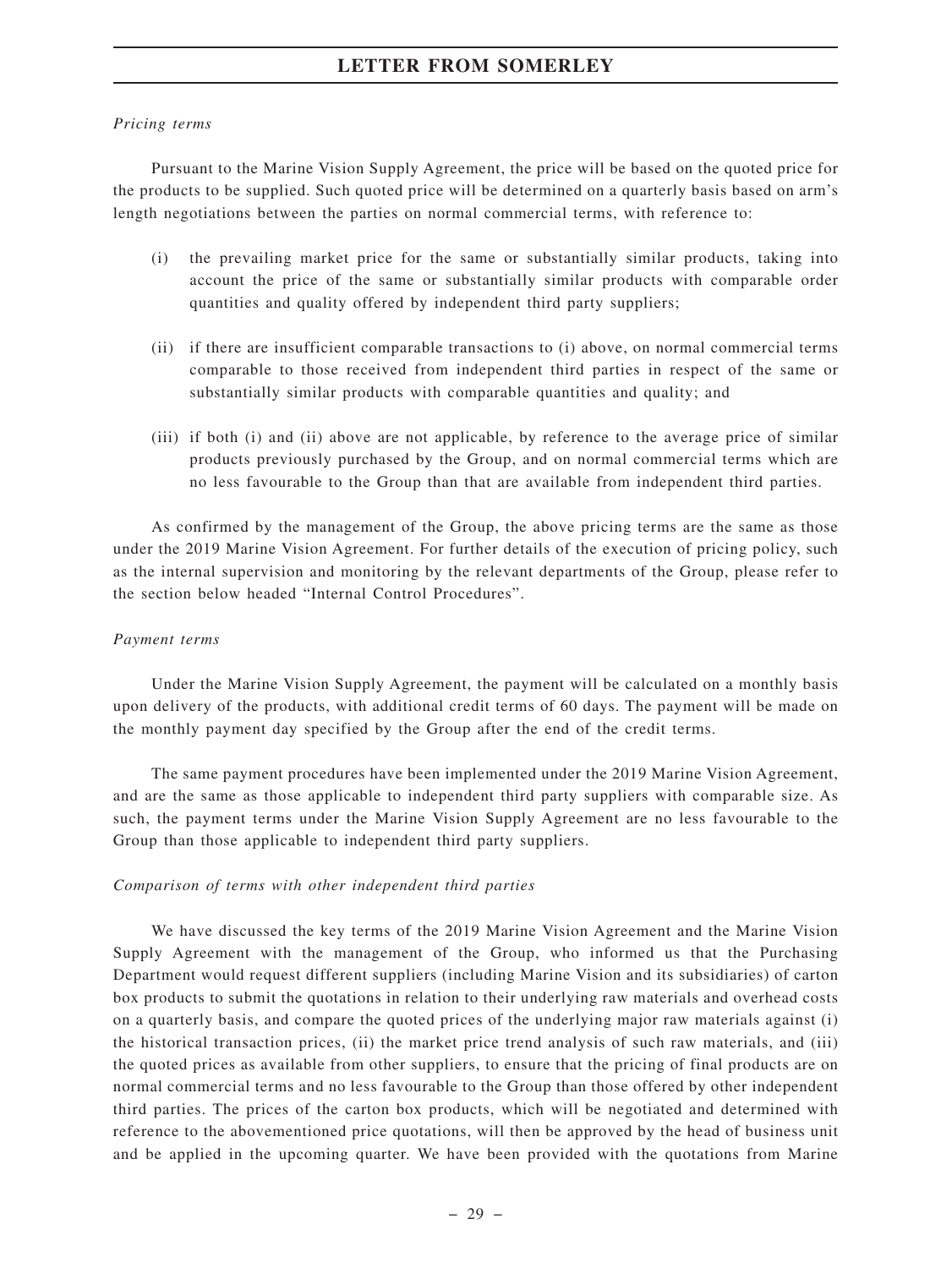Vision and its subsidiaries and the selected independent third party suppliers for the four quarters in 2021, and note that the quoted prices of major raw materials from Marine Vision and its subsidiaries are generally in line with those from independent third party supplier.

Based on the above, in particular the pricing of carton box products being highly correlated to the quoted prices of the underlying major raw materials, we concur with management of the Group that such pricing comparison in determining the final price of relevant carton box products is fair and reasonable. In addition, we have obtained selected contracts for the purchase of similar carton box products between the Group and independent third party suppliers, and note that the credit terms are broadly comparable.

#### *3. The annual caps under the Marine Vision Supply Agreement*

#### *Review of historical transactions*

Set out below are the historical transaction amounts for the purchase of the Carton Box Products from Marine Vision and its subsidiaries, for the financial years ended 31 December 2020 and 2021, and for the two months ended 28 February 2022:

| $(RMB$ million)                                                       | For the financial year<br>ended 31 December |       | For the two<br>months ended<br>28 February |
|-----------------------------------------------------------------------|---------------------------------------------|-------|--------------------------------------------|
|                                                                       | 2020                                        | 2021  | 2022                                       |
| Carton Box Products supplied by Marine<br>Vision and its subsidiaries | 2,234                                       | 2,491 | 395                                        |
| Relevant annual cap                                                   | 2,320                                       | 2,510 | 2,590                                      |
| Utilisation rates                                                     | 96.3%                                       | 99.2% | $91.5\%$<br>(Note)                         |

*Note: Based on the relevant two months transaction amount and pro rata annual cap amount.*

As set out in the table above, the total purchase amount of the Carton Box Products increased by approximately 11.5% to approximately RMB2,491 million in 2021 and amounted to approximately RMB395 million for the two months ended 28 February 2022. In particular, the annual caps for 2021 had almost been fully utilised, at approximately 99.2%. Based on our discussions with the management of the Group, the increase in purchases in 2021 was mainly due to (i) the significant increase in sales of the Group's beverage products, and (ii) the increase in unit cost of raw materials for the Carton Box Products, as driven mainly by the increase in price of paper pulp as a result of, among others, the tightened environmental protection policies in the PRC, as further described below.

*Assessment of the annual caps under the Marine Vision Supply Agreement*

The annual caps under the Marine Vision Supply Agreement (the "**Marine Vision Annual Caps**") are proposed to be RMB3.1 billion, RMB3.6 billion and RMB4.1 billion for year 2023, 2024 and 2025 respectively, representing an annual increase of approximately 19.7%, 16.1% and 13.9% respectively as compared to that of the previous year.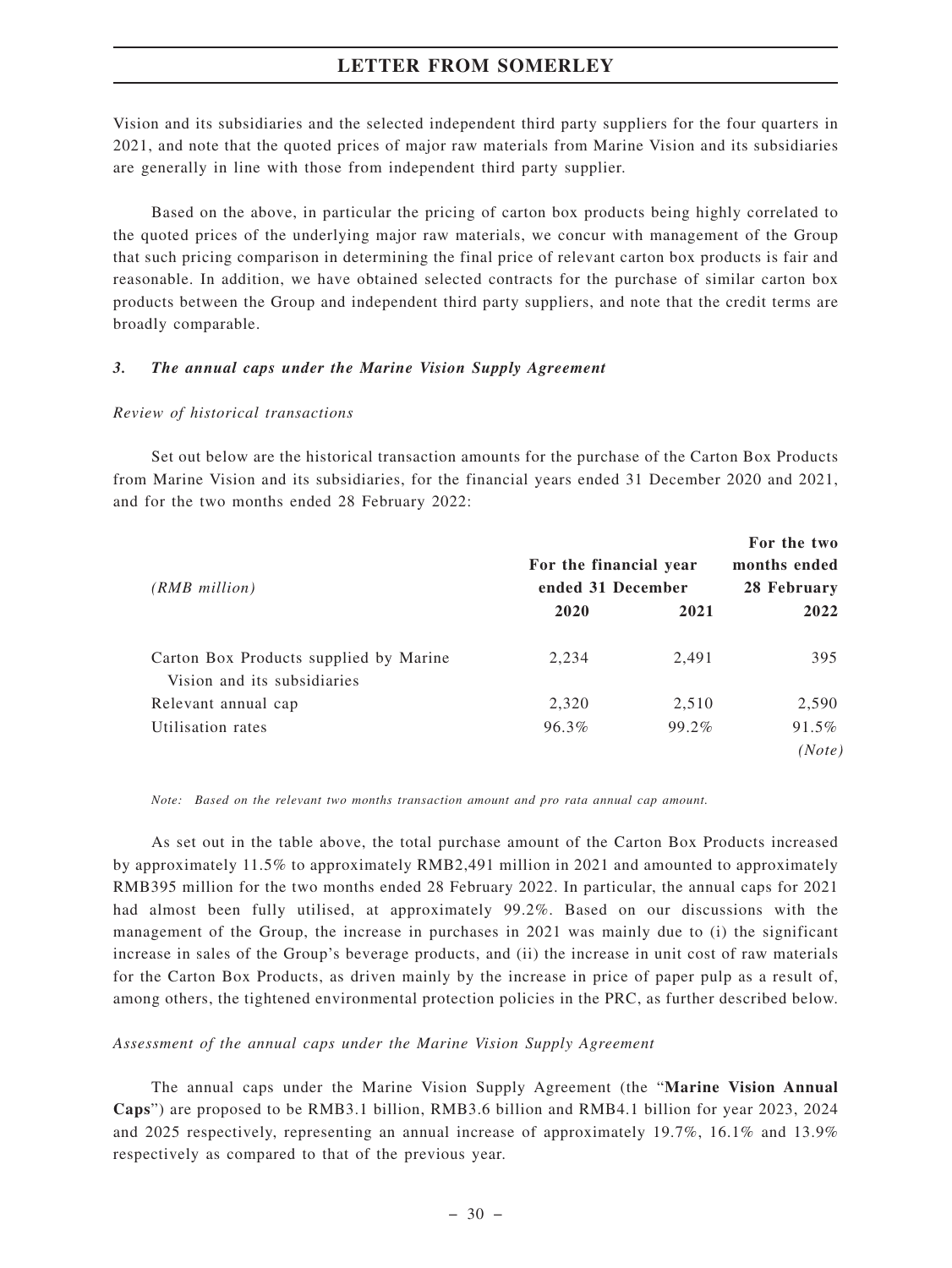In order to assess the reasonableness of the Marine Vision Annual Caps, we have discussed with the management of the Group the bases and assumptions underlying the projections for the purchase of the Carton Box Products from Marine Vision and its subsidiaries. In determining the Marine Vision Annual Caps, the Group has mainly taken into account (a) the historical transaction amount with Marine Vision and its subsidiaries, as explained in the sub-section above, (b) the Group's demand for the Carton Box Products to be supplied by Marine Vision and its subsidiaries, and (c) the expected growth of unit cost of raw materials for the Carton Box Products in the coming three years, which is primarily driven by the price of paper pulp.

As advised by the management of the Group, the Group's demand for the Carton Box Products is expected to grow by approximately 6% to 7% in each of the coming three years, projected mainly with reference to the historical growth in the overall sales of the Group's instant noodle and beverage products. As discussed in section above, the overall sales amount of the Group's instant noodle and beverage products increased by approximately 9.7% and approximately 9.6% year-on-year in 2020 and 2021 respectively. The expected growth rates of approximately 6% to 7% of the Group's demand in the coming three years is close to the abovementioned historical sales growth.

We are advised by the management of the Group that the unit cost of raw materials for the Carton Box Products is expected to grow by approximately 12% to 8% in each of the coming three years. We have reviewed the unit price of the Carton Box Products quoted from Marine Vision and its subsidiaries in recent years, and noted that the unit price of the Carton Box Products increased significantly in late 2020 and generally remained at a similar level in recent quarters. In this respect, we note that certain PRC governmental authorities jointly published "Announcement on Matters Relating to the Total Ban on Import of Solid Wastes"《關於全面禁止進口固體廢物有關事項的公告》 on 24 November 2020 to ban all the import of solid wastes (including waste paper, which is a principal raw material for the Carton Box Products) in the PRC, effective from 2021. The supply of waste paper in the PRC has been limited since then, leading to an increase in the price of raw materials for the Carton Box Products. Based on our independent review, the price index of paper pulp published by the China Paper Association, an organisation registered at the Ministry of Civil Affairs of the PRC and regulated by the relevant departments of the State Council of the PRC and comprising more than 600 members in the PRC paper industry, increased from approximately 89.6 points in January 2020 to approximately 106.1 points in February 2022, representing an increase of approximately 18.4%. The Group is of the view that the price of the Carton Box Products may continue to increase with the increase in cost of paper pulp.

Having considered (i) the historical transaction amount between the Group and Marine Vision and its subsidiaries, (ii) the Group's revenue from its instant noodle and beverage products in recent years, (iii) the expected growth in demand of the Group's instant noodle and beverage products in the coming three years, and (iv) the expected increase in unit cost of raw materials for the Carton Box Products, we concur with the management of the Group's view and consider the Marine Vision Annual Caps to be fair and reasonable.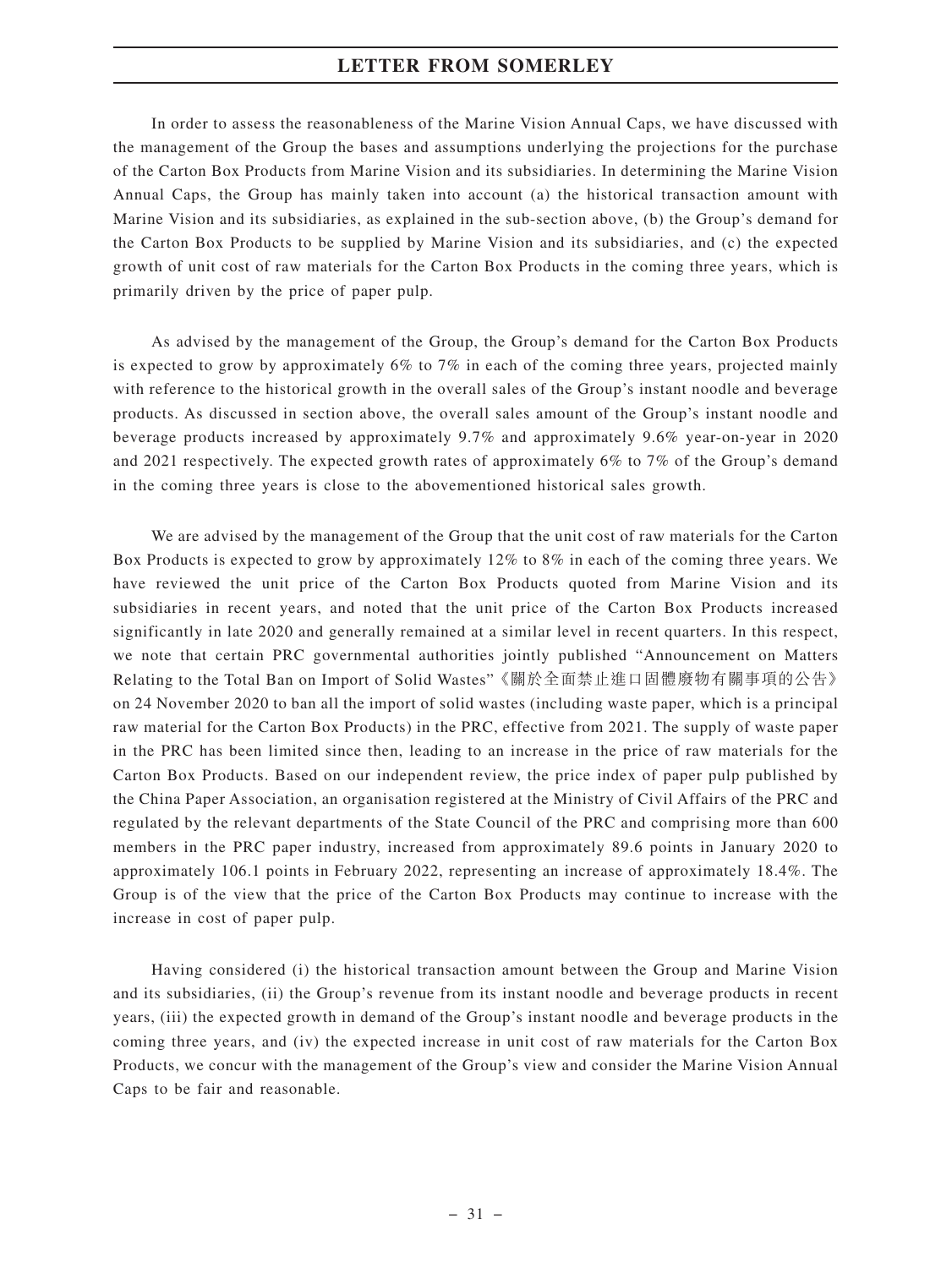#### **(C) Ting Tong Logistics Agreement**

#### *1. Background to and reasons for entering into the Ting Tong Logistics Agreement*

Ting Tong and its subsidiaries have been providing the captive logistics services to the Group for more than fifteen years. Based on our discussions with the management of the Group, Ting Tong and its subsidiaries have a nationwide logistics network covering the production centers of the Group, to ensure the timely and stable supply of high quality standardised captive logistics services to the Group. The Group has always been committed to food safety and quality guarantee, and has high requirements for its service providers, such as the ability to provide stable and sufficient quantities of high quality standardised services in a timely manner. The Group has been satisfied with the quality of the logistics services provided by Ting Tong and its subsidiaries.

According to the announcement of the Company dated 22 June 2020, Ting Tong was previously a non-wholly owned subsidiary of the Company, with the remaining equity interests owned by Itochu Corporation. In April 2019, Ting Tong underwent a restructuring exercise, after which the Company subsequently obtained the entire equity interests in Ting Tong. In June 2020, the Company entered into an agreement to dispose the entire equity interests in Ting Tong to a connected person of the Company, in order to streamline the Group's operation and enable the Group to focus on its core operations that offer a better return on investment.

Since then, the logistics services being provided by Ting Tong and its subsidiaries to the Group during the ordinary and usual course of business became continuing connected transactions for the Company, and the current transactions between the parties are governed by the 2020 Ting Tong Agreement, which is due to expire on 31 December 2022. Since the relevant applicable percentage ratios were less than 5%, the transactions contemplated under the 2020 Ting Tong Agreement were subject to the reporting, annual review and announcement requirements only, but exempt from the requirement of Independent Shareholders' approval under Chapter 14A of the Listing Rules.

In view of the upcoming expiry of the 2020 Ting Tong Agreement, the Ting Tong Logistics Agreement will be entered into upon approval of the agreement by the Independent Shareholders, enabling the Group to continue to procure the captive logistics services from Ting Tong and its subsidiaries for the Group's operation requirements in the upcoming three years.

Shareholders should note that the Ting Tong Logistics Agreement is on a non-exclusive basis, the Group is free to source logistics services from other independent third party logistics services providers to cater for the Group's needs. The entering into the Ting Tong Logistics Agreement affords the Group with the flexibility and the option to continue procuring logistics services from Ting Tong and its subsidiaries.

#### *2. Principal terms of the Ting Tong Logistics Agreement*

Summarised below are the principal terms of the Ting Tong Logistics Agreement. Further details are disclosed in the letter from the Board.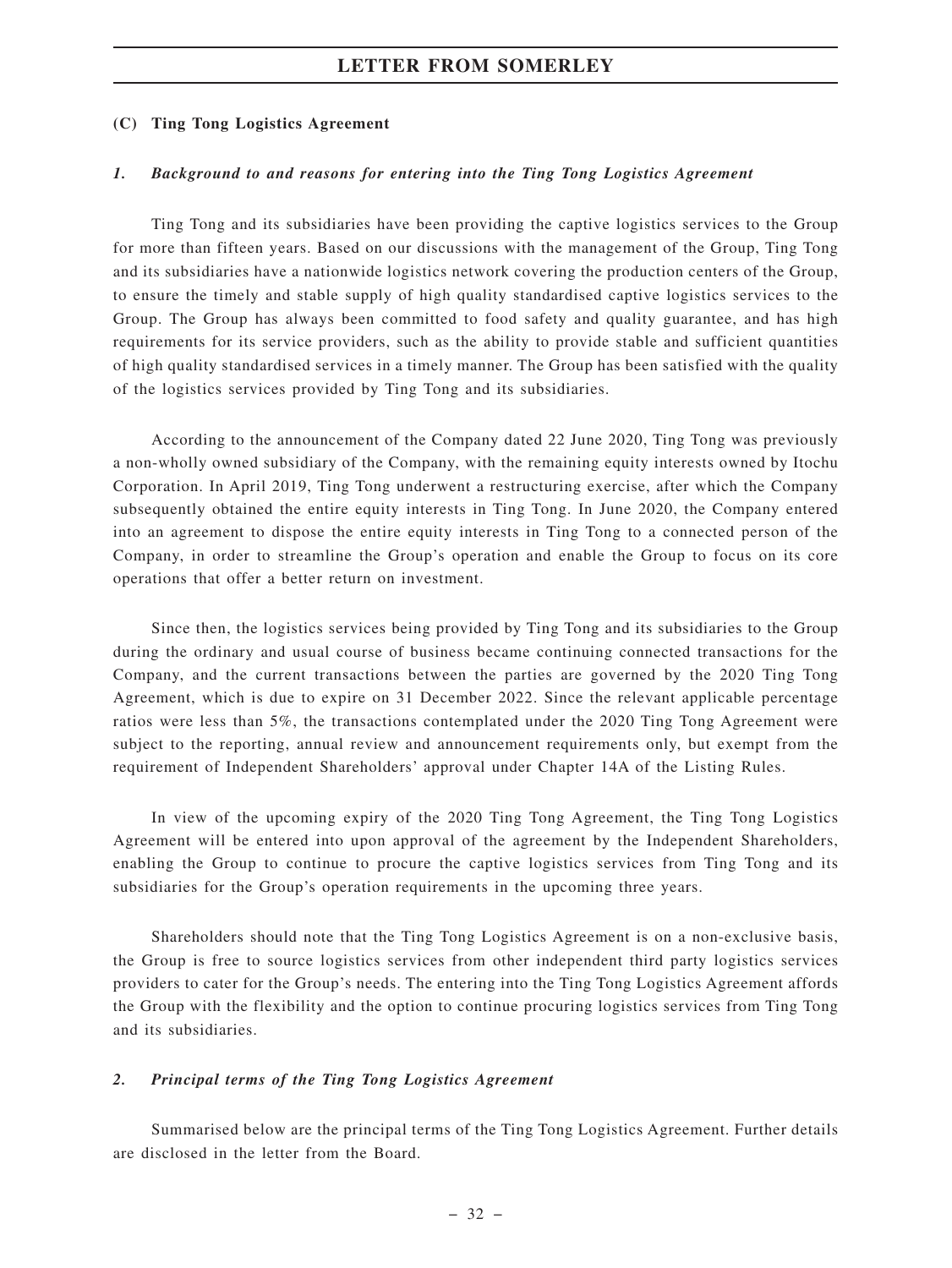#### *General*

Parties to the Ting Tong Logistics Agreement are the Company and Ting Tong. Pursuant to the terms of the Ting Tong Logistics Agreement, the Group will procure the logistics services from Ting Tong and its subsidiaries. The Ting Tong Logistics Agreement has a term of three financial years, commencing on 1 January 2023 and ending on 31 December 2025, subject to the Company's compliance with the requirements of the Listing Rules, including approval from the Independent Shareholders.

#### *Pricing terms*

Pursuant to the Ting Tong Logistics Agreement, the service fee will be based on the quoted price for the logistics services to be provided. Such quoted price will be determined on a quarterly basis based on arm's length negotiations between the parties on normal commercial terms, with reference to:

- (i) the prevailing market price for the same or substantially similar services, taking into account the price of the same or substantially similar services with comparable scope and level of services offered by independent third party service providers;
- (ii) if there are insufficient comparable transactions to (i) above, on normal commercial terms comparable to those received from independent third parties in respect of the same or substantially similar services with comparable scope and level of services; and
- (iii) if both (i) and (ii) above are not applicable, by reference to the average price of similar services previously procured by the Group, and on normal commercial terms which are no less favourable to the Group than that are available from independent third parties.

As confirmed by the management of the Group, the above pricing terms are the same as those under the 2020 Ting Tong Agreement. For further details of the execution of pricing policy, such as the internal supervision and monitoring by the relevant departments of the Group, please refer to the section below headed "Internal Control Procedures".

#### *Payment terms*

Under the Ting Tong Logistics Agreement, the payment will be calculated on a monthly basis upon completion of the services, with additional credit terms of 30 days. The payment will be made on the monthly payment day specified by the Group after the end of the credit terms.

The same payment procedures have been implemented under the 2020 Ting Tong Agreement, and are the same as those applicable to independent third party logistics services providers with comparable size. As such, the payment terms under the Ting Tong Logistics Agreement are no less favourable to the Group than those applicable to independent third party logistics services providers.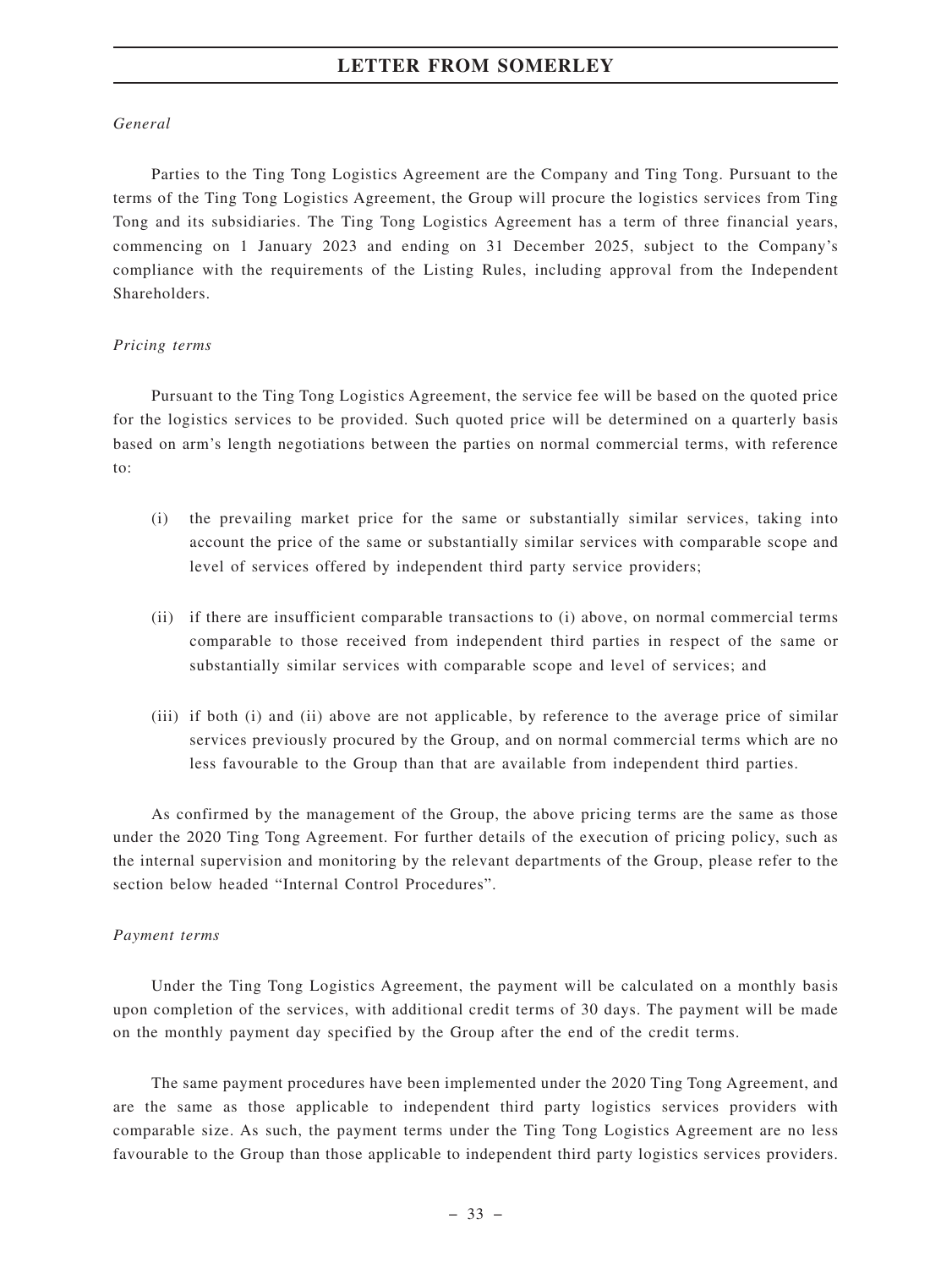*Comparison of terms with other independent third parties*

We have discussed the key terms of the 2020 Ting Tong Agreement and the Ting Tong Logistics Agreement with the management of the Group, who informed us that the Purchasing Department would request different providers (including Ting Tong and its subsidiaries) of logistics services to submit the quotations on a quarterly basis, and compare the quoted service fee from other logistics services providers, to ensure that the pricing of logistics services are on normal commercial terms and no less favourable to the Group than those offered by other independent third party logistics services providers. We understand from the management of the Group that the quoted service fee may vary depending on the weight and size of the products and the distance of delivery. The service fee of the logistics services, which will be negotiated and determined with reference to the abovementioned service fee quotations, will then be approved by the head of business unit and be applied in the upcoming quarter. We have been provided with the quotations from the Ting Tong and its subsidiaries, and the selected independent third party logistics services providers for the four quarters in 2021, and note that the quoted service fee of logistics services from Ting Tong and its subsidiaries are generally in line with those from independent third party logistics services providers. Based on the above, we concur with management of the Group that the above pricing comparison in determining the final service fee of relevant logistics services is fair and reasonable. In addition, we have obtained selected contracts for the logistics services between the Group and independent third party logistics services providers, and note that the credit terms are broadly comparable.

#### *3. The annual caps under the Ting Tong Logistics Agreement*

#### *Review of historical transactions*

Set out below are the historical transaction amounts for the procuring of the logistics services from Ting Tong and its subsidiaries, for the financial years ended 31 December 2020 and 2021, and for the two months ended 28 February 2022:

| $(RMB$ million)                                                  | For the financial year<br>ended 31 December |       | For the two<br>months ended<br>28 February |
|------------------------------------------------------------------|---------------------------------------------|-------|--------------------------------------------|
|                                                                  | 2020                                        | 2021  | 2022                                       |
| Logistics services provided by Ting Tong<br>and its subsidiaries | 670<br>(Note 1)                             | 1,820 | 268                                        |
| Relevant annual cap                                              | 1,100<br>(Note 1)                           | 1,900 | 2,700                                      |
| Utilisation rates                                                | $60.9\%$                                    | 95.8% | 59.6%<br>(Note 2)                          |

*Note 1: Ting Tong became a connected person of the Company on 22 June 2020. The annual cap and historical transaction amount for 2020 represents the amounts for the period from 22 June 2020 to 31 December 2020.*

*Note 2: Based on the relevant two months transaction amount and pro rata annual cap amount.*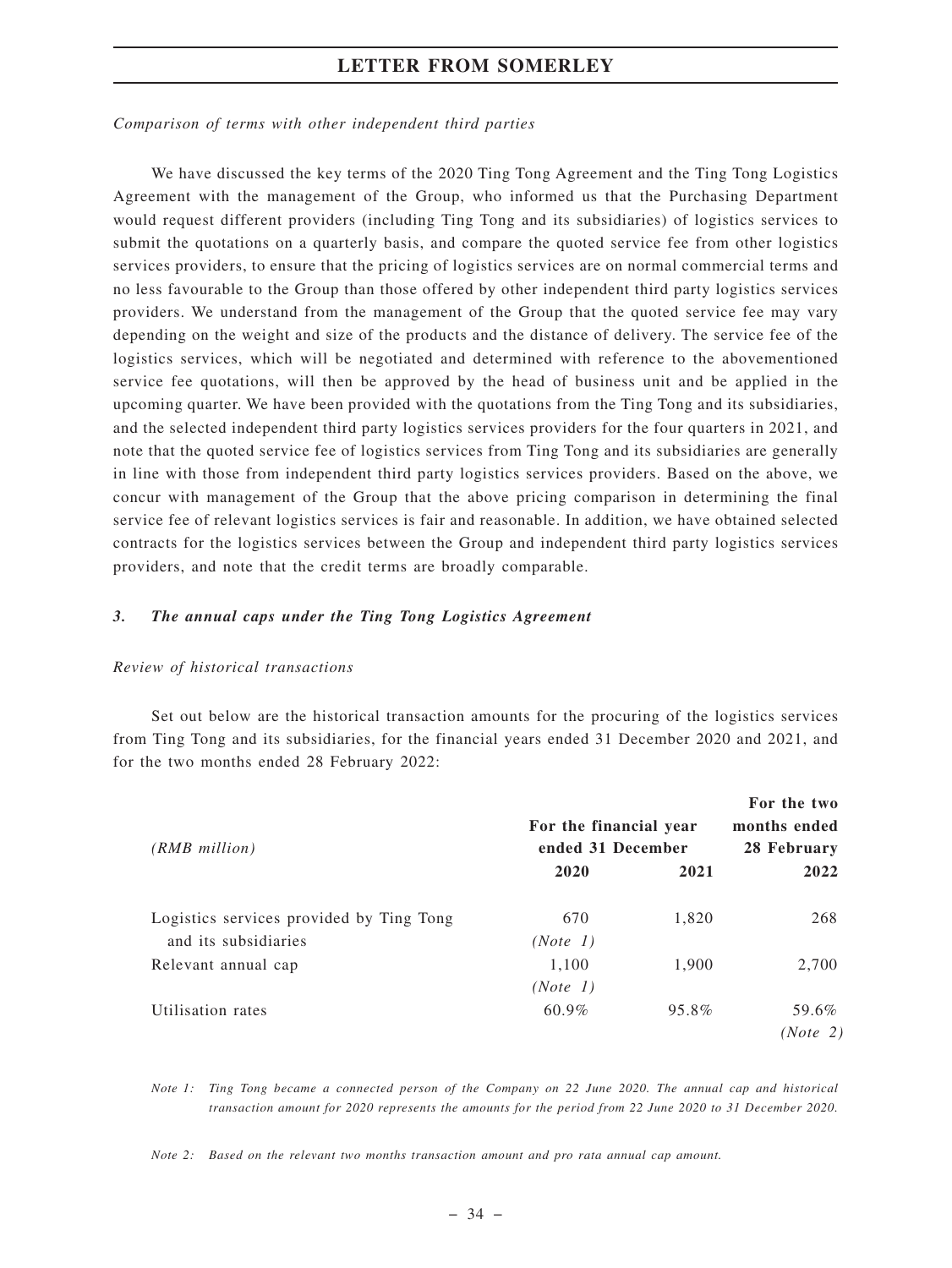As set out in the table above, the transaction amount of the logistics services increased substantially by approximately 171.6% to approximately RMB1,820 million in 2021. Based on our discussions with the management of the Group, the substantial increase in transaction amount with Ting Tong and its subsidiaries in 2021 was mainly attributable to (i) the fact that the historical amount of the logistics services in 2020 includes only transaction amount roughly for six months, and (ii) the Group's strategy to establish a nationwide integrated distribution network, the higher sales of the Group's products, and the increase in gasoline and diesel prices. For the two months ended 28 February 2022, the transaction amount was approximately RMB268 million.

#### *Assessment of the annual caps under the Ting Tong Logistics Agreement*

The annual caps under the Ting Tong Logistics Agreement (the "**Ting Tong Annual Caps**") are proposed to be RMB3.2 billion, RMB3.7 billion and RMB4.2 billion for year 2023, 2024 and 2025 respectively, representing an annual increase of approximately 18.5%, 15.6% and 13.5% respectively as compared to that of the previous year.

In order to assess the reasonableness of the Ting Tong Annual Caps, we have discussed with the management of the Group the bases and assumptions underlying the projections for the procuring of the logistics services from Ting Tong and its subsidiaries. In determining the Ting Tong Annual Caps, the Group has mainly taken into account (a) the historical transaction amount with Ting Tong and its subsidiaries, as explained in the sub-section above, (b) the Group's demand for the additional captive logistics services provided by Ting Tong and its subsidiaries to establish and expand a nationwide integrated distribution network, and (c) the expected growth of service fees for the logistic services in the coming three years, which is primarily driven by the price of gasoline and diesel oil.

As explained above, the Group has been adjusting its distribution strategy, for example, streamlining its distribution process from three-tier distribution to direct management of two-tier distributors, in most core cities in the PRC, and strengthened its collaboration with new retail format and e-commerce operators. As a result, the wholesalers and direct retailers coverage increased from approximately 28,000 and 141,000 as at the end of 2018 to approximately 81,000 and 257,000 as at the end of 2021, respectively. We understand from the management that by replacing the three-tier distribution with two-tier distribution, the Group is able to reduce its distribution layer and increase its product penetration.

The Group continued to increase the number of its own warehouses in the PRC in order to reach the increasing number of wholesalers and direct retailers it served. The number of the Group's warehouses increased from 108 as at the end of 2018 to 341 as at the end of 2021. Consequently, the continuous expansion of the Group's sales network increases the sales of the Group, which in turn leads to an increased demand for the captive logistics services from Ting Tong and its subsidiaries. According to the Company's annual reports, the revenue of the Group increased by approximately 9.0% from approximately RMB62.0 billion in 2019 to approximately RMB67.6 billion in 2020 and further by approximately 9.6% to approximately RMB74.1 billion in 2021.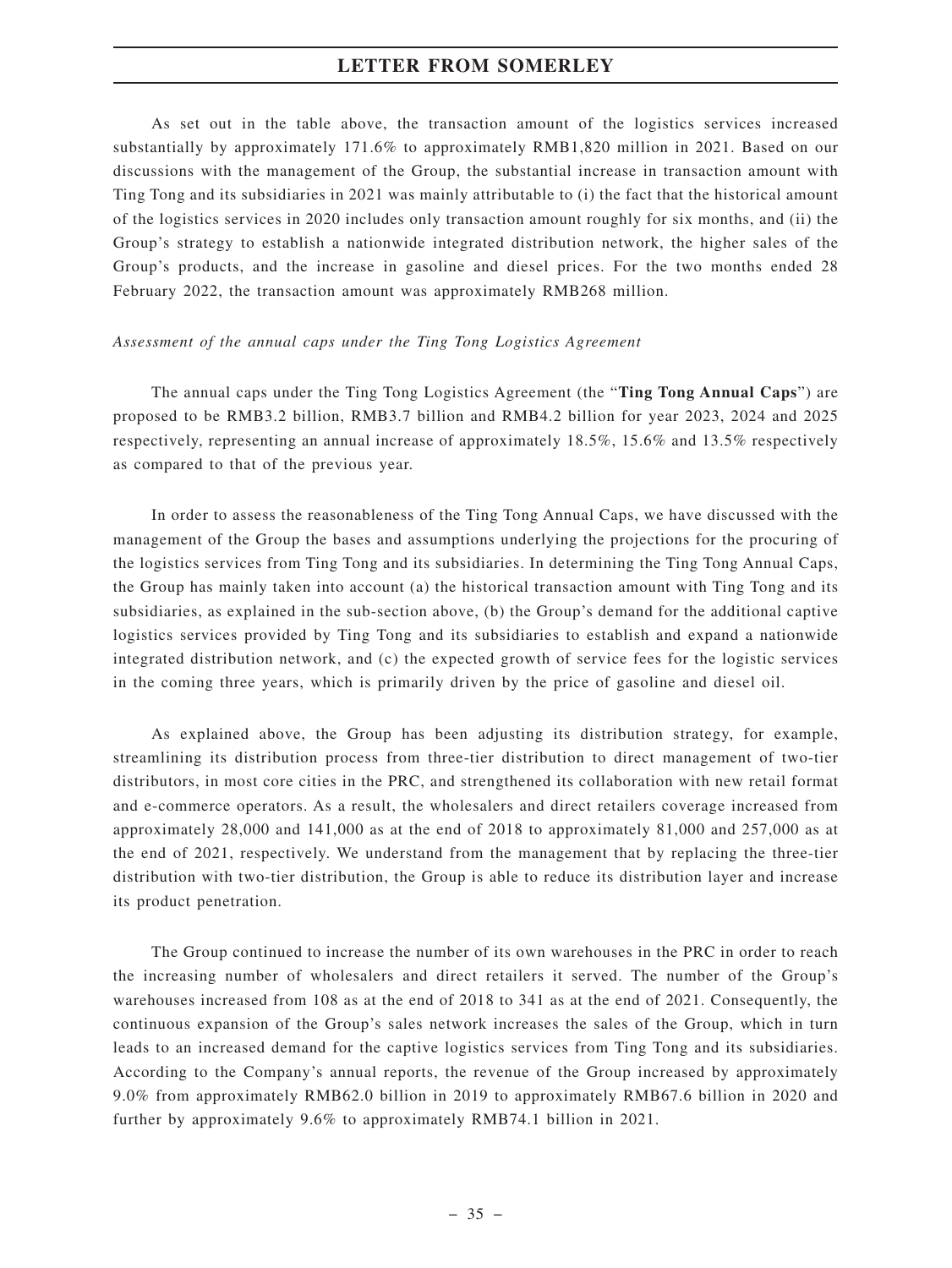Further, the Group will continue to focus on the expansion of the distribution channel and the construction of new retail-to-home channels by shortening the channel hierarchy and strengthening terminal shop coverage and service efforts. The Group expects the number of wholesalers and retailers it serves to be further increased in the coming three years. Accordingly, the demand the captive logistic services provided by Ting Tong and its subsidiaries will continue to increase.

The management of the Group informed us that the price of service fee of the logistics services is expected to grow by approximately 7% to 5% in each of the coming three years, which is generally affected by the expected cost of transportation, a significant part of which includes fuel cost. We have reviewed the price of diesel in the PRC published by the National Development and Reform Commission of the PRC, which in turn affects the service fee of logistics services, and noted that it remained stable in 2019 and generally exhibited a rising trend since November 2020. The average diesel price increased from approximately RMB5,529 per tonne in 2020 to approximately RMB6,642 per tonne in 2021. The above justifies an increase in price of the service fee of logistics services, a significant part of which depends on transportation cost including fuel cost.

Having considered (i) the historical transaction amount between the Group and Ting Tong and its subsidiaries, (ii) the Group's distribution network expansion plan, and (iii) the expected increase in price of service fee of the logistics services, as discussed above, we concur with the management of the Group's view and consider the Ting Tong Annual Caps to be fair and reasonable.

#### **Our general view**

As discussed in the section above headed "Information on the Parties", the market shares of the Group have been over 40% in instant noodle and ready-to-drink tea (including milk tea) in the PRC and the Group continues to rank first in the market. Each of Tingzheng, Marine Vision and Ting Tong and their respective subsidiaries have been a major supplier or logistics services provider in the respective area to the Group for its business operations, which are crucial for the Group's production and distribution of instant noodle and beverage products.

In our opinion, it is in the interests of the Company and the Shareholders to determine the Annual Caps in a way that can take into account the market conditions, and accommodate the potential growth of the Group's business and the Group's expansion strategies. We note that (i) the relevant annual caps under 2019 Tingzheng Agreement, 2019 Marine Vision Agreement, and 2020 Ting Tong Agreement in 2021 were almost fully utilised (in particular, the 99.2% utilisation rate in 2021 under the 2019 Marine Vision Agreement), and (ii) the prices of commodity, such as crude oil, gasoline and diesel, and paper pulp, have fluctuated significantly in recent years, and generally exhibited an increasing trend for the latest quarters since 2021. Coupled with the Group's continuous business growth and sales network expansion, it is difficult for the management of the Group to estimate the future transaction value with a high level of certainty. Provided that the Continuing Connected Transactions are subject to annual review by the independent non-executive Directors and auditors of the Company, as required under the Listing Rules and other internal control procedures to safeguard the Group's interest (as summarised in the section below headed "Internal Control Procedures"), the Group would have desirable flexibility in conducting its business if the Annual Caps are tailored to future business activities. In assessing the reasonableness of the Annual Caps, we have discussed with the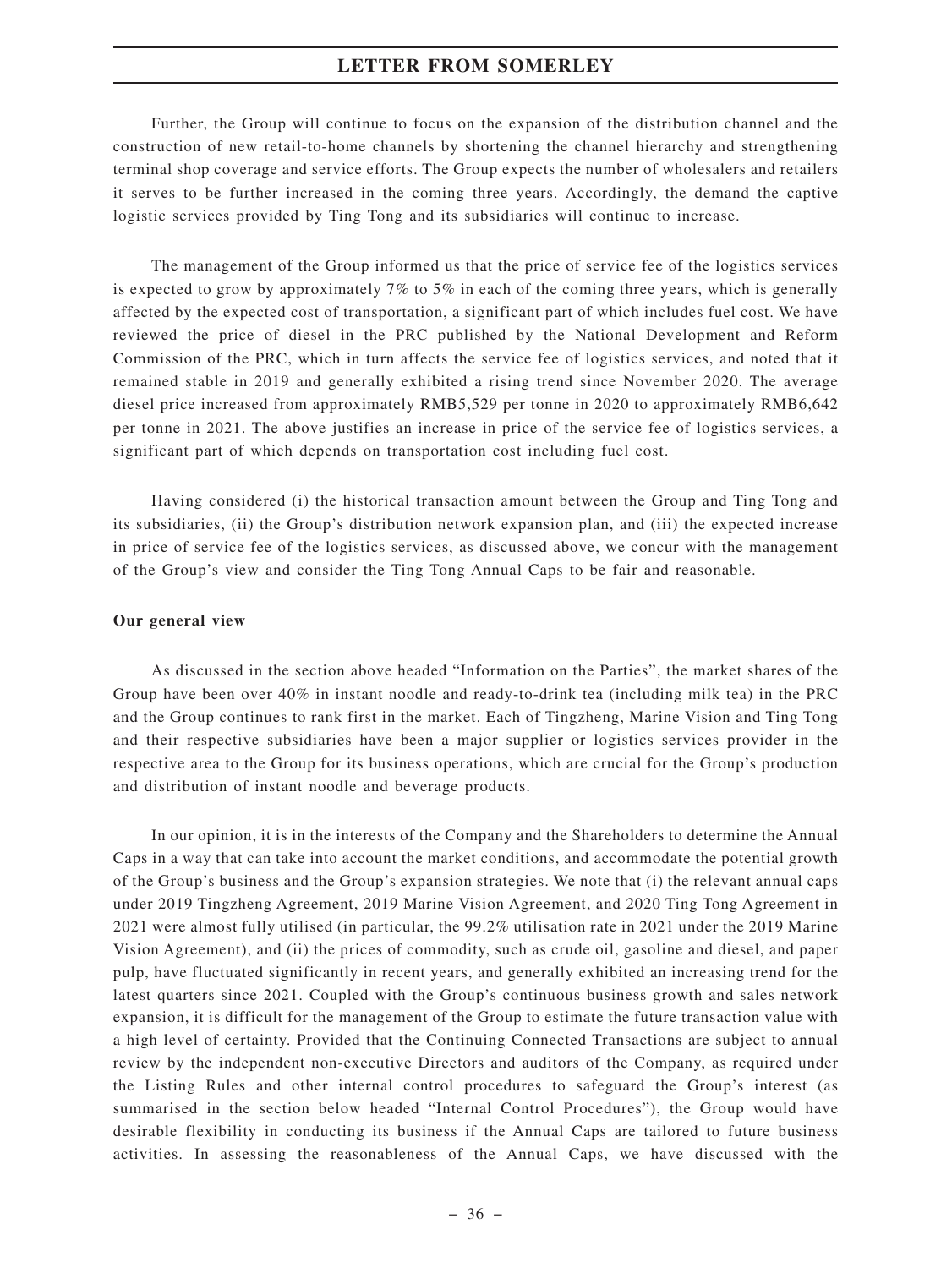management of the Group the factors taken into account as stated earlier sections. We consider it reasonable for the Group to use the above factors in determining the Annual Caps, and it is in the interests of the Company and the Shareholders to determine the Annual Caps in a way that can accommodate the potential growth of the Group's revenue.

## **INTERNAL CONTROL PROCEDURES**

As set out in the letter from the Board, in order for the Group to ensure that the terms of the Continuing Connected Transactions of the Group are fair and reasonable and no less favourable to the Group than those available to/from independent third parties, the Group has a set of internal control procedures in place under which:

#### *Internal control and pricing policies*

- (i) the Group maintains a list of carefully selected suppliers and service providers. The list is regularly reviewed and updated. For a supplier or service provider to become listed, the Group will initially conduct and must be satisfied with the on-site visits to the supplier or service provider. The supplier or service provider of the Group must also have a good track record with the Group in terms of the quality of the products supplied or the services provided which is reviewed by the quality assurance team of the Group (the "**Quality Assurance Department**"). The supplier or service provider of the Group must have also had a track record of at least one year. Further, if the supplier or service provider has not supplied any products or provided any services to the Group for more than a year, the supplier or service provider will be delisted from the Group's supplier/service provider list and the Group will initiate the full selection procedure (including on-site visits and quality checks) for the supplier or service provider to be relisted onto the supplier/service provider list;
- (ii) with respect to any potential orders, the research and development department of the Group (the "**R&D Department**") or the Purchasing Department will first discuss and formulate the details of the specifications of the order (including materials, safety, functions and specification for the relevant products, and the scope and level of the relevant services);
- (iii) after such formulation by the R&D Department or the Purchasing Department, based on their experience and taking into account similar purchases made or similar services procured by the Group, the Purchasing Department will obtain quotations from the supplier or service provider on a quarterly basis and select not less than two and on average about three other suppliers or service providers from the Group's supplier/service provider list which are independent third parties for quotations in order to ascertain the prevailing market price in accordance with the pricing policies as set out under the supply agreement or service agreement;
- (iv) the selection criteria of the suppliers or service providers will be based on their quotation, delivery time, payment terms, specifications, quality, safety and recent performance;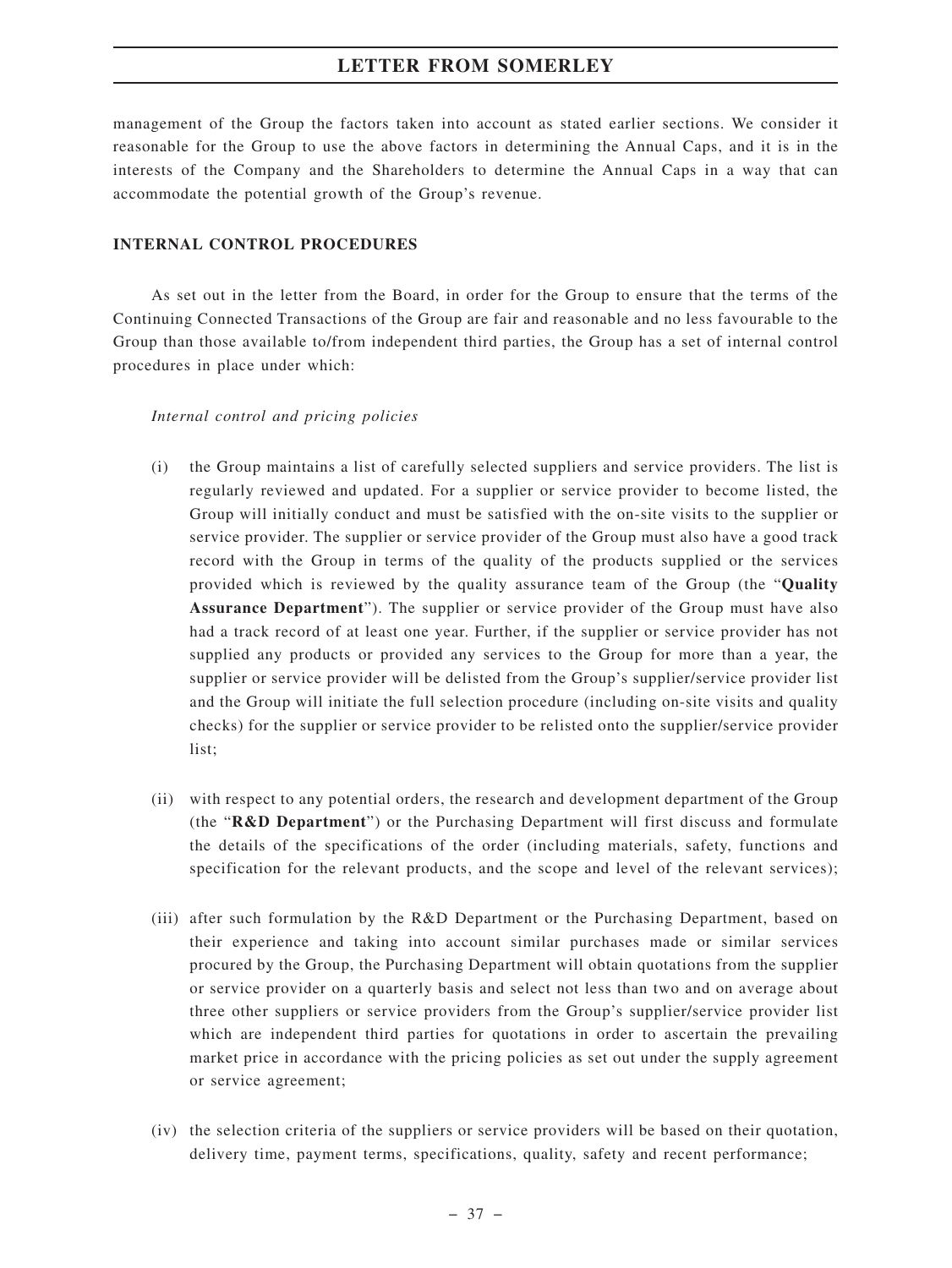- (v) upon delivery of the products or upon completion of the services (whether by connected person or independent third party), the Quality Assurance Department will conduct checks to review and assess (including but not limited to quality and safety) whether the products have been supplied or the services have been provided in accordance with the terms of each agreement; and
- (vi) the price of the products supplied by the suppliers and the services provided by the service providers will be determined based on the pricing policies set out in the sections discussed earlier in this letter.

As confirmed by the management of the Group, there is a proper and complete separation of duties, and no common staff, senior management or director of the Group and the suppliers or service providers will be involved in the internal control procedures and corporate governance measures.

# *Internal review policies*

- (i) the pricing policy for all the continuing connected transactions of the Group will be supervised and monitored by the accounting department of the Group and the management of the Group dedicated with the responsibility of supervising the continuing connected transactions of the Group to ensure that the relevant continuing connected transactions are being conducted on normal commercial terms and will not be prejudicial to the interests of the Company and the Shareholders as a whole;
- (ii) in respect of any order for products or services, the Group will assess the scope and scale of the products or services and obtain reference quotations from independent third party suppliers or service providers for setting the prevailing market price;
- (iii) the relevant personnel from the accounting department and the management of the Group will conduct regular checks to review and assess whether the transactions contemplated under the relevant continuing connected transactions are conducted in accordance with the terms of its respective agreement and will also regularly update the market price for the purpose of considering if the price charged for a specific transaction is fair and reasonable and in accordance with the aforesaid pricing policies; and
- (iv) the independent non-executive Directors will review the transactions under the relevant continuing connected transaction and the auditors of the Company will also conduct an annual review on the pricing terms and annual caps thereof (details of the requirements are set out in the below section headed "Reporting requirements and conditions of the Continuing Connected Transactions").

The Directors consider that the above internal control and pricing policies and internal review policies of the Group are effective to ensure that the transactions contemplated under the relevant Continuing Connected Transaction will be conducted on normal commercial terms and not prejudicial to the interests of the Company and the Shareholders as a whole.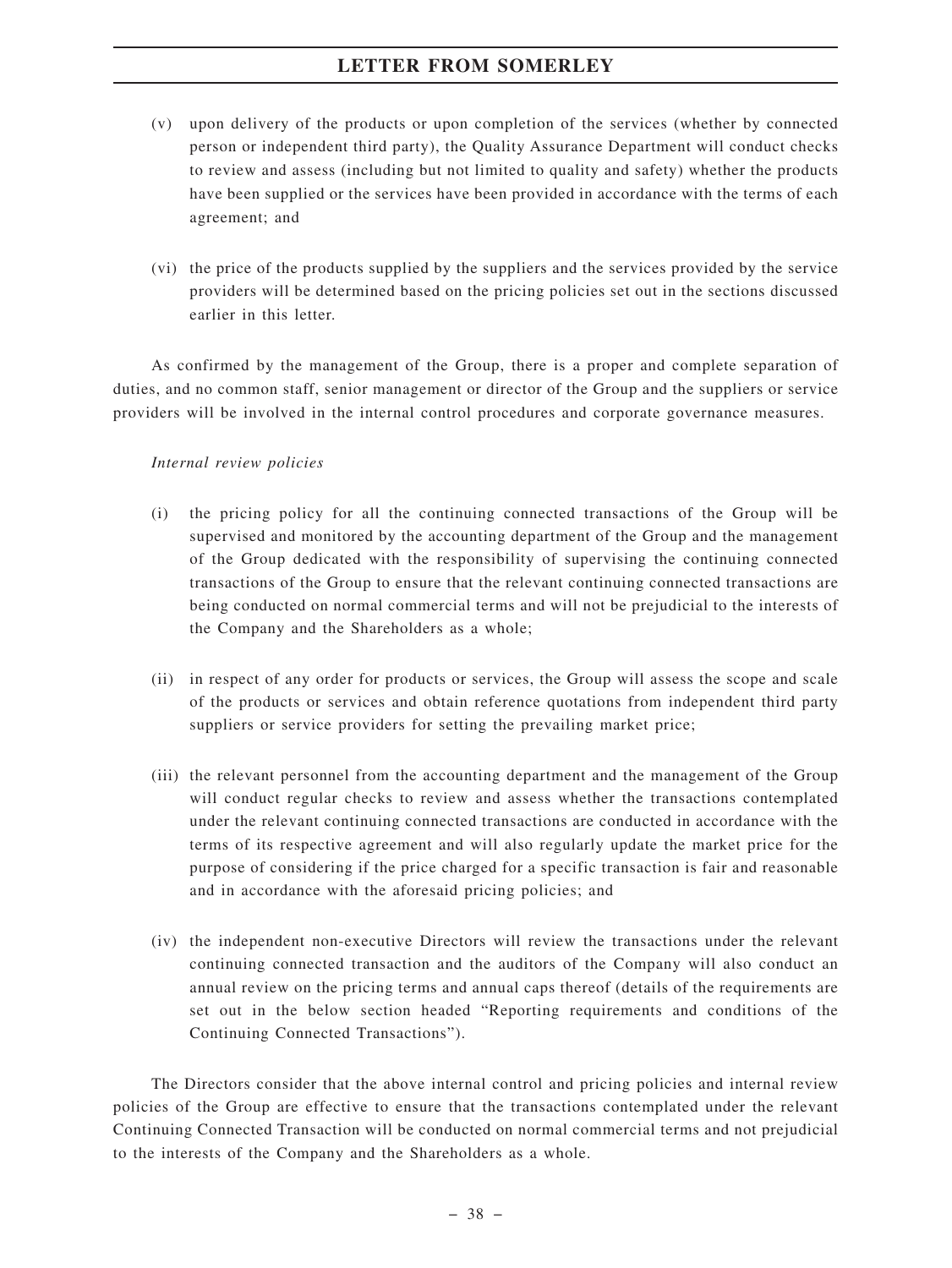# **REPORTING REQUIREMENTS AND CONDITIONS OF THE CONTINUING CONNECTED TRANSACTIONS**

Pursuant to Rules 14A.55 to 14A.59 of the Listing Rules, the Continuing Connected Transactions are subject to the following annual review requirements:

- (a) the independent non-executive Directors must review the Continuing Connected Transactions every year and confirm in the Company's annual report that the transactions have been entered into:
	- (i) in the ordinary and usual course of business of the Group;
	- (ii) on normal commercial terms or better which are no less favourable to the Group than those available to/from independent third parties; and
	- (iii) according to the agreements governing them on terms that are fair and reasonable and in the interests of the Company and the Shareholders as a whole;
- (b) the Company must engage its auditors to report on the Continuing Connected Transactions every year. The Company's auditors must provide a letter to the Board (with a copy to be provided to the Stock Exchange at least ten business days before the bulk printing of the Company's annual report) confirming whether anything has come to their attention that causes them to believe that the Continuing Connected Transactions:
	- (i) have not been approved by the Board;
	- (ii) were not, in all material respects, in accordance with the pricing policies of the Group if the Continuing Connected Transactions involve the provision of goods or services by the Group;
	- (iii) were not entered into, in all material respects, in accordance with the relevant agreements governing the Continuing Connected Transactions; and
	- (iv) have exceeded the Annual Caps;
- (c) the Company must allow, and ensure that the counterparties of the Continuing Connected Transactions allow, the Company's auditors sufficient access to their records for the purpose of the reporting on the Continuing Connected Transactions as set out in paragraph (b);
- (d) the Company must promptly notify the Stock Exchange and publish an announcement if the independent non-executive Directors and/or auditors of the Company cannot confirm the matters as required.

In light of the reporting requirements attached to the Continuing Connected Transactions, in particular, (i) the restriction of the value of the Continuing Connected Transactions by way of the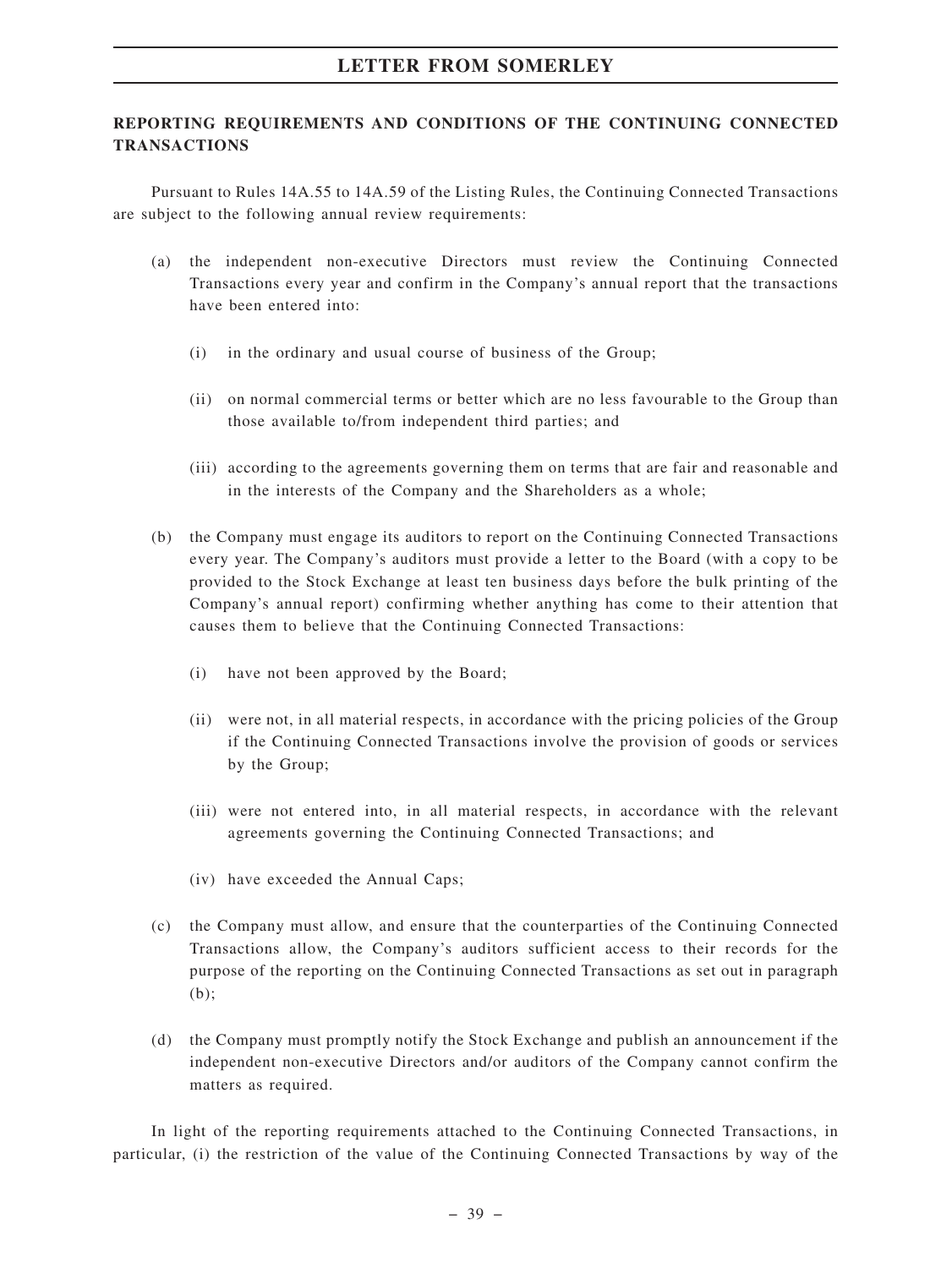Annual Caps; and (ii) the ongoing review by the independent non-executive Directors and auditors of the Company of the terms for each of the CCT Agreements and the Annual Caps not being exceeded, we are of the view that appropriate measures will be in place to monitor the conduct of the Continuing Connected Transactions and assist to safeguard the interests of the Independent Shareholders.

#### **OPINION AND RECOMMENDATION**

Having taken into account the above principal factors and reasons, we consider that the Continuing Connected Transactions are on normal commercial terms and entered into in the ordinary and usual course of business of the Company. We also consider that the terms of the Continuing Connected Transactions and the Annual Caps are fair and reasonable as far as the Independent Shareholders are concerned, and in the interests of the Company and the Shareholders as a whole.

Accordingly, we advise the Independent Board Committee to recommend, and we ourselves recommend, the Independent Shareholders to vote in favour of the relevant ordinary resolutions to be proposed at the EGM to approve the Continuing Connected Transactions and the Annual Caps.

> Yours faithfully, for and on behalf of **SOMERLEY CAPITAL LIMITED John Wong** *Director*

*Mr. John Wong is a licensed person registered with the Securities and Futures Commission of Hong Kong and a responsible officer of Somerley, which is licensed to carry on Type 1 (dealing in securities) and Type 6 (advising on corporate finance) regulated activities under the SFO. He has over ten years of experience in the corporate finance industry.*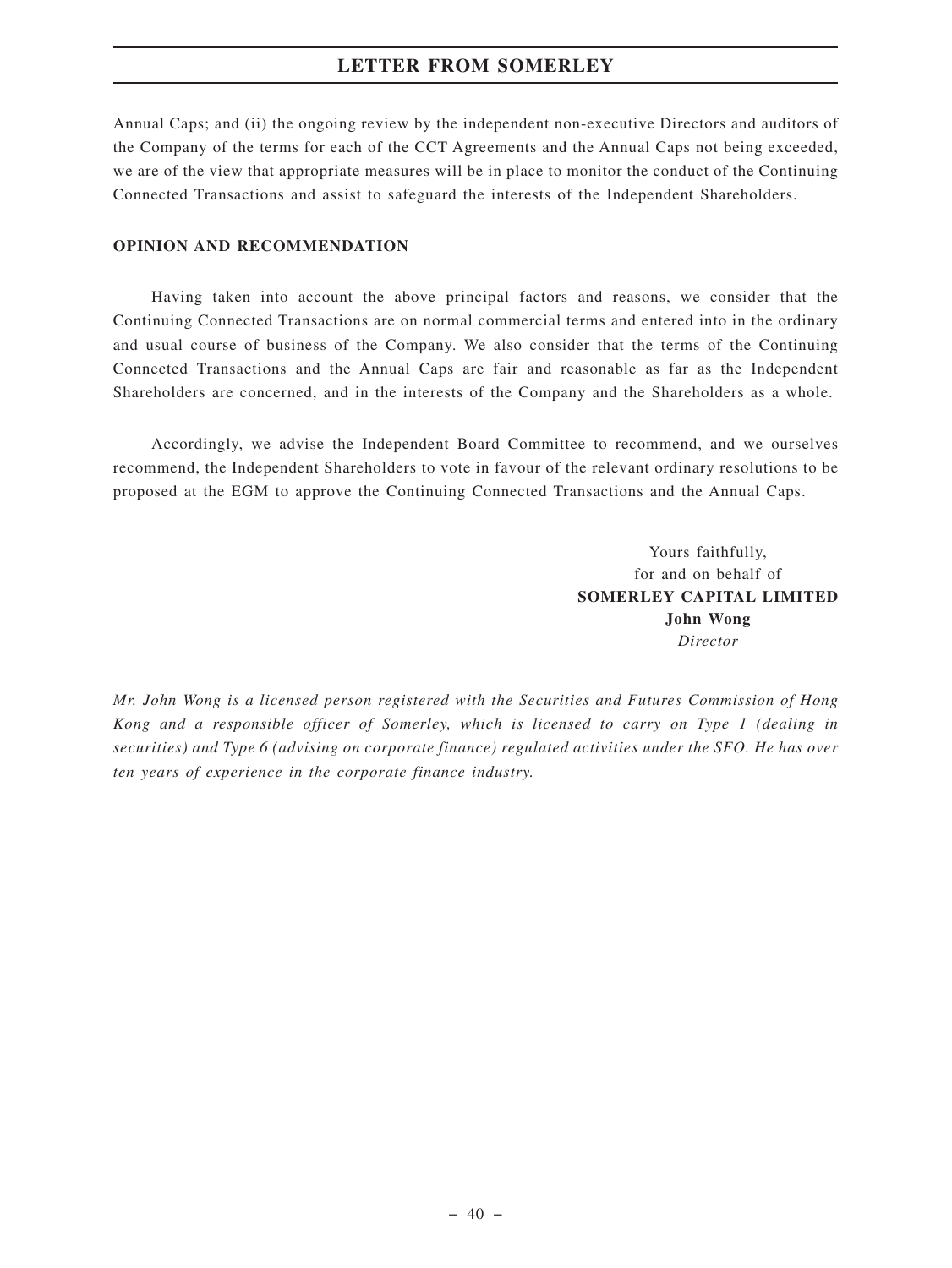# **1. RESPONSIBILITY STATEMENT**

This circular, for which the Directors collectively and individually accept full responsibility, includes particulars given in the compliance with the Listing Rules for the purpose of giving information with regard to the Group. The Directors, having made all reasonable enquiries, confirm that to the best of their knowledge and belief the information contained in this document is accurate and complete in all material respects and not misleading or deceptive, and there are no other matters the omission of which would make any statement herein or this document misleading.

## **2. DISCLOSURE OF INTERESTS**

#### **(a) Directors and Chief Executive**

As at the Latest Practicable Date, the interests and short positions of the Directors and chief executive officer of the Company in the Shares, underlying Shares and debentures of the Company and any of its associated corporations (within the meaning of Part XV of the SFO) which were required to be notified to the Company and the Stock Exchange pursuant to Divisions 7 and 8 of Part XV of the SFO (including interests which the Directors and chief executive were taken or deemed to have under such provisions of the SFO), or were required, pursuant to section 352 of the SFO, to be recorded in the register required to be kept by the Company, or were required, pursuant to the Model Code for Securities Transactions by Directors of Listed Companies (the "**Model Code**") of the Listing Rules to be notified to the Company and the Stock Exchange were as follows:

#### *(i) Long position in Shares*

|               | Number of ordinary shares |                        | Percentage of               |
|---------------|---------------------------|------------------------|-----------------------------|
| <b>Name</b>   | Personal<br>interests     | Corporate<br>interests | the issued<br>share capital |
| Directors     |                           |                        |                             |
| Wei Hong-Ming | 5,000,000                 |                        | $0.09\%$                    |
| Wei Hong-Chen | 5,000,000                 |                        | $0.09\%$                    |

*(ii) Long position in the underlying Shares*

| <b>Name</b>             | Nature of interest | Number of<br>share options | Percentage of<br>the issued<br>share capital |
|-------------------------|--------------------|----------------------------|----------------------------------------------|
| <i>Directors</i>        |                    |                            |                                              |
| Wei Hong-Ming           | Beneficial owner   | 1,483,000                  | $0.03\%$                                     |
| Wei Hong-Chen           | Beneficial owner   | 1,483,000                  | $0.03\%$                                     |
| Tseng Chien             | Beneficial owner   | 648,000                    | $0.01\%$                                     |
| Chief Executive Officer |                    |                            |                                              |
| Chen Yinjang            | Beneficial owner   | 1,786,000                  | $0.03\%$                                     |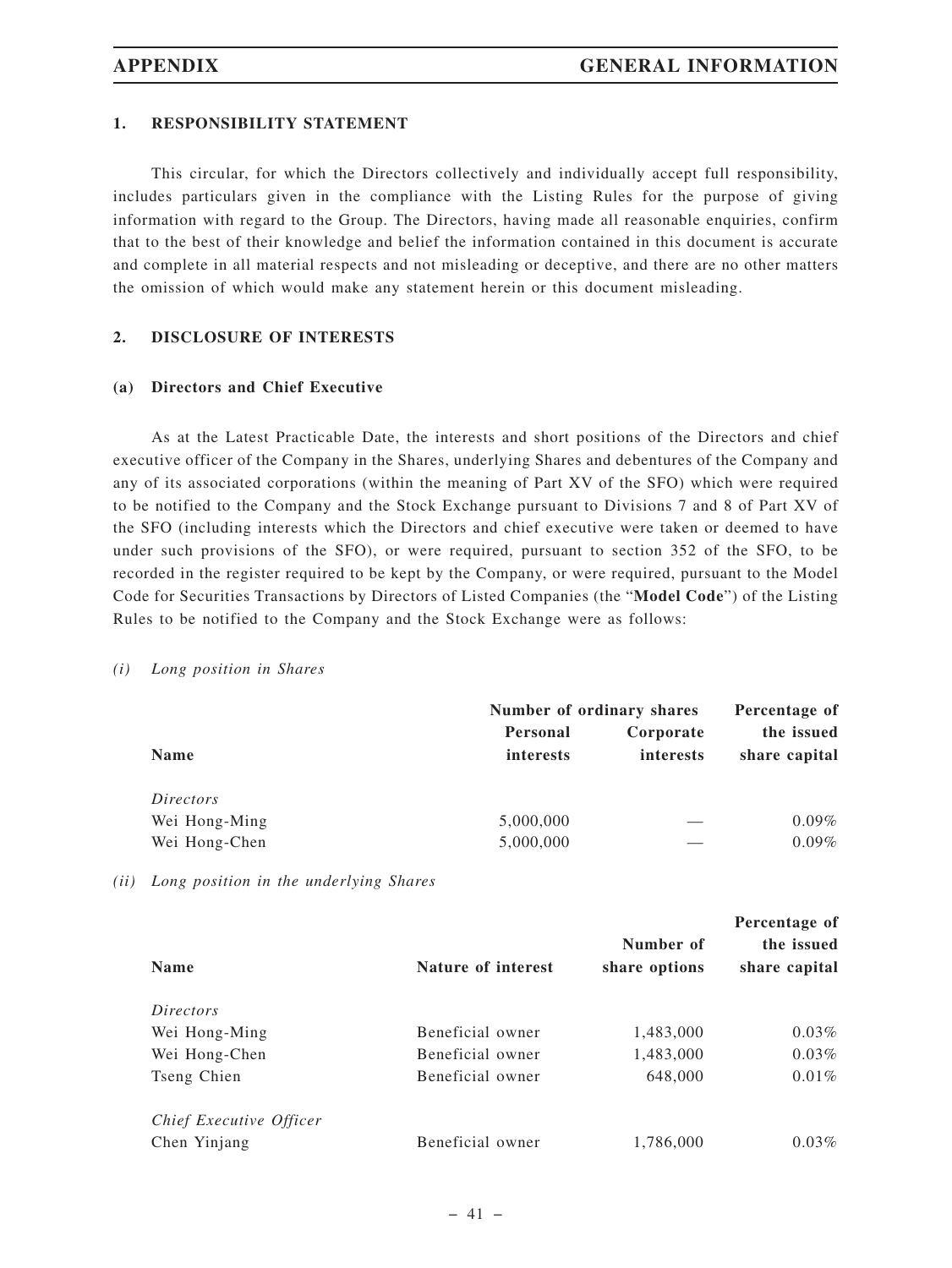Save as disclosed above, as at the Latest Practicable Date, none of the Directors and the chief executive officer of the Company, had an interest or short position in the shares, underlying shares or debentures of the Company or any of its associated corporations (within the meaning of Part XV of the SFO) which were required to be notified to the Company and the Stock Exchange pursuant to Divisions 7 and 8 of Part XV of the SFO (including interests which the Directors and chief executive were taken or deemed to have under such provisions of the SFO), or were required, pursuant to section 352 of the SFO, to be recorded in the register required to be kept by the Company, or were required, pursuant to the Model Code of the Listing Rules to be notified to the Company and the Stock Exchange.

# **(b) Directors' service contracts**

As at the Latest Practicable Date, none of the Directors had any existing or proposed service contracts with any member of the Group or any associated company of the Company (excluding contracts expiring or determinable within one year without payment of compensation other than statutory compensation).

# **(c) As at the Latest Practicable Date:**

- (a) none of the Directors had any direct or indirect interest in any assets which have been, since 31 December 2021, being the date to which the latest published audited accounts of the Group were made up, acquired or disposed of by, or leased to the Company or any of its subsidiaries, or are proposed to be acquired or disposed of by, or leased to, the Company or any of its subsidiaries; and
- (b) none of the Directors was materially interested in any contract or arrangement entered into by the Company or any of its subsidiaries which contract or arrangement is subsisting at the date of this circular and which is significant in relation to the business of the Group.

## **(d) Directors' interests in competing businesses**

As at the Latest Practicable Date, none of the Directors or their respective associates was interested in any business which competes or is likely to compete, either directly or indirectly, with the business of the Group as required to be disclosed pursuant to the Listing Rules.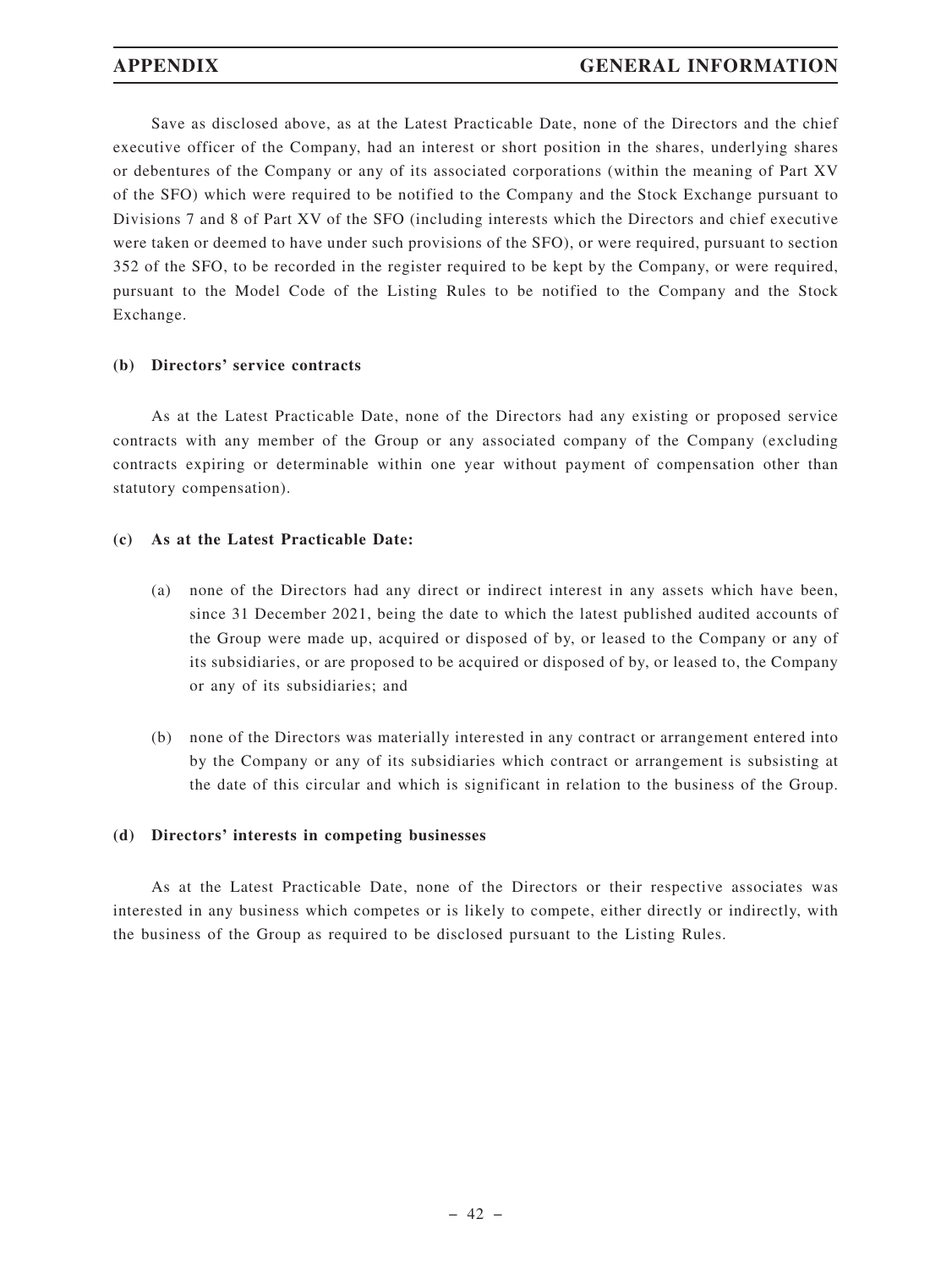# **3. SUBSTANTIAL SHAREHOLDERS**

As at the Latest Practicable Date, according to the register kept by the Company under section 336 of the SFO, the persons other than a Director or chief executive of the Company who had an interest or short position in the shares and underlying shares of the Company which would fall to be disclosed to the Company under the provisions of Divisions 2 and 3 of Part XV of the SFO were as follows:

| Name of shareholder                         | Capacity                           | Number of<br>shares held | $%$ of the<br>issued share<br>capital |
|---------------------------------------------|------------------------------------|--------------------------|---------------------------------------|
| Ting Hsin (Cayman Islands)<br>Holding Corp. | Beneficial owner                   | 1,882,927,866(L)         | 33.43                                 |
| Ho Te Investments Limited                   | Interest of controlled<br>company  | 1,882,927,866(L)         | 33.43                                 |
| Rich Cheer Holdings Limited                 | Interest of controlled<br>company  | 1,882,927,866(L)         | 33.43                                 |
| Profit Surplus Holdings Limited             | Trustee of a unit trust            | 1,882,927,866(L)         | 33.43                                 |
| Profit Surplus 3 Holdings<br>Limited        | Trustee of a unit trust            | 1,882,927,866(L)         | 33.43                                 |
| Tingho Capital Holding Co.,<br>Limited      | Interest of controlled<br>company  | 1,882,927,866(L)         | 33.43                                 |
| Rich Gold Capital Inc.                      | Interest of controlled<br>company  | 1,882,927,866(L)         | 33.43                                 |
| Lion Trust (Singapore) Limited              | Trustee of discretionary<br>trusts | 1,882,927,866(L)         | 33.43                                 |
| Sanyo Foods Co., Ltd.                       | Beneficial owner                   | 1,882,927,866(L)         | 33.43                                 |

*Note: (L) : Long Position*

Save as disclosed above, the Directors and the chief executive of the Company were not aware that there was any person (other than a Director or chief executive of the Company) who, as at the Latest Practicable Date, had an interest or short position in the shares and underlying shares of the Company which would fall to be disclosed to the Company under the provisions of Divisions 2 and 3 of Part XV of the SFO.

Save for Ms. Tseng Chien, who is an officer of Ho Te Investments Limited, none of the Directors is a director or employee of a company which has an interest in the shares and underlying shares of the Company which would fall to be disclosed under the provisions of Divisions 2 and 3 of Part XV of the SFO.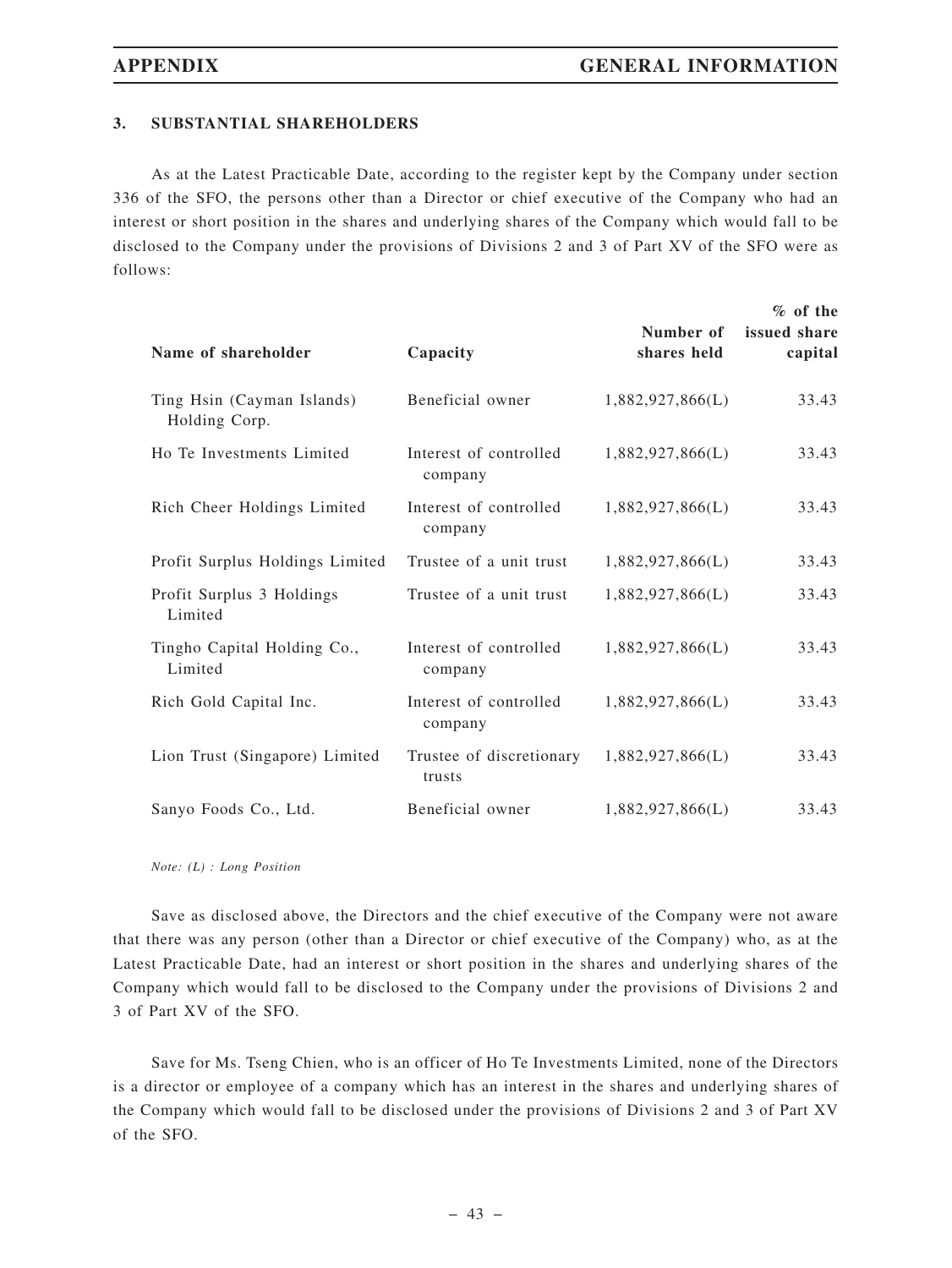# **4. LITIGATION**

As at the Latest Practicable Date, neither the Company nor any of its subsidiaries was involved in any litigation or claim of material importance and there was no litigation or claim of material importance known to the Directors to be pending or threatened against the Company and any of its subsidiaries.

## **5. MATERIAL ADVERSE CHANGE**

The Directors are not aware of any material adverse change in the financial or trading position of the Group since 31 December 2021, the date to which the latest published audited accounts of the Company were made up.

# **6. EXPERT'S QUALIFICATION AND CONSENT**

Somerley has given and has not withdrawn its written consent to the issue of this circular with the inclusion of its letter and references to its name in the form and context in which it appears.

The following is the qualification of the expert who has given its opinions or advices which are contained in this circular:

| <b>Name</b> | <b>Oualification</b>                                                                                                                                    |
|-------------|---------------------------------------------------------------------------------------------------------------------------------------------------------|
| Somerley    | a licensed corporation to carry out Type 1 (dealing in securities) and<br>Type 6 (advising on corporate finance) regulated activities under the<br>SFO. |

As at the Latest Practicable Date, Somerley did not have any direct or indirect interest in any asset which had been, since 31 December 2021, being the date to which the latest published audited financial statements of the Company were made up, acquired or disposed of by or leased to any member of the Group, or was proposed to be acquired or disposed of by or leased to any member of the Group.

As at the Latest Practicable Date, Somerley was not interested in any Share or share in any member of the Group nor did it have any right or option (whether legally enforceable or not) to subscribe for or to nominate persons to subscribe for any securities in any member of the Group.

## **7. MISCELLANEOUS**

- (a) The registered office of the Company is P.O. Box 309, Ugland House, Grand Cayman KY1-1104, Cayman Islands and the principal place of business of the Company in Hong Kong is at Suite 5607, 56th Floor, Central Plaza, 18 Harbour Road, Wanchai, Hong Kong.
- (b) The Company's Hong Kong branch share registrar and transfer office is Computershare Hong Kong Investor Services Limited, Rooms 1712-1716, 17th Floor, Hopewell Centre, 183 Queen's Road East, Wanchai, Hong Kong.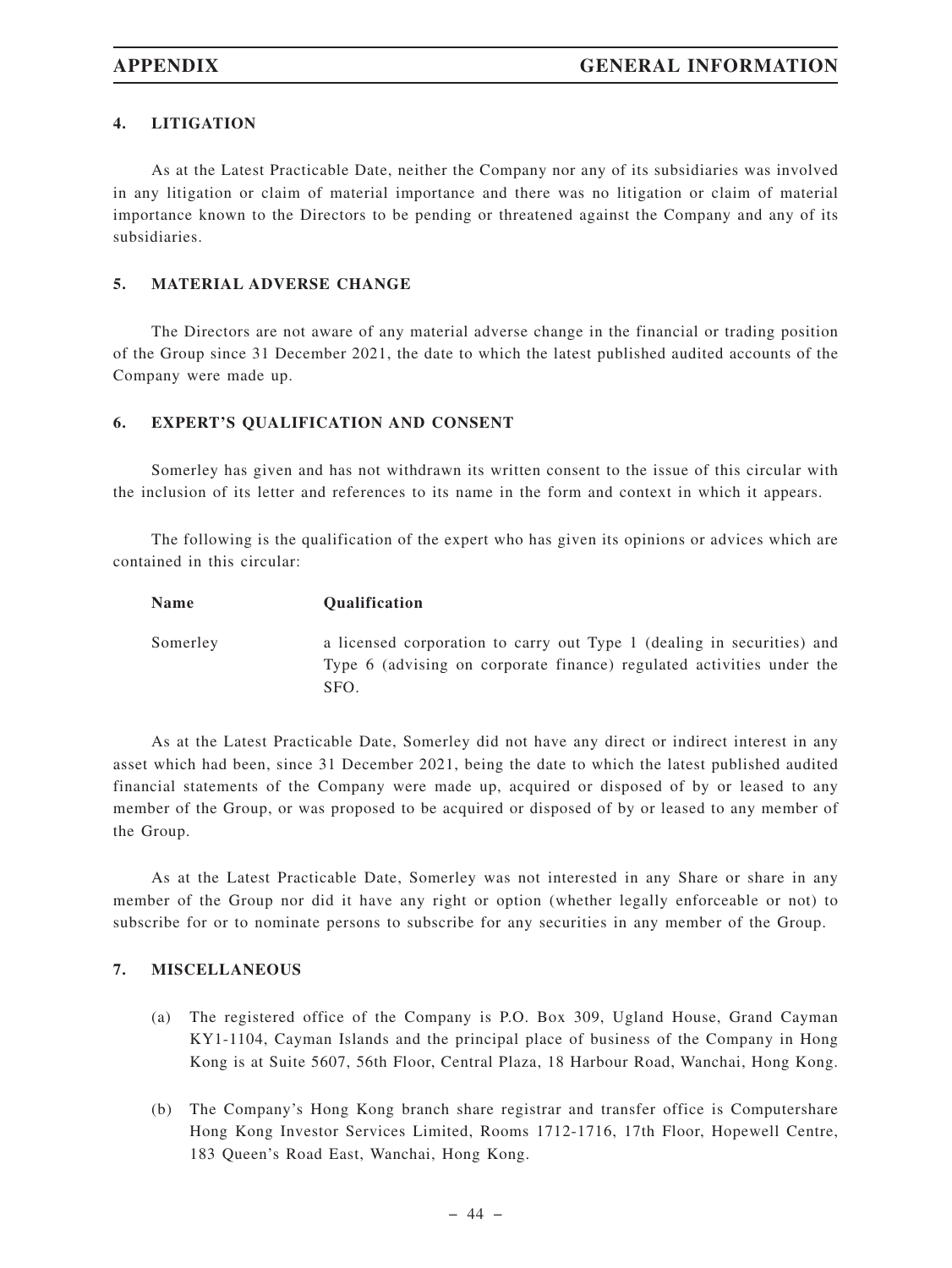# **8. DOCUMENTS ON DISPLAY**

The following documents will be on display and are published on the websites of the Stock Exchange (www.hkexnews.com) and the Company (www.masterkong.com.cn and www.irasia.com/listco/hk/tingyi) for a period of 14 days from the date of this circular:

- (a) the letter of recommendation from the Independent Board Committee to the Independent Shareholders as set out in this circular;
- (b) the letter from Somerley, the text of which is set out in this circular;
- (c) the written consent referred to in the paragraph headed "Expert's qualification and consent" in this Appendix;
- (d) the Tingzheng Supply Agreement;
- (e) the Marine Vision Supply Agreement;
- (f) the Ting Tong Logistics Agreement; and
- (g) this circular.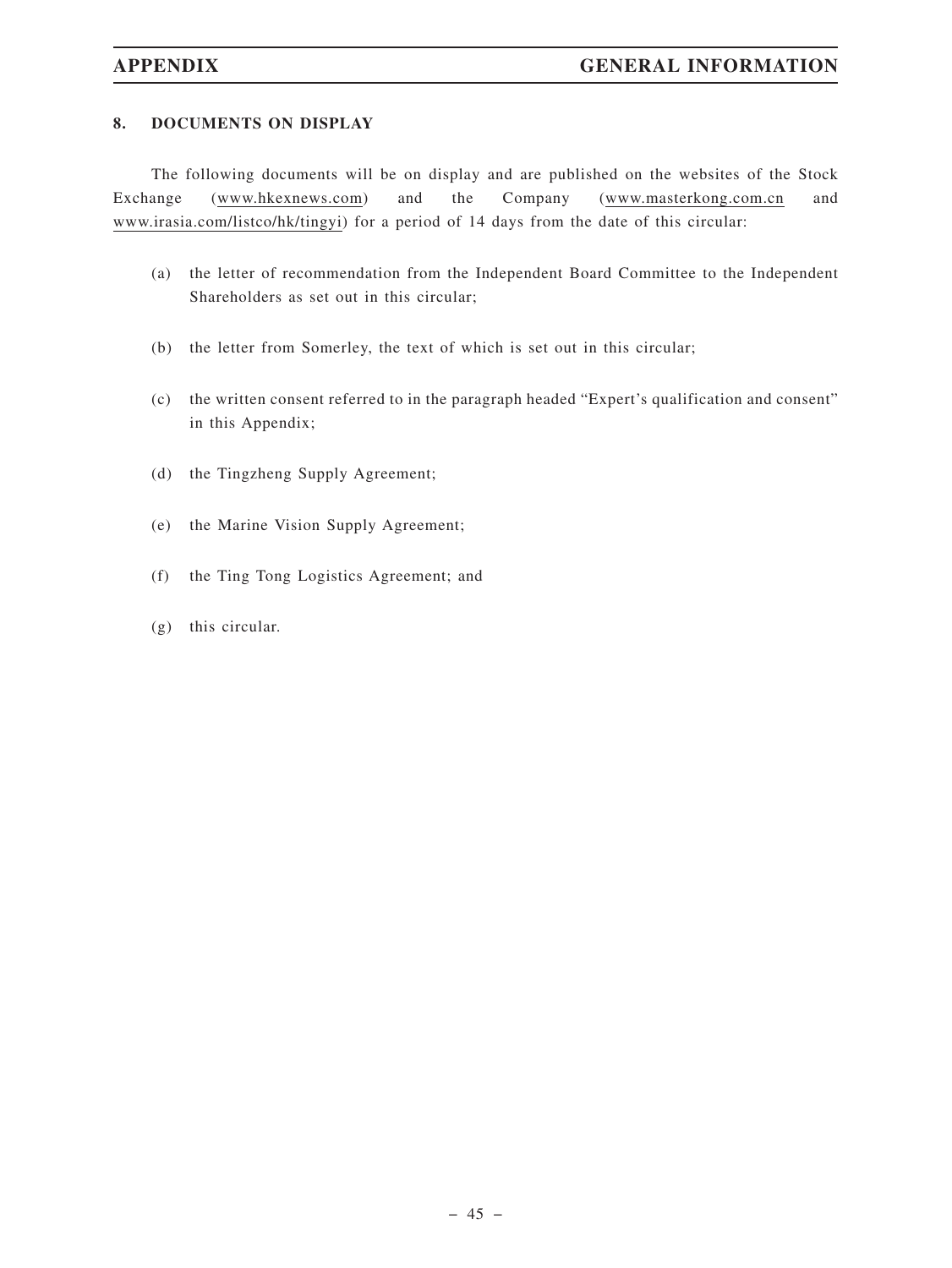# **NOTICE OF EGM**

# 康師傅控股

# TINGYI (CAYMAN ISLANDS) HOLDING CORP.

**康師傅控股有限公司\***

*(Incorporated in the Cayman Islands with limited liability)* **(Stock Code: 0322)**

# **NOTICE OF EXTRAORDINARY GENERAL MEETING**

**NOTICE IS HEREBY GIVEN** that an extraordinary general meeting (the "**EGM**") of Tingyi (Cayman Islands) Holding Corp. (the "**Company**") will be held at 10:00 a.m. on Monday, 13 June 2022 at the Conference Room, No.1688, Wuzhong Road, Minhang District, Shanghai City, PRC for the purpose of considering and, if thought fit, passing the following resolution of the Company:

## **ORDINARY RESOLUTIONS**

- (1) "**THAT**:
	- (a) the agreement (the "**Tingzheng Supply Agreement**") to be entered into between the Company and Tingzheng (Cayman Islands) Holding Corp. ("**Tingzheng**"), a copy of which is tabled at the meeting and marked "**A**" and initialed by the chairman of the meeting for identification purpose, pursuant to which, the Company and its subsidiaries (the "**Group**") will purchase flexible plastic packaging materials and plastic products from Tingzheng and its subsidiaries for a term of three financial years ending 31 December 2025, be and is hereby approved;
	- (b) the cap amounts in relation to the purchase of products under the Tingzheng Supply Agreement for the three financial years ending 31 December 2025 as set out in the circular of the Company dated 28 April 2022, be and are hereby approved; and
	- (c) any one director of the Company be and is/are hereby authorised for and on behalf of the Company to execute all such other documents, instruments and agreements and to do all such acts or things deemed by him/her to be incidental to, ancillary to or in connection with the matters contemplated in the Tingzheng Supply Agreement and the transactions contemplated thereunder."

*<sup>\*</sup> For identification purposes only*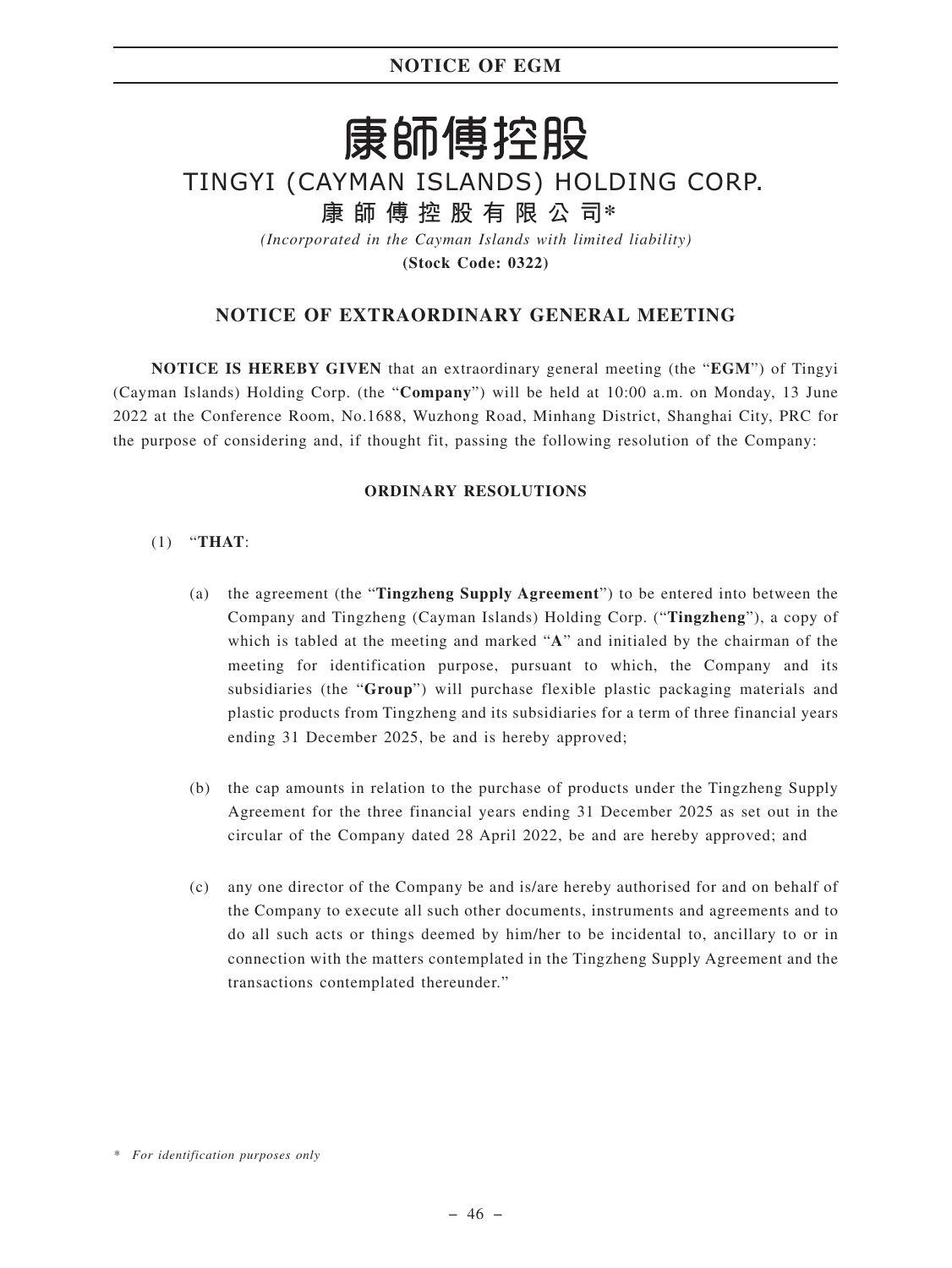# (2) "**THAT**:

- (a) the agreement (the "**Marine Vision Supply Agreement**") to be entered into between the Company and Marine Vision Investment Inc. ("**Marine Vision**"), a copy of which is tabled at the meeting and marked "**B**" and initialed by the chairman of the meeting for identification purpose, pursuant to which, the Company and its subsidiaries (the "**Group**") will purchase carton box products from Marine Vision and its subsidiaries for a term of three financial years ending 31 December 2025, be and is hereby approved;
- (b) the cap amounts in relation to the purchase of products under the Marine Vision Supply Agreement for the three financial years ending 31 December 2025 as set out in the circular of the Company dated 28 April 2022, be and are hereby approved; and
- (c) any one director of the Company be and is/are hereby authorised for and on behalf of the Company to execute all such other documents, instruments and agreements and to do all such acts or things deemed by him/her to be incidental to, ancillary to or in connection with the matters contemplated in the Marine Vision Supply Agreement and the transactions contemplated thereunder."

## (3) "**THAT**:

- (a) the agreement (the "**Ting Tong Logistics Agreement**") to be entered into between the Company and Ting Tong (Cayman Islands) Holding Corp. ("**Ting Tong**"), a copy of which is tabled at the meeting and marked "**C**" and initialed by the chairman of the meeting for identification purpose, pursuant to which, the Company and its subsidiaries (the "**Group**") will procure logistics services from Ting Tong and its subsidiaries for a term of three financial years ending 31 December 2025, be and is hereby approved;
- (b) the cap amounts in relation to the logistics services under the Ting Tong Logistics Agreement for the three financial years ending 31 December 2025 as set out in the circular of the Company dated 28 April 2022, be and are hereby approved; and
- (c) any one director of the Company be and is/are hereby authorised for and on behalf of the Company to execute all such other documents, instruments and agreements and to do all such acts or things deemed by him/her to be incidental to, ancillary to or in connection with the matters contemplated in the Ting Tong Logistics Agreement and the transactions contemplated thereunder."

By Order of the Board **Tingyi (Cayman Islands) Holding Corp. Ip Pui-Sum** *Company Secretary*

Hong Kong, 28 April 2022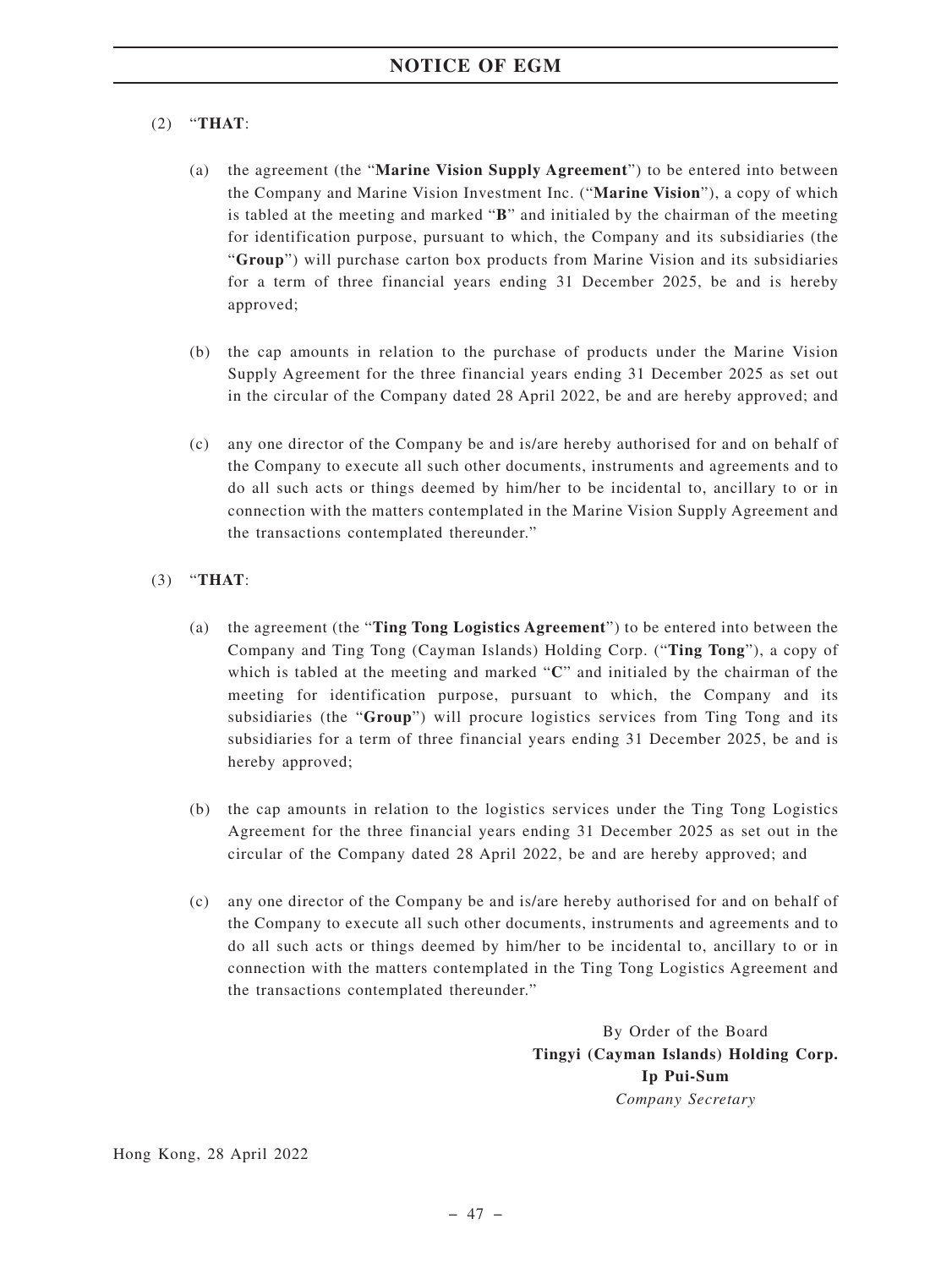# **NOTICE OF EGM**

*Notes:*

- (a) Any member of the Company entitled to attend and vote at the meeting by the above notice is entitled to appoint one or more proxies to attend and, on a poll, vote instead of him/her. A proxy need not be a member of the Company.
- (b) The instrument appointing a proxy shall be in writing under the hand of the appointor or of his/her attorney duly authorized in writing or, if the appointor is a corporation, either under its seal or under the hand of an officer, attorney or other person authorized to sign the same.
- (c) In order to be valid, the instrument appointing a proxy and (if required by the Board) the power of attorney or other authority (if any) under which it is signed, or a notarially certified copy of such power or authority must be delivered to the Company's Hong Kong office at Suite 5607, 56/F, Central Plaza, 18 Harbour Road, Wanchai, Hong Kong not less than 48 hours before the time appointed for holding the meeting or adjourned meeting thereof (as the case may be).
- (d) Completion and return of an instrument appointing a proxy shall not preclude a member of the Company from attending and voting in person at the meeting or at any adjourned meeting thereof (as the case may be) and in such event, the instrument appointing a proxy shall be deemed to be revoked.
- (e) In the case of joint registered holders of any share, if more than one of such joint holders be present at the meeting, the vote of the senior who tenders a vote, whether in person, or by proxy, shall be accepted to the exclusion of the votes of the other joint holders, and for this purpose seniority shall be determined by the order in which the names stand in the register in respect of the joint holding.
- (f) The register of members of the Company will be closed from Wednesday, 8 June 2022 to Monday, 13 June 2022 (both dates inclusive). In order to determine the identity of the shareholders who are entitled to attend and vote at the Extraordinary General Meeting, all transfers accompanied by the relevant share certificates must be lodged with the Company's Hong Kong branch share registrar and transfer office, Computershare Hong Kong Investor Services Limited at Rooms 1712-1716, 17th floor, Hopewell Centre, 183 Queen's Road East, Wanchai, Hong Kong not later than 4:30 p.m. on Tuesday, 7 June 2022.